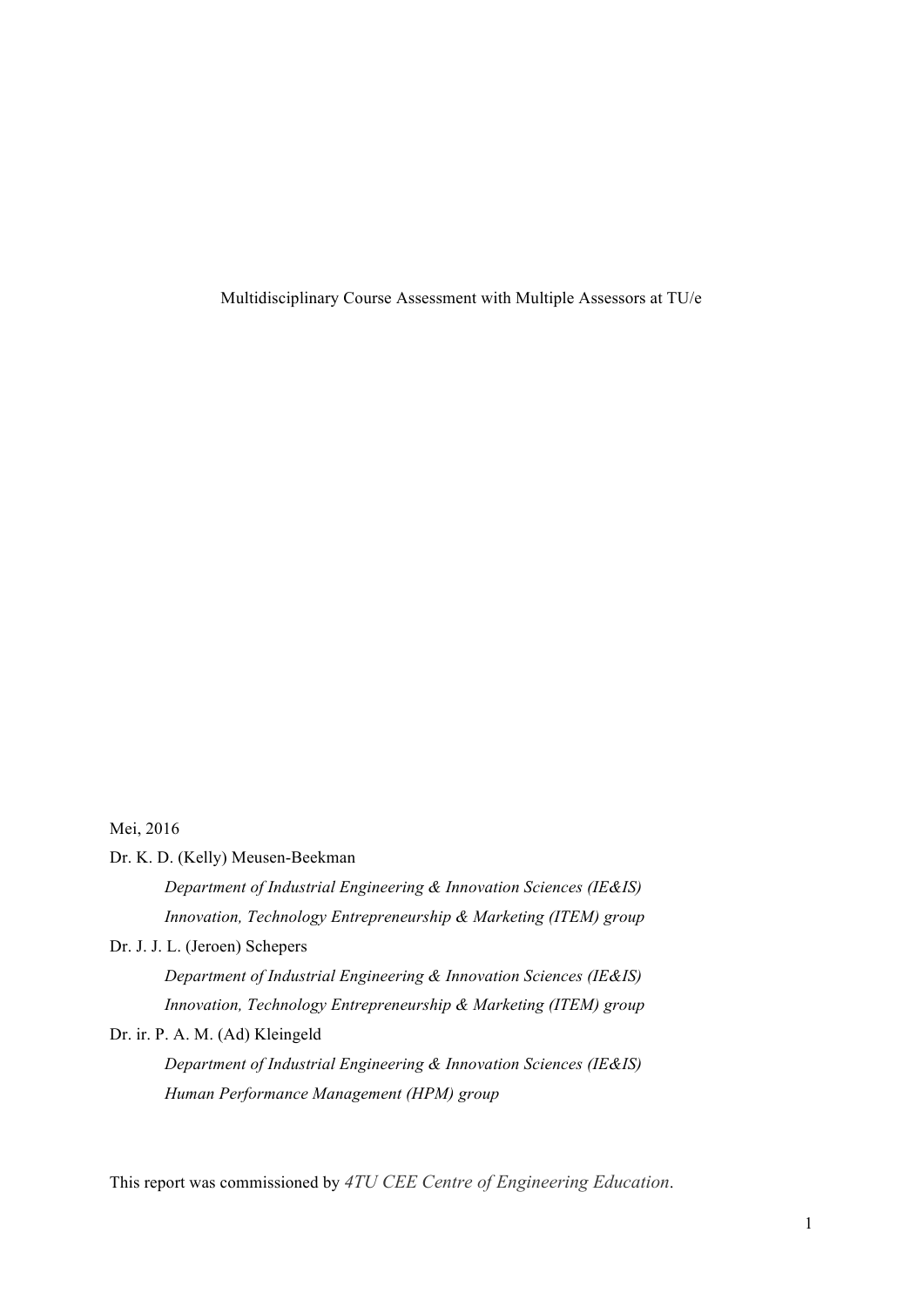# **Table of contents**

|    | Abstract                                           | 4  |
|----|----------------------------------------------------|----|
| 1. | Introduction                                       | 5  |
|    | 1.1 Background and context                         | 5  |
|    | 1.2 Aim of the study                               | 6  |
| 2. | Literature study                                   | 7  |
|    | 2.1 Introduction                                   | 7  |
|    | 2.2 Multidisciplinary learning                     | 7  |
|    | 2.3 Assessing multidisciplinary learning           | 9  |
|    | 2.3.1 Criteria and standards                       | 9  |
|    | 2.3.2 How can the assessor be supported?           | 10 |
|    | 2.4 Reliability of scoring                         | 11 |
|    | 2.4.1 Intra-rater and interrater reliability       | 11 |
|    | 2.4.2 Validity judgment of performance assessments | 12 |
|    | 2.4.3 Validity judgment of performance assessments | 13 |
|    | 2.5 Summary                                        | 14 |
| 3. | IE Quick Scan course                               | 15 |
|    | Introduction<br>3.1                                | 15 |
|    | 3.2 The Industrial Engineering Quick Scan          | 15 |
|    | 3.3 Design                                         | 16 |
| 4. | <b>Empirics: Interview Study</b>                   | 17 |
|    | 4.1 Method                                         | 17 |
|    | 4.1.1 Participants                                 | 17 |
|    | 4.1.2 Semi-structured interviews                   | 18 |
|    | 4.1.3 Data-analysis and procedure                  | 18 |
|    | 4.2 Results                                        | 18 |
|    | 4.2.1 Students' opinions and experiences           | 18 |
|    | 4.2.2 Lecturers' opinions and experiences          | 19 |
| 5. | Empirics: Field experiment                         | 21 |
|    | 5.1 Method                                         | 21 |
|    | 5.1.1 Participants                                 | 21 |
|    | 5.1.2 Experimental design                          | 21 |
|    | 5.1.3 Data-analysis and procedure                  | 22 |
|    | 5.2 Results                                        | 22 |
| 6. | Discussion                                         | 26 |
|    | 6.1 Most important findings                        | 26 |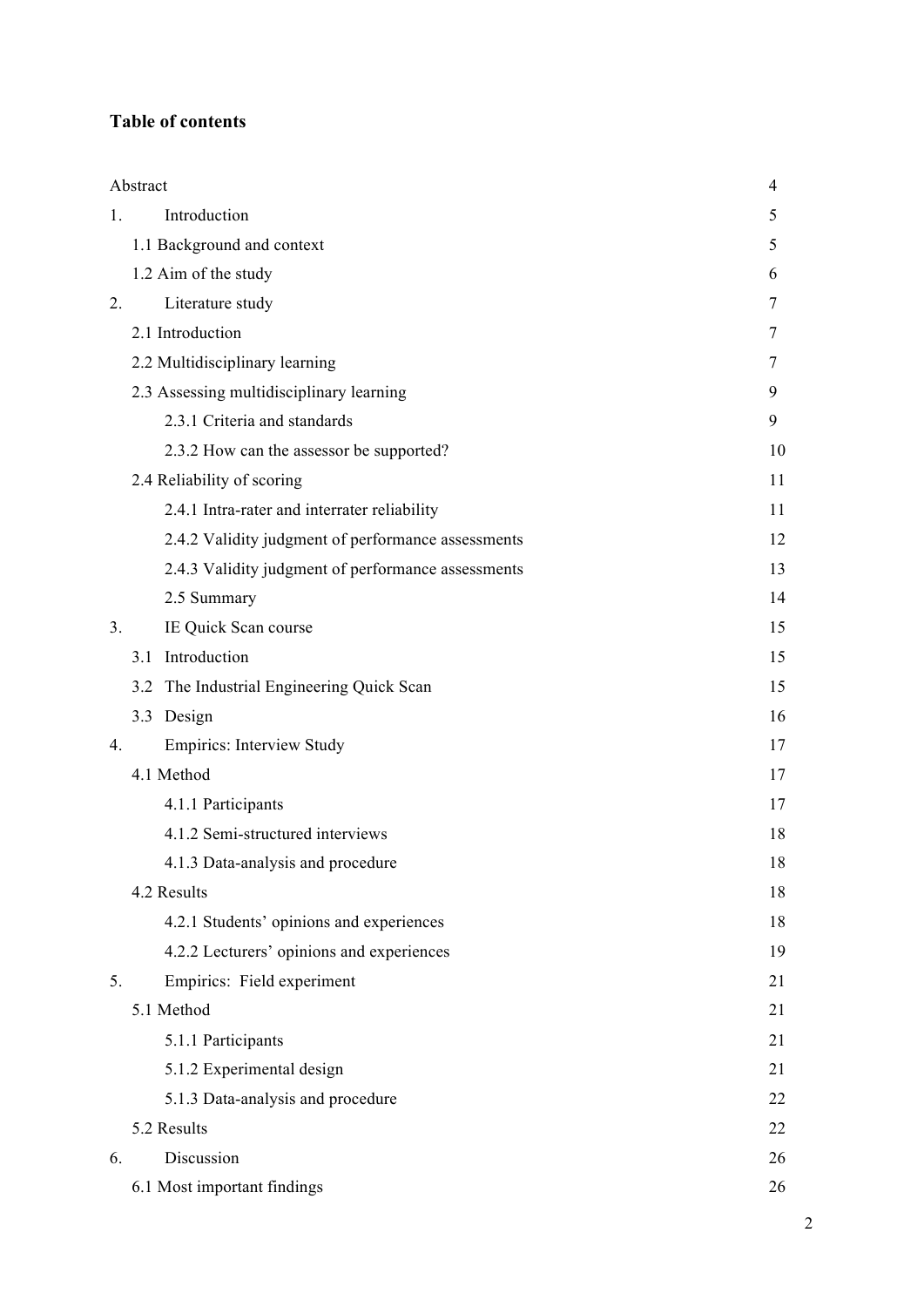| 6.2 Limitations and future research                                 | 28 |
|---------------------------------------------------------------------|----|
| 6.3 Managerial implications and recommendations                     | 28 |
| References<br>7.                                                    | 31 |
| Appendix A Summary of Key Criteria and Guiding Assessment Questions | 37 |
| Appendix B Interview Guidelines Lecturer                            | 38 |
| Appendix C Interview Guidelines Student                             | 40 |
| Appendix D Excel grading sheet                                      | 42 |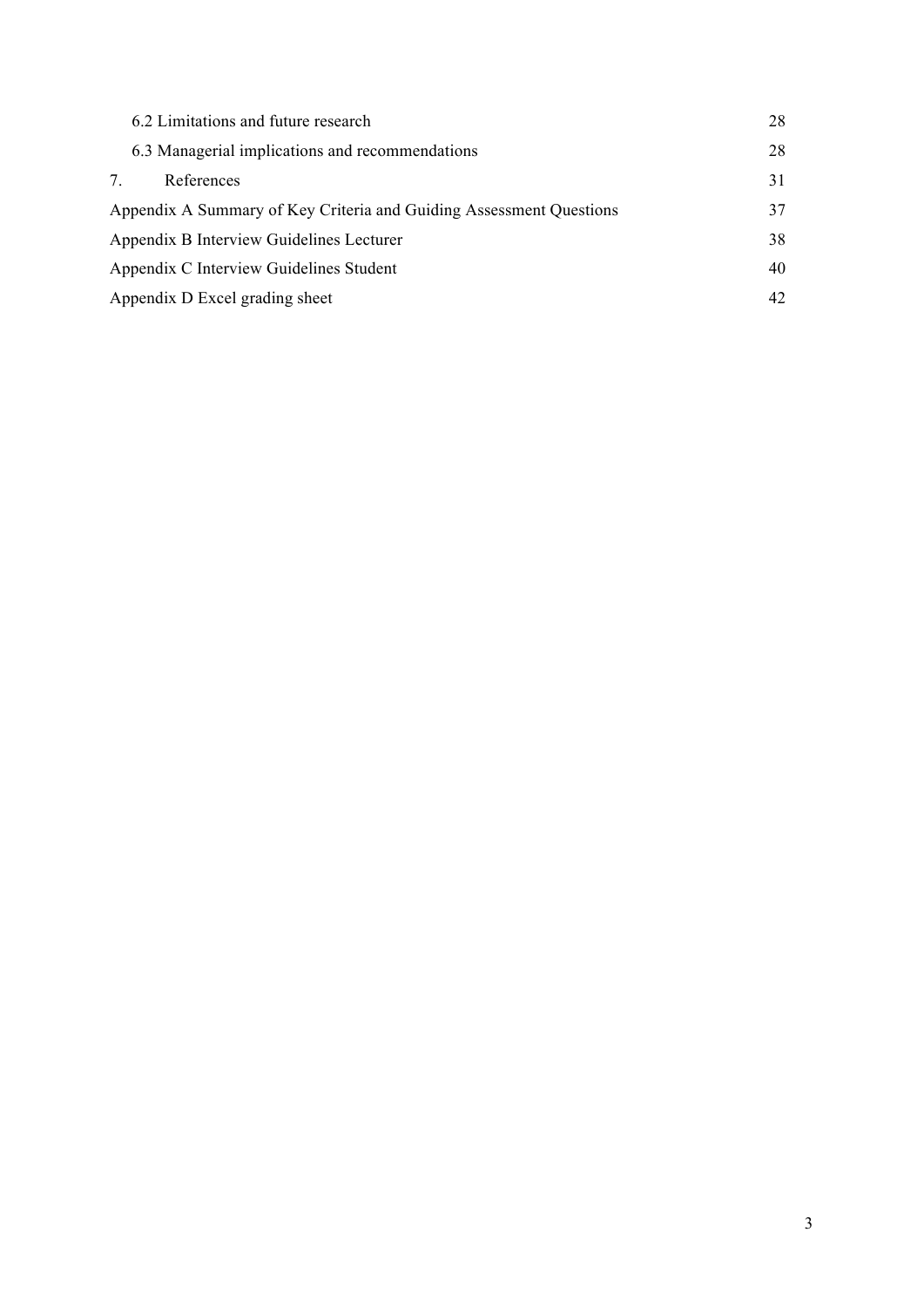#### **Abstract**

A challenge in the domain of multidisciplinary education is the assessment of students' work. Students have to apply theories and concepts from different academic disciplines, but safeguarding the educational and assessment quality is difficult, because the assessors are typically specialists, not generalists. The goal of this project was to examine the boundary conditions for and optimal design of multidisciplinary assessment. The course Industrial Engineering (IE) Quick Scan was chosen as a case study. Insight into the effectiveness of multidisciplinary assessment and its boundary conditions was gained through a literature study. Interviews with assessors and students then generated insights into the current assessment process in the IE Quick Scan. Consequently, a field experiment was conducted to examine whether lower expertise on a subject impairs an assessor to reliably assess students' work and make grading decisions. The results of this project provide features of effective multidisciplinary assessment, and provide information on the accuracy of grading procedures when specialist assessors assess multidisciplinary assignments. This results in clear guidelines to come to reliable, and valid assessments of such assignments, irrespective of the assessors' expertise. Further research is needed to explore whether holistic or analytic approaches are preferred within the multidisciplinary course IE Quick Scan.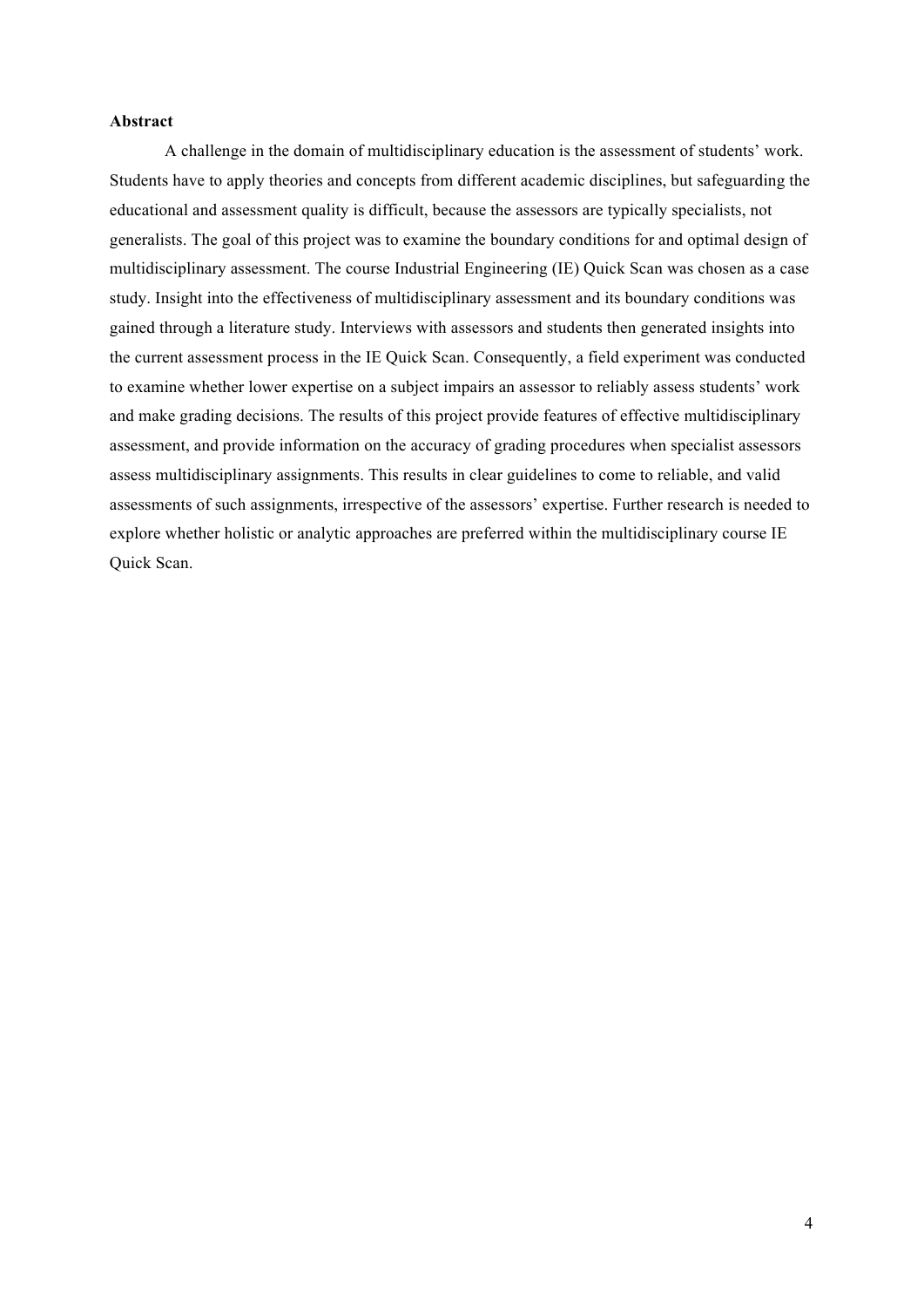# **1 Introduction**

## 1.1 Background and context

The future role of engineers in society is multifaceted: many engineering challenges are multidisciplinary in nature and solving them requires input from the engineering, natural, and social sciences (Meijers and Den Brok 2013). Eindhoven University of Technology's current educational programming allows, and even stimulates, students to create a personalized and multidisciplinary educational profile by offering a large number of elective courses.

One of the dangers of the increased number of elective courses in students' curricula is that, in the end, a student ends up being a "jack of all trades" who does not know how to "connect the dots". In other words, although knowledge may be differentiated across courses, students should also learn how to integrate these pieces of the engineering puzzle.

Fortunately, many programs set up integrative courses, in which students have to apply theories and concepts from different academic fields and perspectives. For instance, the master program Innovation Management (IM) offers a "Design Project", in which students design a solution for a business problem based on multiple perspectives they have learned in the program. Similarly, the Industrial Engineering (IE) bachelor program offers the Quick Scan IE (1CK100)", in which students have to analyze the business processes of their internship company using multiple frameworks (from multiple areas of expertise) they have learned during their major. This elective course is taken by the majority of IE students (approximately 150 students per year).

Although these integrative courses are desirable, safeguarding their educational quality is a difficult endeavor. Many staff members are specialists in one field of interest and are unable to reliably grade the students' work in all parts of such integrative projects. For instance, in the IE Quick Scan, there are five areas of expertise: Accounting and Finance, Human Performance Management, Information Management, Operations Management, and Innovation Management. A specialist is typically an expert in one area, and perhaps somewhat knowledgeable in an additional area, but lacks knowledge of the three other areas. In some areas of expertise, students are even likely to be more knowledgeable than the assessor. This has two major implications.

First, this situation may compromise the validity and reliability of grading. Especially for educational visitations and accreditation boards, where focus is put on assessors' qualifications and grading procedure quality, the observation of such suboptimal procedures may cause problems. The responsible lecturer of the IE Quick Scan and the course design team have tried to remedy this situation by creating an assessor manual, organizing an assessor training day, and by drafting detailed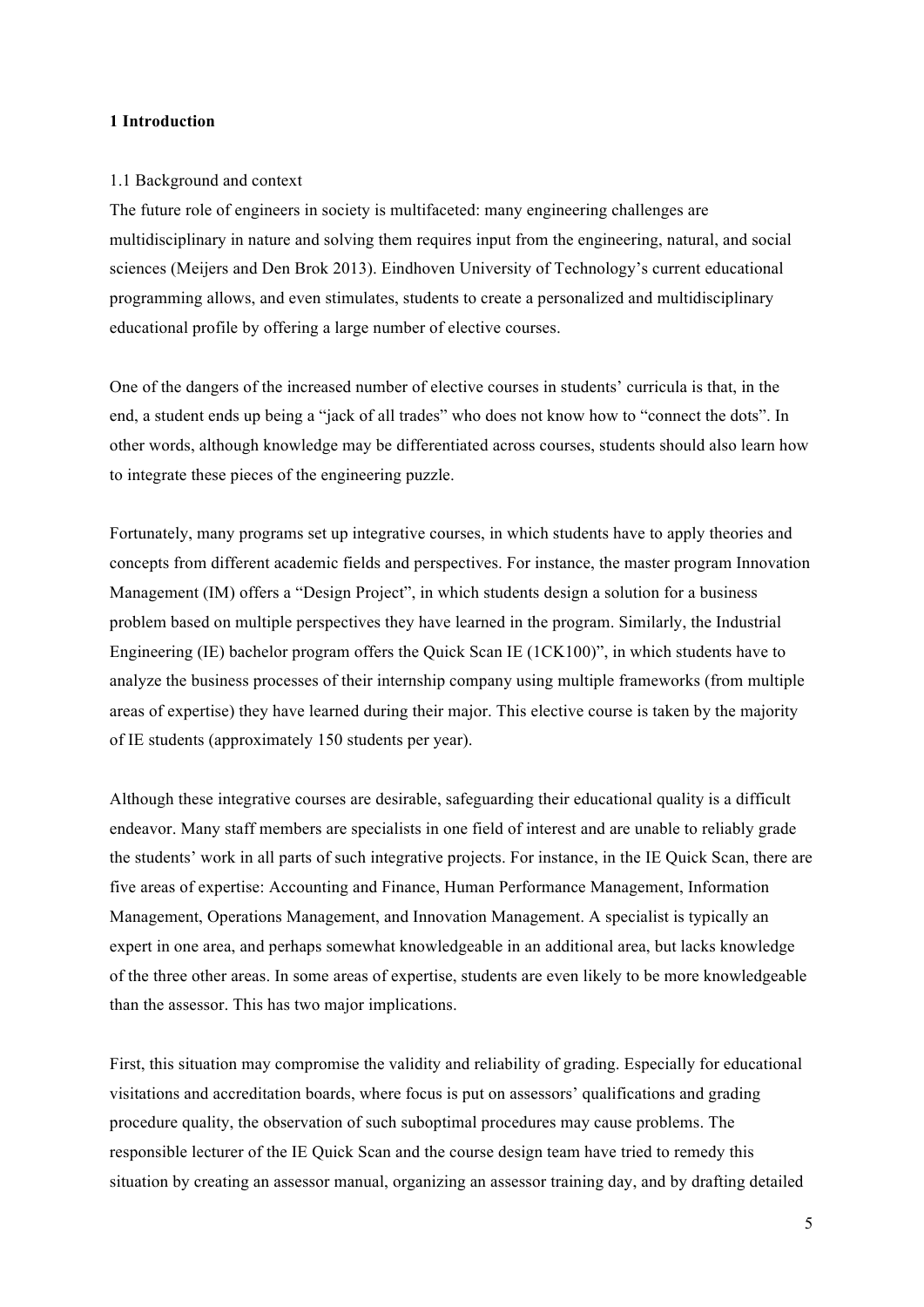answer models for each element of the IE Quick Scan to assist each assessor in his/her grading task. However, the team still has serious doubts about the ability of assessors to accurately grade students' performance in parts of the internship that fall outside their area of expertise. It could be that assessors extrapolate scores in their area of expertise to other parts of the report. In addition, central tendency and leniency errors may occur. Given the number of students and the variety of disciplines in a Quick Scan report, assessors are unlikely to ask other assessors (i.e., specialists) to help in grading. Such consultation would be infeasible in terms of personal resource availability.

Second, the situation may compromise the quality of feedback provided to students. An assessor can provide detailed feedback on the parts of the report that fall within his/her area of expertise, but may be unable to provide in-depth remarks in other parts. An assessor can indicate where a student's answer was inconsistent with the answer model for a specific element in the report, but is unlikely to provide more examples or details of what a perfect answer should have looked like. In fact, the responsible lecturer of the IE Quick Scan and the course design team fear that assessors will try to evade students' questions about their assessment, because they may be unable to come up with a satisfactory answer.

#### 1.2 Aim of the study

Given the above, the aim of this study is to investigate whether the current assessment procedure in the IE Quick Scan attains the minimum requirements in educational quality, and whether and how this procedure can be redesigned to improve its validity and reliability. To to so, this project combines theory and empirics. First, a literature study on multidisciplinary assessment outlines the boundary conditions for effective assessment of multidisciplinary assignments. Second, interviews and a field experiment are conducted to provide more insights into the experiences of assessors, the validity and reliability of current assessment procedures, and potential improvement measures in the IE Quick Scan course.

More specifically, the following research questions were specified:

1. What is multidisciplinary assessment and how can it support student learning?

2. What criteria and standards are required to assess multidisciplinary assignments?

3. To what extent does the current assessment procedure for IE Quick scan meet the requirements of reliability and validity of grading?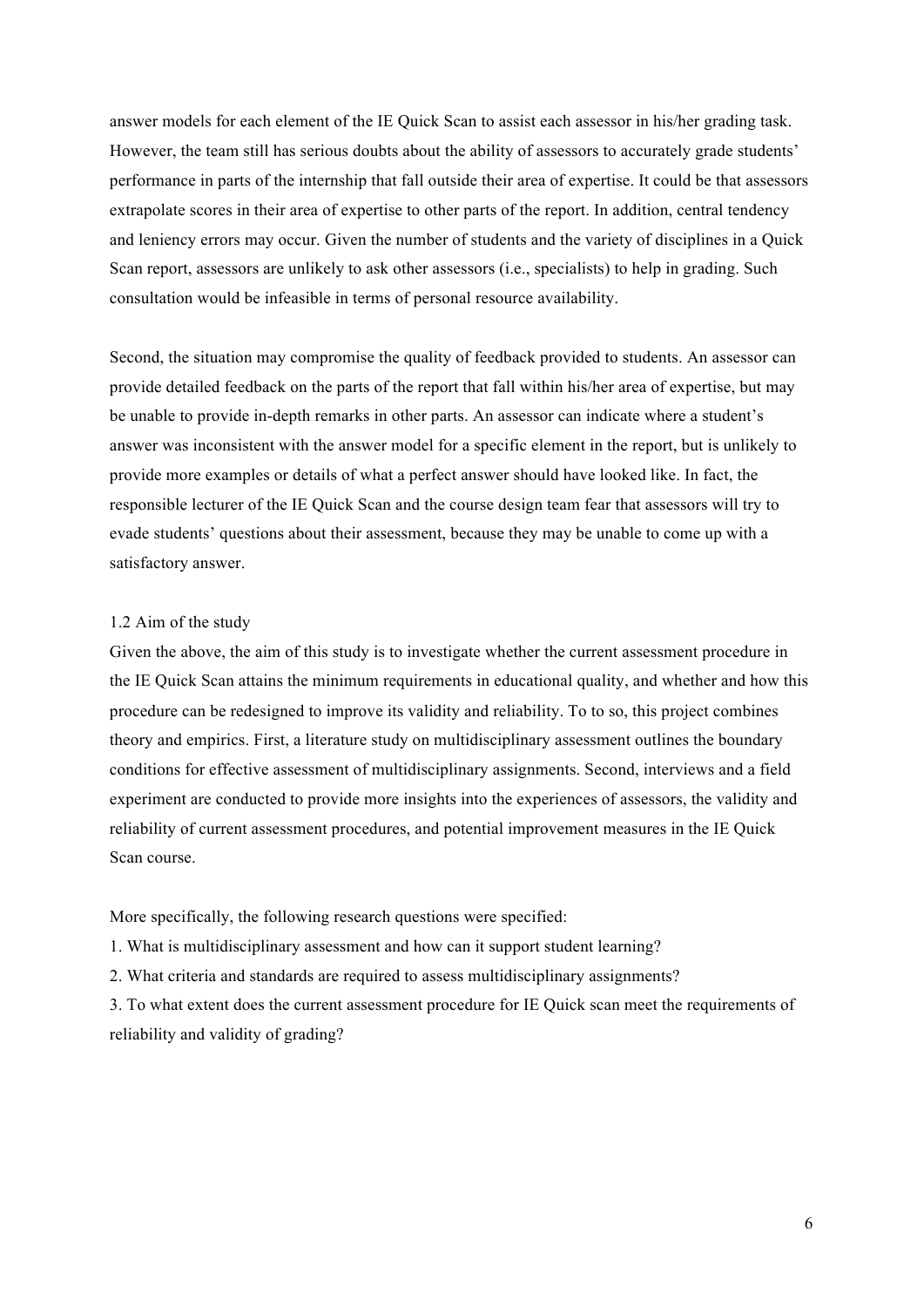## **2 Literature study**

#### 2.1 Introduction

To get an overview of the development of multidisciplinary assessment in higher education, recent international scientific literature on the topic was explored. Four electronic databases were used: Academic Search Elite, Education Resources Information Center (ERIC), Google Scholar and SpringerLink. Multidisciplinary assessment is associated with an abundance of terminology. Therefore, search terms such as 'multidisciplinary assessment', 'interdisciplinary assessment', 'transdisciplinary assessment' and 'integrated assessment' were employed. This search strategy resulted in 50,000 articles. Based on the review of learning skills interventions on student learning by Drake (1991), the following key words were further included: 'evaluation', 'learning inquiry', and 'instruction'. For the first research question, the search terms were combined with keywords such as 'higher education' and 'university education'. This search strategy resulted in 390 articles. The selected literature was screened to identify conditions, methods and outcomes with regard to the effectiveness of multidisciplinary assessment. Of these articles, 11 publications examined multidisciplinary assessment in university education. After this, references within the articles were used to find more studies. The articles included in this review were published between 2000 to 2015. The literature was used to write a narrative synthesis to provide a theoretical view.

# 2.2 Multidisciplinary learning

Multidisciplinary learning is a fuzzy concept (Klein 2000, 2002; Newell, 2001, 2002). According to Moss, Osborne, and Kaufman (2008) multidisciplinary learning is the capacity to integrate knowledge and modes of thinking drawn from more than one discipline to produce a cognitive advancement. Multidisciplinary learning develops several cognitive abilities (Schilling, 2001), such as developing and applying perspective-taking techniques and developing structural knowledge of problems appropriate to multidisciplinary inquiry.

The literature on multidisciplinary learning contains many attempts to organize the forms of multi-, inter- and transdisciplinary work into a coherent framework. A common framework used in multidisciplinary learning builds on the extent of topic integration, which is typically portrayed on a continuum moving from a disciplinary approach to increasing cross-topic connections and greater degrees of integration (Daly, Brown & McGowan, 2012; Drake, 2012; Fogarty & Pete, 2009). On the latter side of the continuum, a multidisciplinary approach indicates that a central theme is identified and used to organize and correlate the disciplines being integrated (Brough, 2012; Dowden, 2007). Key in multidisciplinary learning is that discipline integrity is preserved. Learning activities are shaped around subject areas so that unique discipline-based concepts can be used to study the area of interest (Drake, et al., 2015). Assessment is clear for each discipline. The assessor may or may not make the connections between subject areas explicit for the students. Sometimes the culminating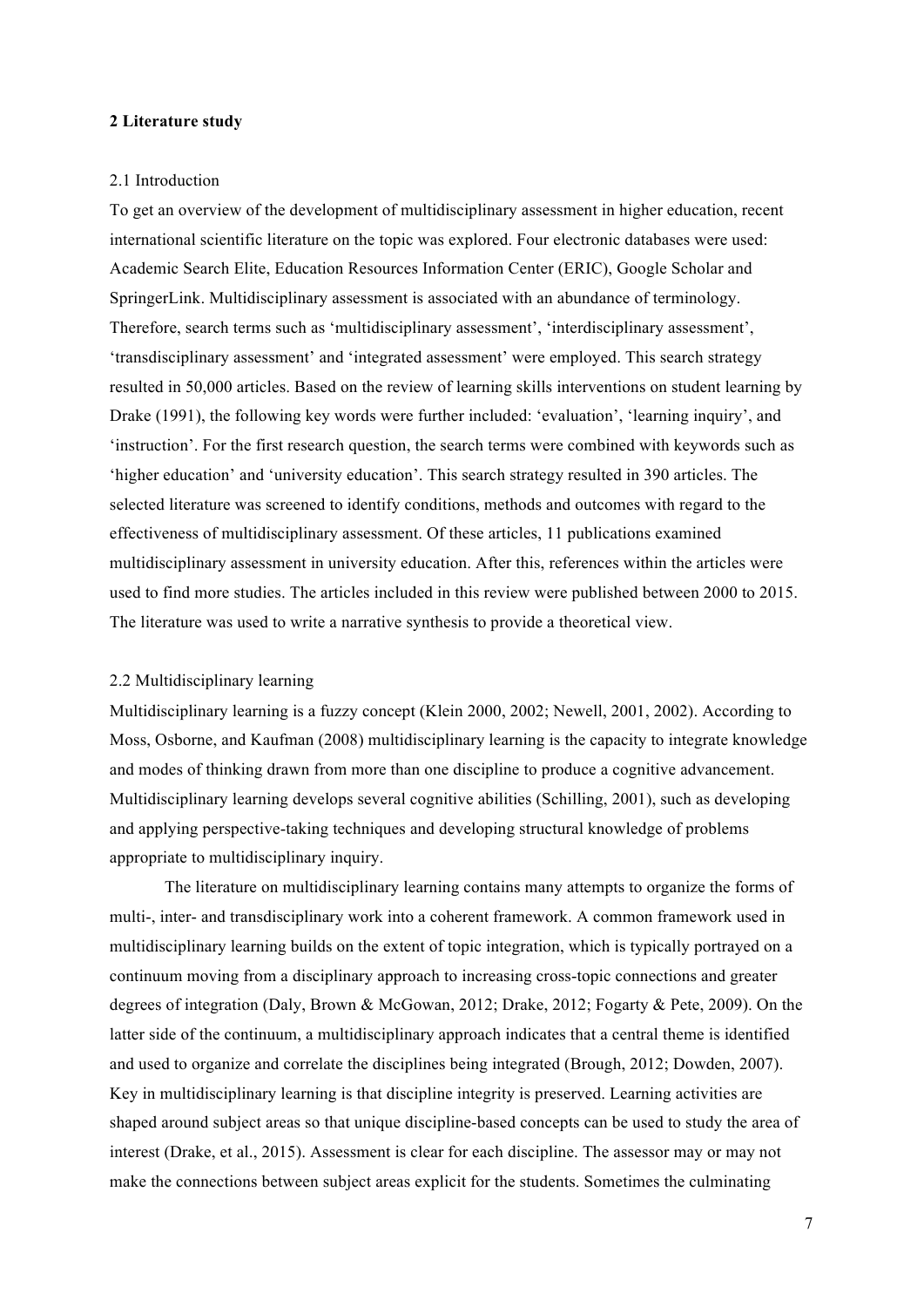activity requires the integration of the skills and knowledge of the subject areas (Drake et al., 2015). Disciplinary insights are not in conflict with multidisciplinary learning, rather they embody knowledge (Boix Mansila, 2005).

Then, how does multidisciplinary learning differ from interdisciplinary and transdisciplinary learning? As opposed to multidisciplinary work, in which discipline integrity is preserved, interdisciplinary work requires integration of knowledge and innovation. Interdisciplinary work applies to subjects that are relatively clear in their differences, but consists of shared key concepts, skills and attitudes and actions (Drake, et al., 2015). Lattuca, Voigt, and Fath referred to interdisciplinary learning outcomes such as "promoting the development of sophisticated views of knowledge and learning" and "building students' capacity to recognize, evaluate, and integrate differing (multiple) perspectives" (2004, p. 44). In interdisciplinary work sustainability, change and continuity, or complex interdisciplinary skills such as communication, critical thinking and problemsolving are emphasized. According to Drake et al. (2015), assessment should reflect the extent to which particular disciplinary standards are met. Sometimes each discipline receives a similar grade in the interdisciplinary aspect, for example by demonstrating collaborative problem-solving skills.

Within transdisciplinary work, students go beyond the disciplines. According to Richard and Bennett (2011) transdisciplinary work can be described as an examination of multiple disciplines to integrate knowledge and state that this is the highest level of integration. 'Transdisciplinarity works to remove the notion that certain content matter is necessarily owned by any particular discipline, and we do not engage in multidisciplinary studies to meet outside requirements that identify exposure to specific content as the primary goal. Our goal is to find a problem or idea worth studying and bear the visions of multiple perspectives upon it in order to understand it more fully than if we were to observe it from a single vantage point. This understanding inevitably leads to content learning: in the process of using the disciplines in the same ways that a discipline expert would use them to view the world, students and teachers learn the content that attracted subject-area scholars to the discipline in the first place. However, the larger payoff is that students know how to use the content to continue to grow' (Kaufman et al., 2003, p. 158).

Although multidisciplinary learning is an elusive concept, related to inter- and transdisciplinary learning, the starting point for a multidisciplinary approach in any course or assignment is to begin with standards from different disciplines and integrate these through the lens of a common theme (Drake, 2007). Multidisciplinary learning is informed by disciplinary expertise; it builds on knowledge and modes of thinking that are central to the work of experts in various domains. Students should be able to use knowledge and understand a concept when they are able to apply it accurately and flexibly in novel situations (Boix Mansila, 2005). In interdisciplinary learning, one explores common concepts or skills embedded in the standards, whereas transdisciplinary learning starts in a real world context, after which each context is shaped by the standards.

The conceptualization of multidisciplinary learning has implications for multidisciplinary assessment.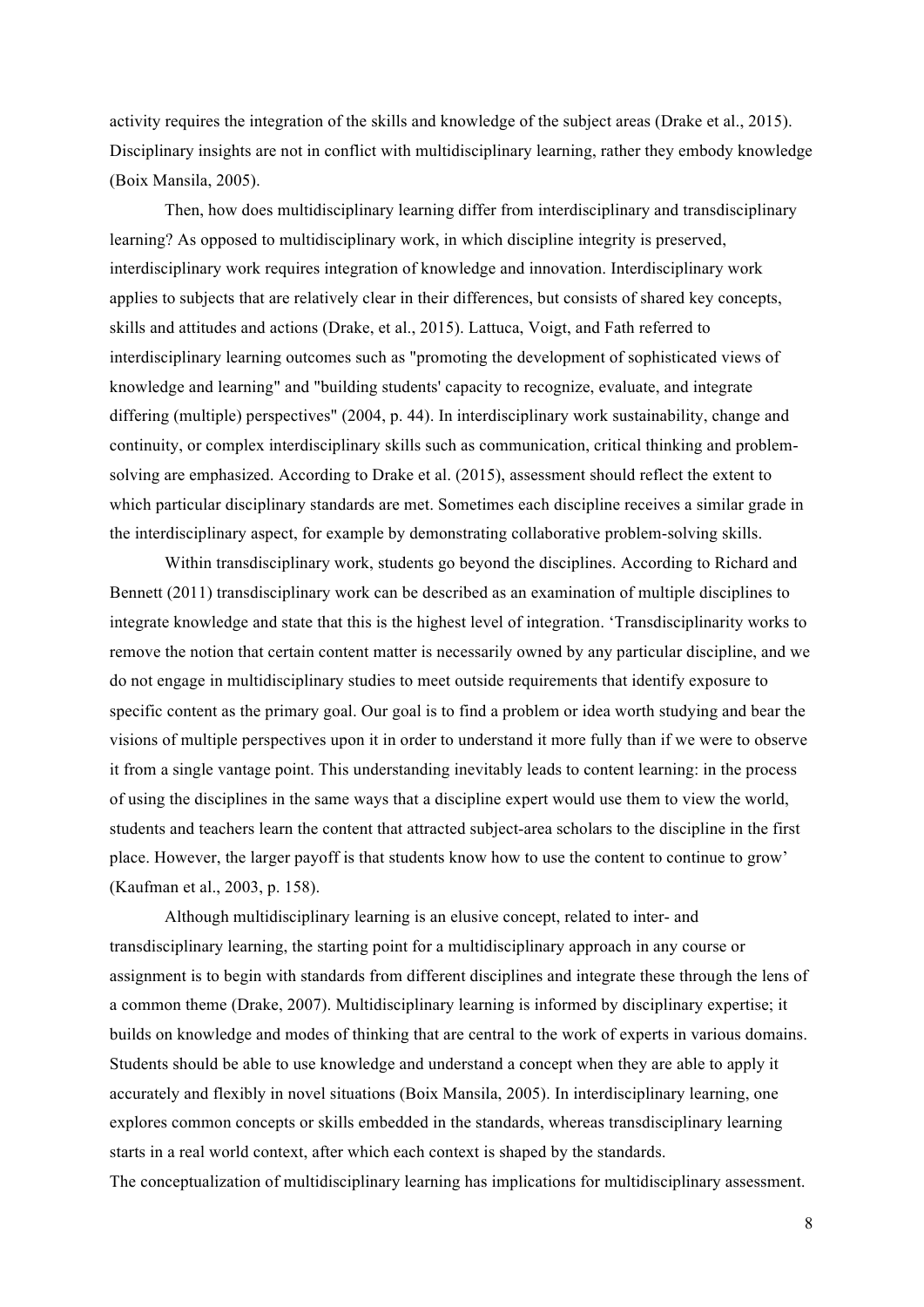Over the years, researchers have become increasingly concerned about validity, reliability, and accountability of multidisciplinary assessment, which has led to a growing attention for quality measurement tools. However, literature is limited in its ability to indicate how multidisciplinary courses may best be assessed. Yet it is important to clearly articulate what are indicators of highquality multidisciplinary work, and how such indicators can be measured.

# 2.3 Assessing multidisciplinary learning

The goal of multidisciplinary student work is to produce a cognitive advancement. However, assessing quality of multidisciplinary work is difficult, with regard to exchanging methods, translating categories, and testing outcomes against multiple standards of quality (Boix Mansila, 2005). Multidisciplinary assessment is not only about mastering multiple disciplines (Borja et al., 2008). Assessing multidisciplinary work requires carefully considering disciplinary grounding by a focus on disciplines and the use of knowledge (Wolfe & Haynes, 2003a). It involves considering how students selected some insights, such as particular theories, methods, tools, and forms of communication (Borja et al., 2008). In addition, articulating the level of understanding in students' work is important to weigh the affordances of several disciplinary perspectives against others, and against the overall purpose of the student's enterprise (Boix Mansila, 2005). Assessing students' work requires exploring the means by which goals were reached, and the limitations of students' work. On top of those conditions for effective multidisciplinary assessment, the assessment should be consistent, practicable, timely and effective in providing evidence course intended learning outcomes (Nikitina, 2006). Despite the benefits of multidisciplinary work to students, its assessment may be problematic. To improve the quality of multidisciplinary assessment guiding assessment questions are suggested (see Appendix A), and several key criteria are required. The following section outlines conditions and criteria for multidisciplinary assessment.

#### 2.3.1 Criteria and standards

Multidisciplinary assessment requires the use of strategies to demonstrate competence in the subjects that are assessed and to provide an accurate evaluation of the student's overall proficiency (Fiels  $\&$ Stowe, 2002; Boix Mansilla & Duraising, 2007; Stowe & Eder, 2002). Students should be able to build and demonstrate mastery of performance in a multidisciplinary assessment task. Features of quality of student multidisciplinary work can be grouped under several categories, such as incorporating multiple perspectives, critical and/or logical thinking, respect for disciplinary standards, and substantiated and grounded work (Borja et al., 2008; Moss, Osborn, & Kaufman, 2012).

The assessment must stand on valid indicators of what counts as accomplished student work and need to be reliable, valid and trustworthy (Wiggins, 1998). Clarity about indicators of quality is particularly evident in the assessment of student multidisciplinary work (Borja et al., 2008). Judging the quality of student work is generally based on the teachers' expectations (which cannot be fully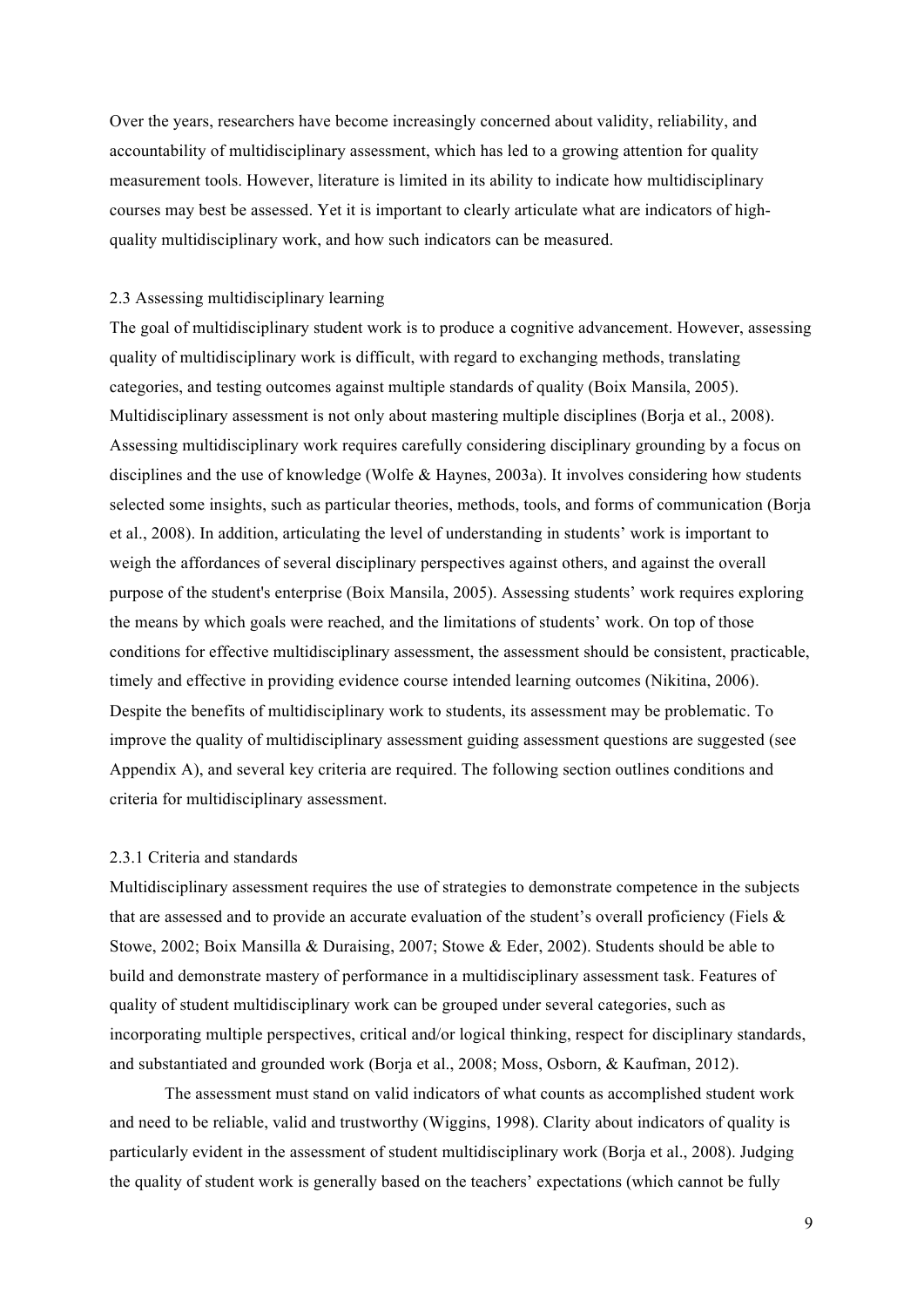communicated using criteria), and how other students have performed (despite protestations to the contrary) (Sadler, 2005). Within the context of assessment and grading in higher education, criteria and standards are crucial. Sadler (1987, pp. 82) defines 'standard' as 'a definite level of excellence or attainment, or a definite degree of any quality viewed as a prescribed object of endeavor or as the recognized measure of what is adequate for some purpose, so established by authority, custom, or consensus.' The terms 'criterion' and 'standard' are often used interchangeably, even though they are not fully equivalent. A criterion refers to a characteristic or to a minimum qualifying level (Johnson & Svingby, 2007). Of the two terms, criterion is broader in scope and therefore more inclusive.

Assessment criteria should establish the level of achievement that is required for a student to pass the course and should be directly related to the course learning outcomes (Boix Mansilla & Duraising, 2007). In addition, criteria for multidisciplinary assessment should include validity within and beyond the disciplines (Ackerman, 2000). Evidence of learning should be authentic and demonstrate valid learning (Boix Mansilla, 2005).

According to Ben-David (2000) the understanding of the criteria involved are crucial in producing agreement between assessors. It is emphasized to clarify and share criteria and standards between faculty and students (Boix Mansilla & Duraising, 2007).

In addition, effective multidisciplinary assessments provide consistent and constructive feedback on students' progress, processes and results, focusing on how to improve their work. In general, multidisciplinary assessments drive the students' learning processes (Boix Mansilla & Duraising, 2007).

#### 2.3.2 How can the assessor be supported?

Essentially, all grading processes (criteria-based included) start with the professional judgments of lecturers as to the standards that are employed. The lecturer has to have an advantage over the students regarding superior knowledge and extensive experience. To support the assessor in assessing the quality of a task, assessment models are often used in which the quality of a product is assessed based on criteria, standards and rating scales (Van Berkel, 2012). The approaches of scoring can be distinguished in holistic and analytical judgments (Kuhlemeier, 2002; Mertler, 2004). Researchers are indecisive about which scoring model can be preferred. In holistic scoring, the rater makes an overall judgment about the quality of a product. Because learning and instruction are increasingly competence-based, holistic scoring to adequately determine competence is emphasized by several scholars (Van der Vleuten & Schuwirth, 2005; Oosterheert, Eldik, & Kral, 2007; Van Berkel (2012). Knowledge, skills and attitudes can be assessed separately and integratively, scoring both explicit and implicit expertise. In analytic scoring, the rater assigns a score to each of the criteria assessed in the product (Johnson & Svingby, 2007), after which the final score is summarized by all separate scores. The criteria then act as the primary reference points against which student submissions are judged (Sadler, 2005) and serve as the basis for the communication and feedback process. According to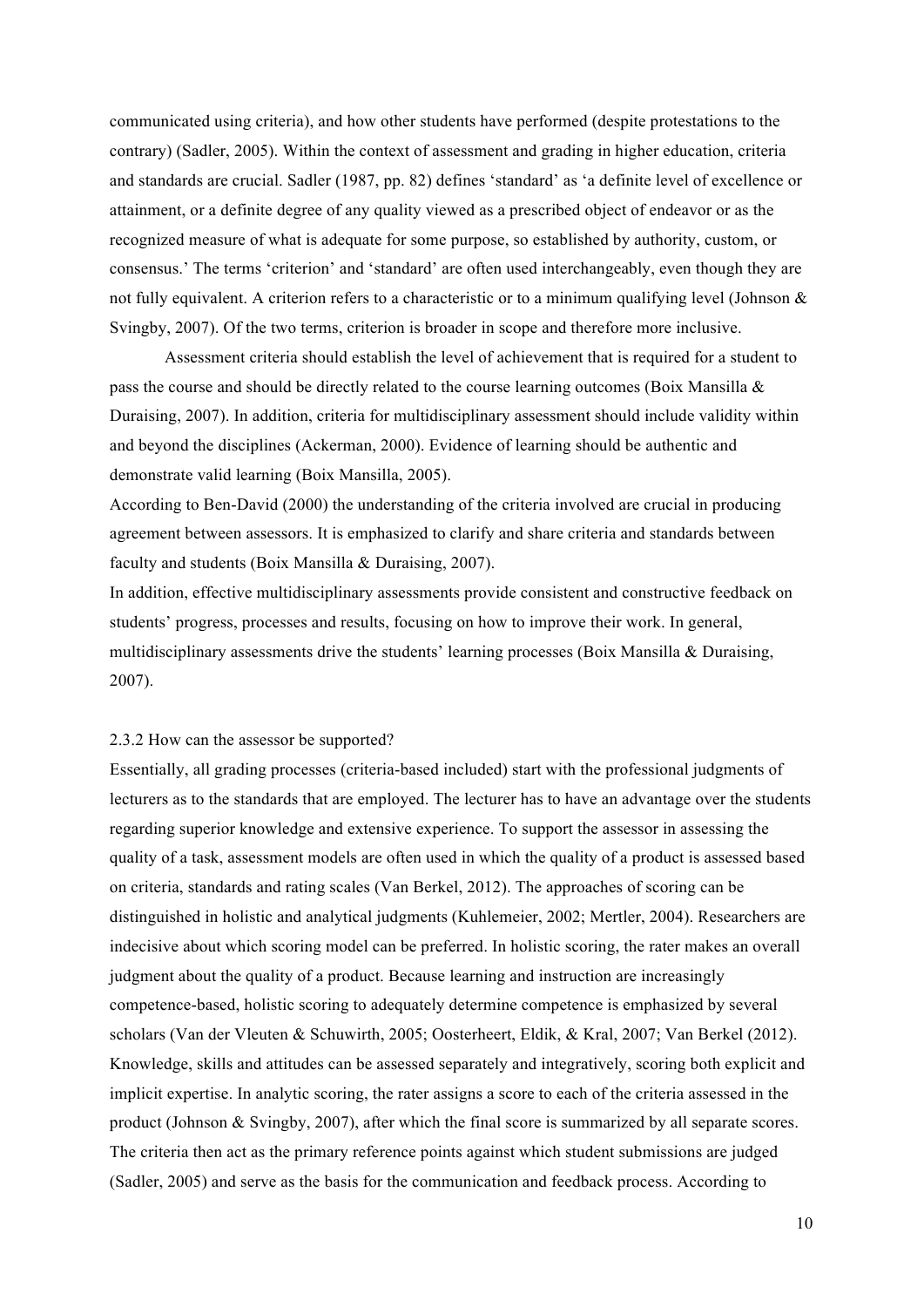Kuhlemeier (2002), not only holistic scoring but also analytic scoring is well applicable in difficult tasks.

Whether work is referred to as 'good', 'sufficient' or 'insufficient' should depend on a shared interpretation of the underlying criteria and, at least implicitly, the corresponding grade boundaries (Sadler, 2005). Hence, important in criteria-based assessment and grading is that students are informed in advance about how judgments of the quality of their performances will be made, and to assure them a degree of objectivity, excluding extraneous factors or the interference of previous achievements and performance history (Joughin, 2009). Unfortunately, students often do not gain access to the judgmental processes of the assessor, or the criteria that are applied.

# 2.4 Reliability of scoring

Different assessors should reach similar conclusions when assessing the same product. The more consistent the scores are across different raters and occasions, the more reliable the assessment is perceived to be (Moskal & Leydens, 2000). However, particularly multidisciplinary assessment can be perceived as complex with respect to reliability. Several findings support evidence of high reliability in assessment when students perform the same multidisciplinary tasks and scoring procedures are well defined. When students have diverging assignments, choose their own topics or produce unique solutions, then assessment reliability may be at risk (Jonsson & Svingby, 2007).

Variability in the assessment scores can appear due to variations in the raters' judgments on different criteria (Black, 2000). Judgment (in)consistency can occur either across raters, known as interrater reliability, or in the consistency of one single rater, called intra-rater reliability (Jonsson  $\&$ Svinby, 2007).

#### 2.4.1 Intra-rater reliability

Brown, Bull, and Pendlebury (1997) cite that the "major threat to reliability is the lack of consistency of an individual marker" (p. 235). Most of the studies investigating intra-rater reliability use Cronbach's alpha to estimate raters' consistency. According to Brown, Glasswell, and Harland (2004) alpha values above .70 are generally considered sufficient. Results from studies investigating intrarater reliability indicate that rubrics seem to aid raters in achieving high internal consistency when scoring tasks (Jonsson & Svinby, 2007). A rubric is a document that articulates the expectations for an assignment by listing the criteria, or what counts, and describing levels of quality from excellent to poor (Andrade, Wang, & Du, 2009). Also Brown, Glasswell and Harland (2004) emphasize that intrarater reliability might not be a major concern when raters are supported by a rubric although the consensus agreement of raters depends heavily on the number of levels in the rubric. Fewer levels seem to increase the chance of agreement, also due to increased probability of agreement by chance.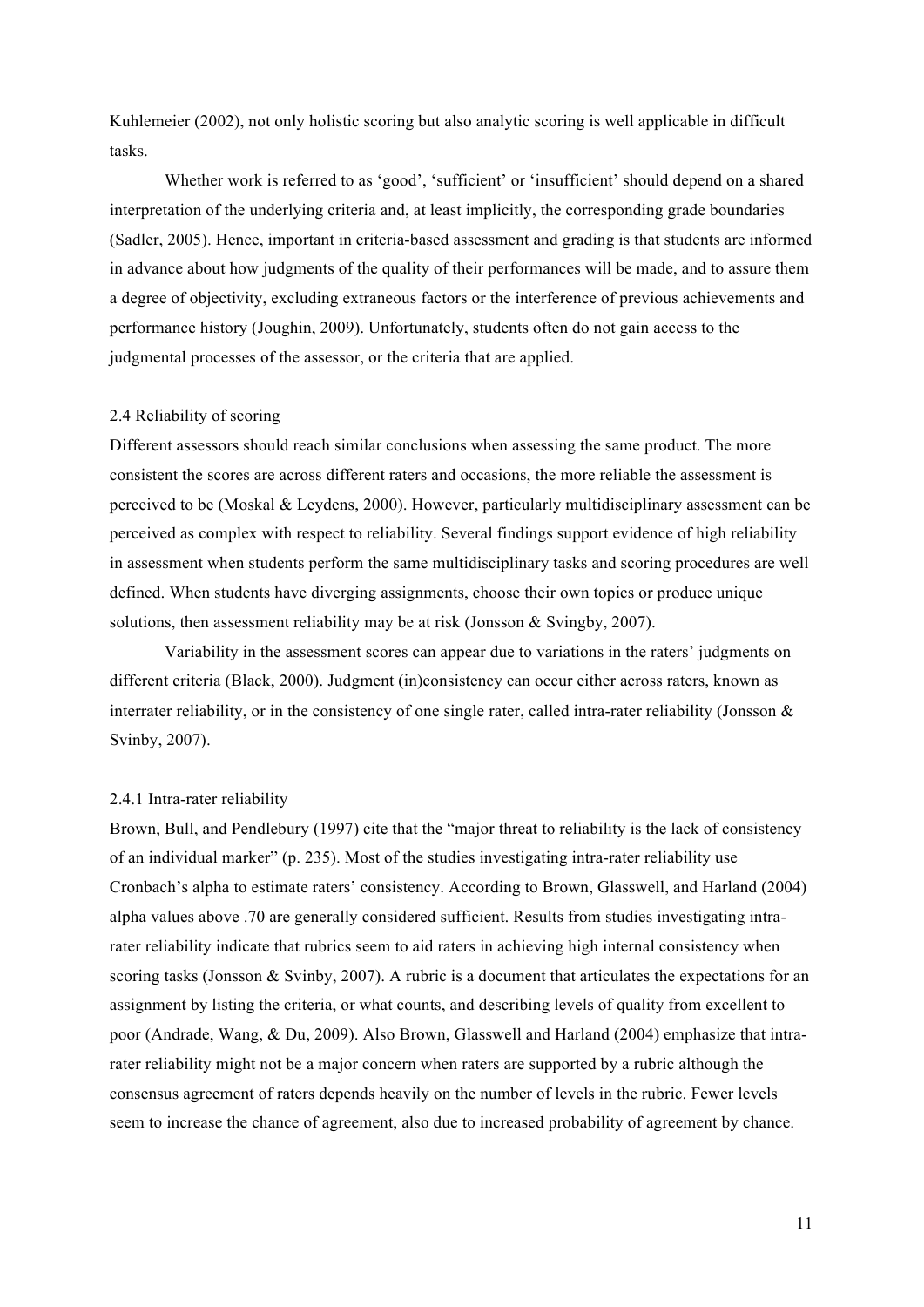#### 2.4.2 Interrater reliability

There are several factors that underlie diverging assessments of different assessors. Besides obvious reasons for disagreement (such as differences in experience), it has been reported that factors such as lecturers' attitudes regarding students and content influence the rating of students' work (Davidson, Howell, & Hoekema, 2000).

When it comes to accuracy and consistency of scoring, interrater reliability is an important factor related to reliability and validity. Stemler (2004) refers to three main approaches to determine the accuracy and consistency of scoring. The first approach concerns consensus estimates, which measures the degree to which markers attach the same score to the same performance. Consensus estimates are based on the assumption that 'reasonable observers should be able to come to exact agreement about how to apply the various levels of a scoring rubric to the observed behaviors' (p.62). Consensus estimates are most useful when data are nominal and when different levels of the rating scale represent qualitatively different ideas, but are ordinal in nature (e.g., a Likert scale). Therefore, the importance is stressed of assessors being trained to the point where they agree on how to interpret a rating scale.

The second approach refers to consistency estimates of interrater reliability. Consistency estimates measure the correlation of scores among raters (Stemler, 2004). Within this approach, it is assumed that assessors do not have to share a common meaning of the rating scale, as long as each assessor is consistent in classifying the aspects according to his definition of the scale.

A consistency approach to estimate interrater reliability is the most useful approach with data that is continuous in nature.

The third approach concerns measurement estimates. An example of measurement estimates is the degree to which scores contribute to common scoring as opposed to error components. A measurement estimates approach assumes that an assessor is obliged to use all of the information available from all assessors (including discrepant ratings) in order to score for each respondent (Stemler, 2004).

Several factors influence inter-rater reliability. Multiple aspects can make an assessment more reliable, for example (Johnson & Sevingby, 2007):

- Standards increase agreement, but they should be chosen and defined with care (Denner, Salzman, & Harris, 2002; Popp, Ryan, Thompson, & Behrens, 2003);
- Analytical scoring is often preferable, except when separate dimension scores are summarized in the end; then the reliability decreases. The mean score is not always the sum of its component parts (Johnson, Penny, & Gordon, 2000, 2001; Penny, Johnson, & Gordon, 2000a, 2000b);
- Only under restrained conditions, two raters can be enough to produce acceptable levels of agreement (Marzano, 2002);
- Agreement is improved by discussion about interpretation of criteria and training in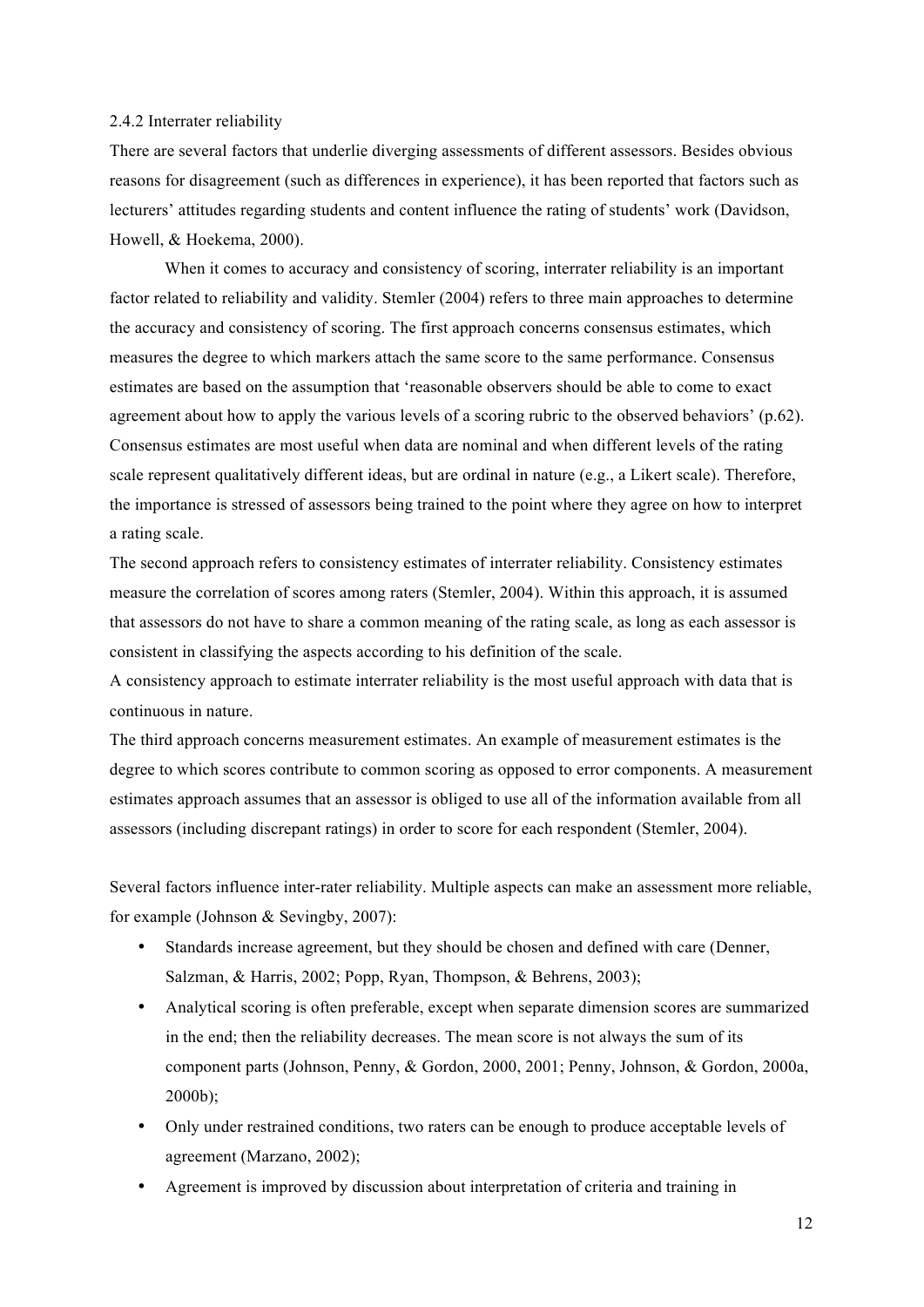assessment. However, training and discussion are not sufficient to eliminate differences (Johnsson & Svingby, 2007);

- Inter-rater reliability can be improved by augmentation of the rating scale (for example that the raters can expand the number of levels using + or − signs), although not for consensus agreements (Penny et al., 2000a, 2000b).
- A two-level scale (for example pass/fail) can be reliably scored with minimal training, whereas a four-level scale is more difficult to use (Williams & Rink, 2003).

#### 2.4.3 Validity judgment of performance assessments

Reliability is not the only critical concept that has to be taken into account during assessment of multidisciplinary courses. Also the extent to which the assessment measures what it intents to measure need to be explored. The assessment should represent the course' learning objectives and content. The task needs to be consistent with the theory and the scoring structure, such as criteria or rubric must follow rationally from the domain structure (Allen & Tanner, 2006; Arter & McTighe, 2001). This requires an exploration of the concept of validity.

Validity concerns the question whether the assessment measures what it intends to measure. Validity in educational research is especially seen as an interpretation of the results (Borsboom et al., 2004; McMillan, 2004). Numerous aspects of validity are investigated and reported in the literature on assessment (Baartman, Bastiaens, Kirschner, & van der Vleuten, 2007). Most common are content and construct validity.

The content aspect is frequently examined. Nowadays, domain coverage is about both traditional content, as it is about thinking processes used during the assessment (Baartman et al., 2008). Within multidisciplinary assessment, the content refers to both the selection of insights as well as articulating the level of understanding in students' work. Therefore, attention has to be paid to the level of these cognitive processes in the assessment (Van de Watering & van der Rijt, 2006).

Construct validity determines content relevance and representativeness of the knowledge and skills revealed by the assessment (Baartman at al., 2007). The concern for how content is represented in assessment is due to the need for results to be generalizable to the construct domain, and not be limited to only the sample of assessed tasks. Construct validity includes evidence of both intended and unintended implications of score interpretation (Baartman et al., 2007).

### 2.5 Summary

In sum, our literature review shows that by means of multidisciplinary learning the capacity to integrate knowledge and modes of thinking, drawn from more than one discipline to produce a cognitive advancement, is improved. The key in multidisciplinary learning is that discipline integrity is preserved and assessment is clear for each discipline. Disciplinary insights are not in conflict with multidisciplinary learning, rather they embody knowledge (Boix Mansila, 2005). However, assessing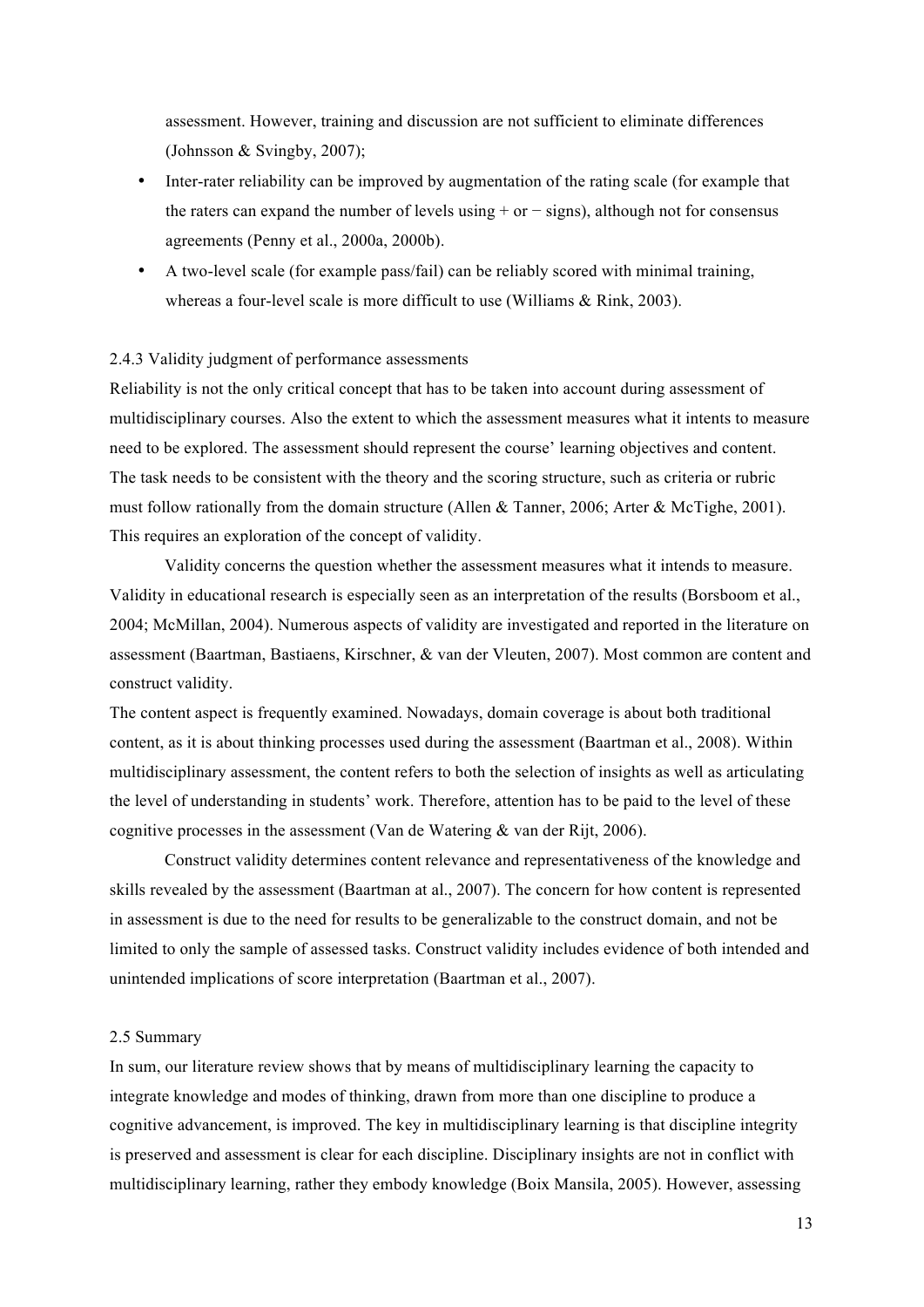the quality of multidisciplinary work is difficult, with regard to exchanging methods, translating categories, and testing outcomes against multiple standards of quality. In order to carefully assess multidisciplinary work, considering disciplinary grounding by a focus on disciplines, the use of knowledge and the level of understanding in students' work is required (Boix Mansila, 2005; Wolfe & Haynes, 2003). In addition, the assessment should be consistent, timely and effective (Nikitina, 2006).

To improve the quality of the assessments, our literature study reveals several requirements:

- The assessment must stand on valid indicators of what counts as accomplished student work (Wiggins, 1998).
- Criteria are crucial; they should establish the level of achievement that is required for a student to pass the course and should be directly related to the course learning outcomes (Boix Mansilla & Duraising, 2007).
- Criteria for multidisciplinary assessment should include validity within and beyond the disciplines (Ackerman, 2000).
- Evidence of learning should be authentic and demonstrate valid learning (Boix Mansilla, 2005).
- Understanding of the criteria is crucial in producing agreement between assessors.
- Clarifying and sharing criteria between assessors and students is required (Boix Mansilla & Duraising, 2007).
- The assessment should provide consistent and constructive feedback on students' progress, processes and results, focusing on how to improve their work.

To improve the intra-rater reliability for assessors, a rubric is suggested. Interrater reliability is improved when clear standards are defined, and interpretation of criteria is discussed. Also training in assessment is emphasized. But reliability is not the only critical concept that has to be taken into account during assessment of multidisciplinary courses. The task needs to be consistent with the theory, and the scoring structure (such as criteria or rubric) must follow rationally from the domain structure.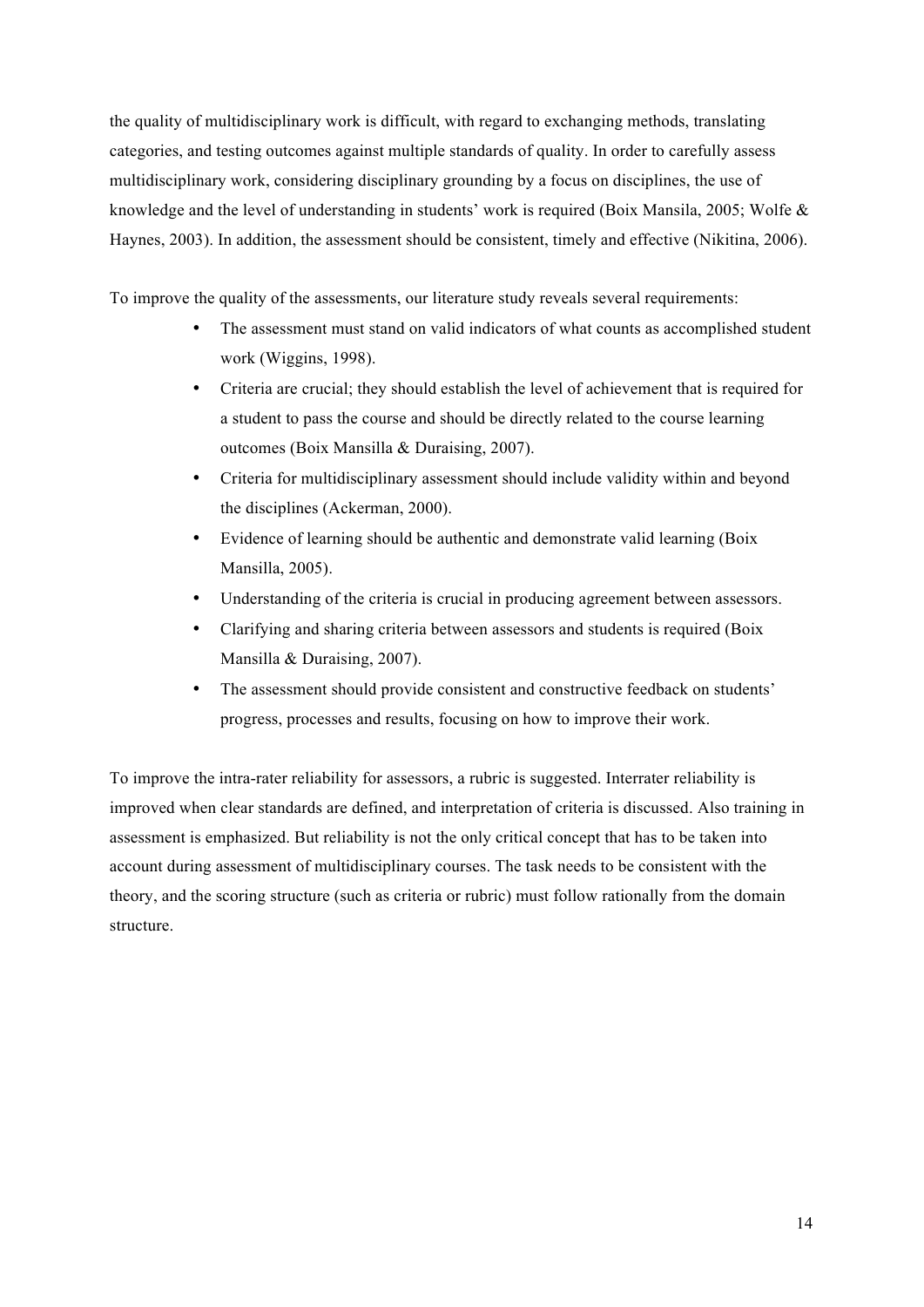# **3. IE Quick Scan course**

### 3.1 Introduction

Now that literature has been explored regarding the concept of multidisciplinary assessment, requirements of validity and reliability, the IE Quick Scan course in the bachelor program Industrial Engineering is considered as a case study. The IE Quick Scan aims to integrate knowledge and modes of thinking, drawn from more multiple disciplines to produce a cognitive advancement, but its assessment consists of several aspects that can be considered problematic from a literary point of view. For example, the assessors are aware of the importance of criteria and standards to evaluate the quality of student work, discussing and clarifying criteria to produce agreement between assessors, are no common practices in the course. Also, assessors vary in consistency and frequency with respect to providing feedback on students' progress, processes and results. To improve the effectiveness, reliability and validity of this multidisciplinary assessment and to gain insight in its boundary conditions, the IE Quick Scan was selected as a case study.

#### 3.2 The Industrial Engineering Quick Scan

In the multidisciplinary course Industrial Engineering Quick Scan (course code 1CK100) students have to apply theories and concepts from five different academic fields and perspectives: Accounting and Finance, Human Performance Management, Information Management, Operations Management, and Innovation Management. The course is part of the coherent elective package "Introduction & Internship Industrial Engineering" in the Bachelor College. The objective of the course is to describe a company's business processes using the academic knowledge acquired during the three-year IE major program. Students engage in an internship, complete a number of preset subassignments, which are listed in the Quick Scan manual, participate in two peer-review group sessions, and write a report. The current study focuses on the assessment of this final written report, which consists of solutions to subassignments from five different IE disciplines (or "aspect systems"). The reports are assessed by staff members with a background in one of five academic fields. Most staff members are specialist in one discipline.

The IE Quick scan consists of a set of models and tools developed from different scientific disciplinary points of view. By applying these models and tools students develop a complete picture of the business setting. The Quick Scan results into a number of deliverables, for example answers to a number of questions from different scientific disciplinary points of view, which support the development of steady-state models for the key business process. Within scope are recommendations concerning possible improvements of current business processes based on reflection on the answers to the disciplinary questions and the steady-state models developed. The different assignments concern the following aspect systems: Accounting and Finance, Human performance management,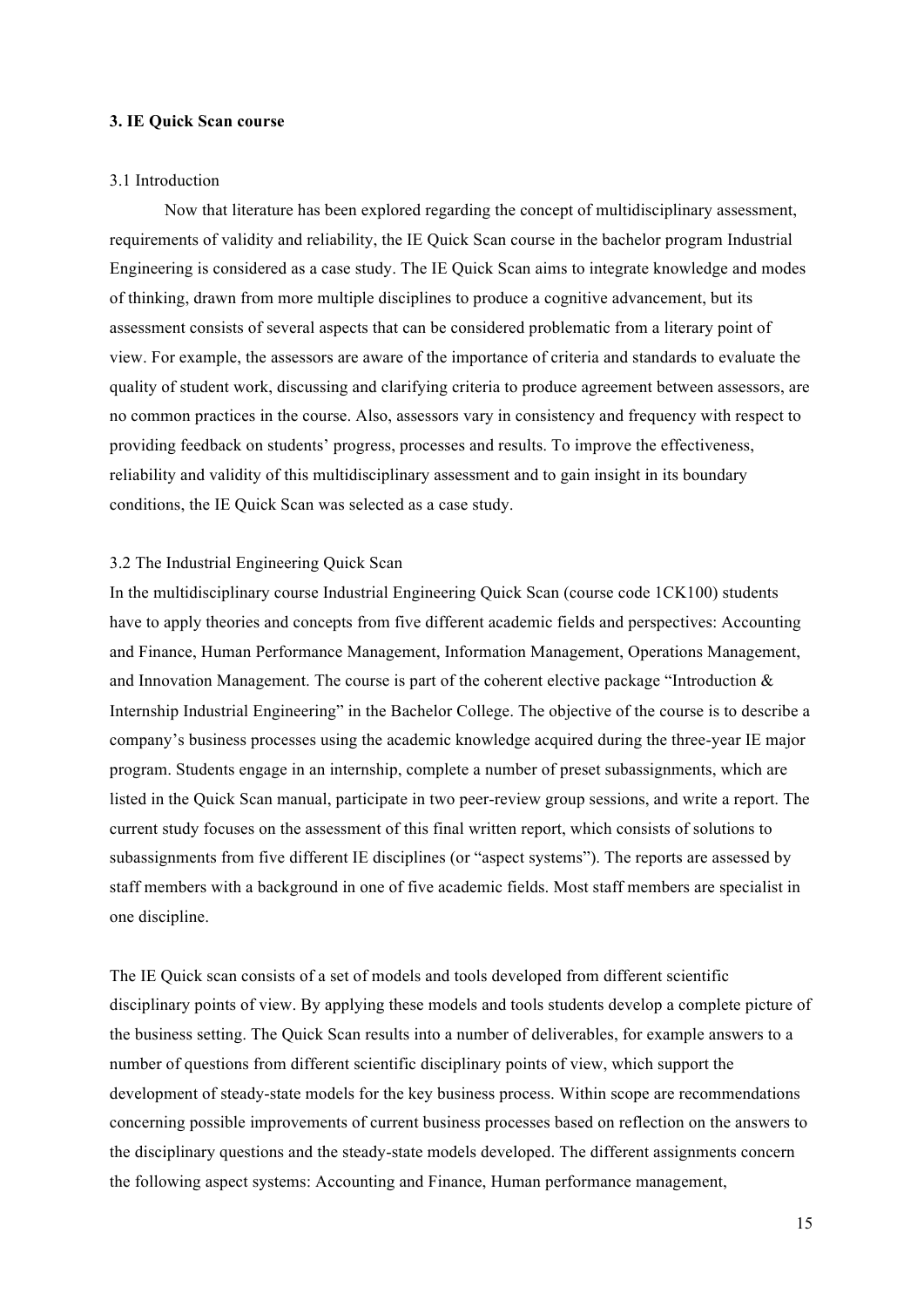Information Management, Operations Management and Innovation Management.

The tools used to assess a Quick Scan report consist of an answering model per subassignment (bundled in the Quick Scan teacher manual) and a grading form. Lecturers grade each subassignment as 1 (insufficient), 2 (sufficient) and 3 (good). The Quick Scan teacher manual provides an answer model and all lecturers are expected to carefully follow and apply it.

The assessment of the final document has a 70% weight in the final grade, the other 30% comes from performance in the peer review sessions and the company supervisor. The assessments for each subassignment are entered into an Excel sheet, which calculates the report grade, accounting for the weight of each subassignment. The students subsequently receive their score for the course and, depending on the lecturer, additional feedback is given either face-to-face, via email, or not at all.

Through a careful description of the assignments for different aspects and steady-state models, students are expected to display a sufficient insight into the situation of the organization within the process within scope to formulate possible improvements. Several assignments, formulated for each aspect system, are mandatory (18 in total). Students can increase their scores, through solid descriptions of general deliverables, such as the description of the AS-IS situation within scope in the form of a steady-state models as well as a swimming-lane diagram showing the timing and frequency of execution of business processes and information flows between business processes. In addition, the scores of elective assignments (7 in total) can be added to the overall grade, under the condition that all mandatory assignments have been carried out. Elective assignments that are graded as insufficient do not contribute to the overall grade.

# 3.3 Design

Although the IE Quick Scan is an interesting and desirable course, safeguarding its educational quality is a difficult endeavor. Many staff members are specialists in one field of interest and feel ill-equipped to reliably grade the students' work in all parts of such integrative projects. To investigate the extent of the problem in this course, we take a two-step approach. First, we aim to get an in-depth view of lecturers' and students' perceptions of the course regarding its pedagogy and learning goals, and the validity and reliability of its multidisciplinary assessments. We thus conduct student and lecturer interviews as a qualitative grounding of the Quick Scan's standards, criteria and assessment processes. Second, we aim to empirically substantiate the (in)appropriateness of the current assessment procedure of the IE Quick Scan report in terms of validity and reliability, and to come up with potential suggestions for an alternative design. We thus setup an experimental design in which different lecturers assess a set of three reports.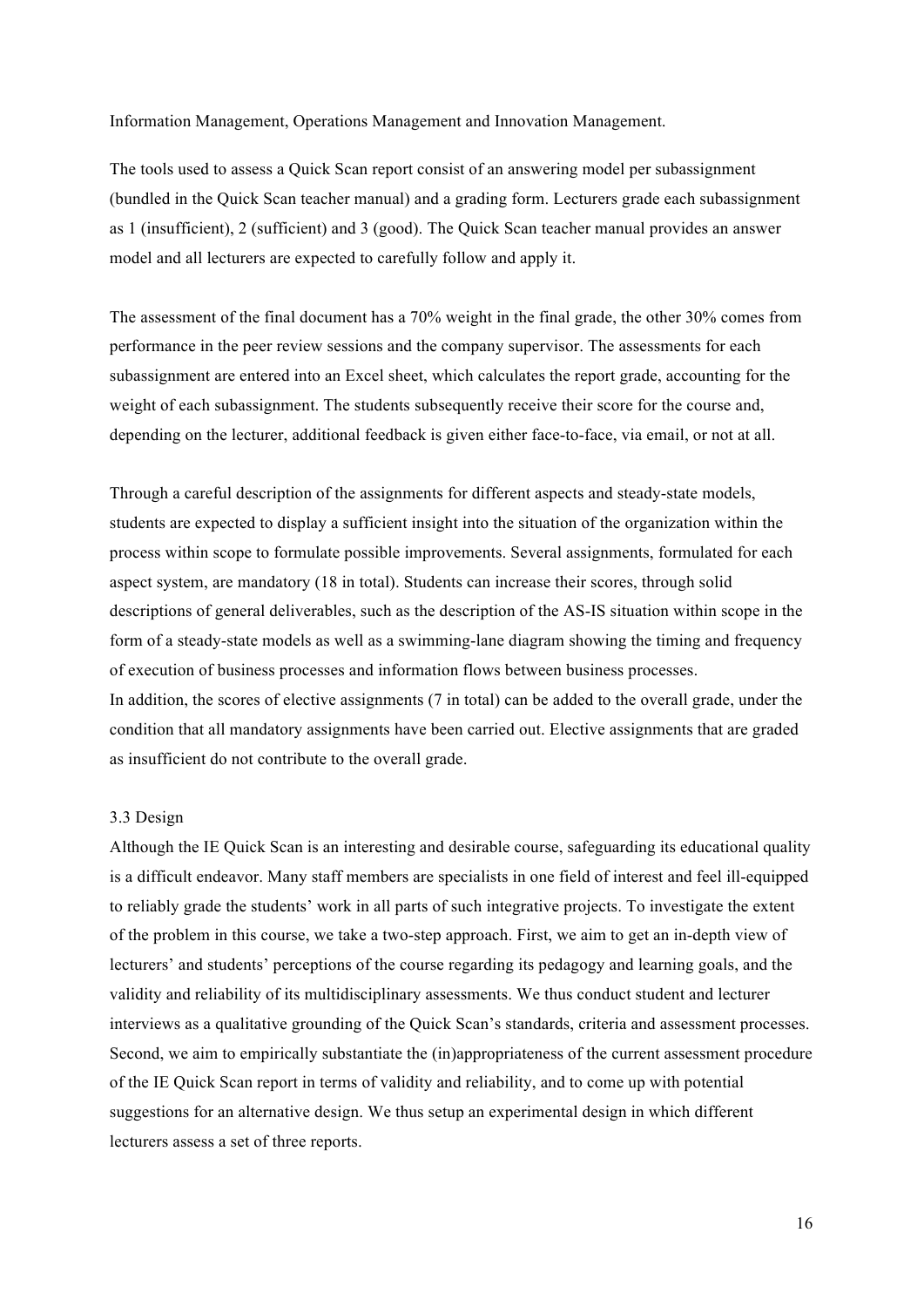### **4. Empirics: Interview Study**

#### 4.1 Method

#### 4.1.1 Participants

In the autumn of 2015, participants in our study were interviewed, consisting of both assessors and students. First, we invited students based on their involvement in the course during the academic year 2014-2015, to discuss their perception of the course. To reflect the general picture across students, we invited students who delivered a wide range of quality work, varying between insufficient to excellent grading scores. Their reports were assessed by lecturers representing one of the five different academic fields (Accounting and Finance, Human Performance Management, Information Management, Operations Management, and Innovation Management). Twelve students responded positively to our request and participated in in-depth interviews.

To provide further context for our interviews, we invited several lecturers involved in the course in the academic year 2014/2015 or 2015/2016 to share their experiences and ideas. Our sampling strategy was to have a balanced sample of lecturers within Innovation, Technology Entrepreneurship  $\&$ Marketing (ITEM) group, Operations, Planning, Accounting and Control (OPAC), Information systems (IS), Human Performances management (HPM). Ten lecturers (8 assistant and 2 associate professors) accepted our invitation and were interviewed.

# 4.1.2 Semi-structured interviews

Data collection consisted of semi-structured interviews with participants through face-to-faceinterviews, videoconferencing, or telephone interviews. The interviews with students and assessors covered aspects of pedagogy and learning, and validity and reliability of multidisciplinary course assessments. Questions were based on the quality-criteria of assessment and our literature study (van Eggen, 2009; Evers, et al., 2010; Gerritsen-van Leeuwenkamp, 2012, Linn, 1990; Messick, 1995; Tillema, Leenknecht, & Segers, 2011; Van Berkel et al., 2014) (see Appendices B and C). Interviewees' perspectives on the use of knowledge and the level of understanding required within the IE Quickscan were part of the interviews. Also, reliability and validity of the assessment, and assessors' certainty during evaluation were discussed. In addition, we questioned the consistency, efficiency and effectiveness of the assessment. All interviews were conducted by the same interviewer and were approximately one hour in length. All information was treated strictly confidentially.

#### 4.1.3 Data-analysis and procedure

Qualitative analysis of our interview data was used to elaborate on the third research question. The interviews were transcribed and clustered based on experiences, recommendations and obstacles in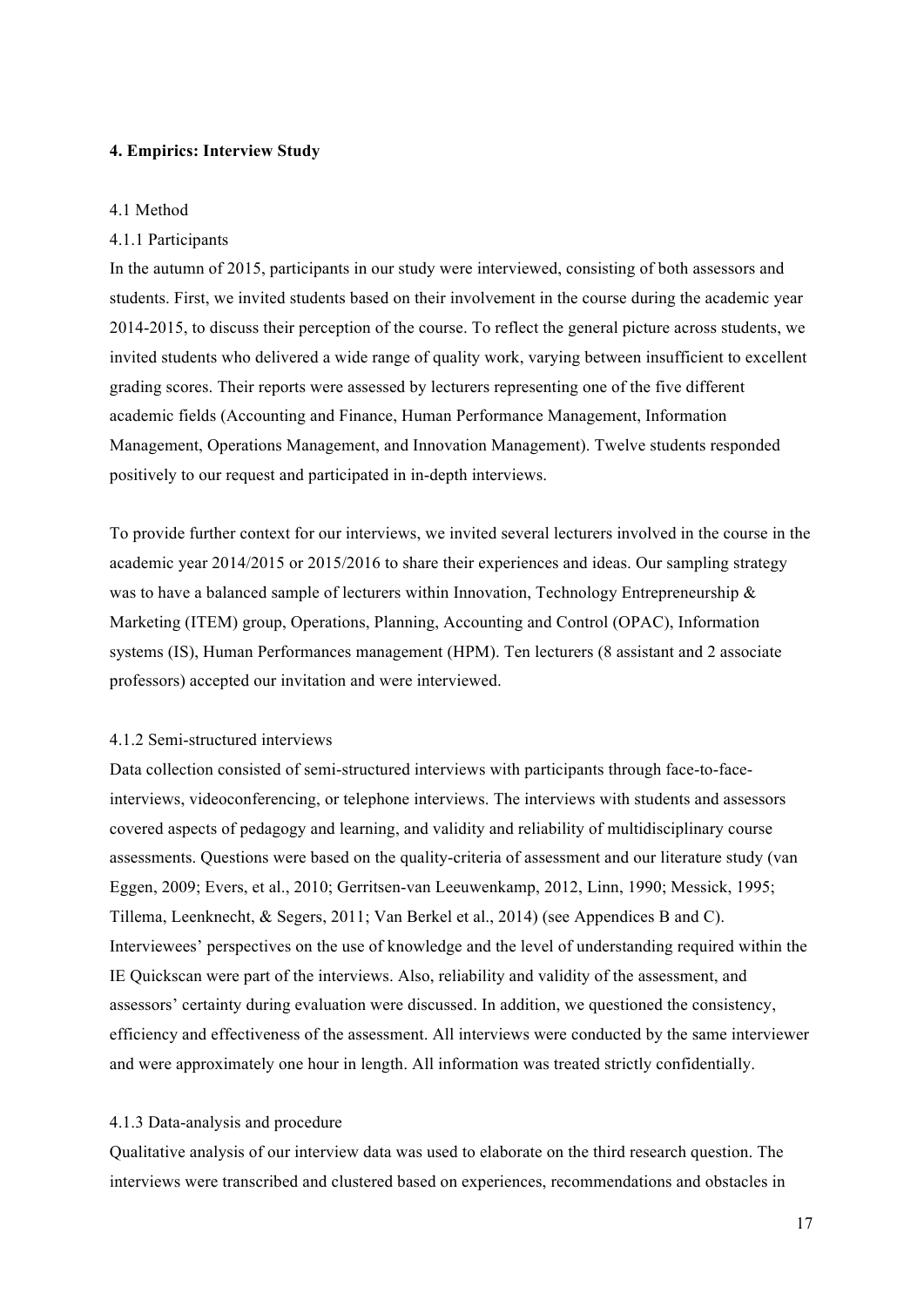assessing or following the course, in relation to procedure, answering models, clarity amongst evaluation criteria, final judgments and feedback.

# 4.2 Results

# 4.2.1 Students' experiences

Overall, students found the IE Quick Scan to add value to their body of knowledge. Most students experienced multiple benefits of executing the project, for instance with regard to personal development, gaining practical experiences, and broadening their horizon. Students indicated that a certain amount of feedback (in addition to the overall grade) was given either via email, or face-toface communication, depending on the assessor. Students noted differences between assessors, with regard to both quality and quantity of feedback. Sometimes feedback focused solely on the assessors' domain of expertise, but in general all aspect system assignments and the overall process were discussed.

However, students also reflected on the Quick Scan's negative points. The written reports consist of answers to the aspect system subassignments and not every assignment seemed to fit every company, requiring flexibility and creativity in solutions. Some of the subassignments were perceived as unclear, restrictive, or even infeasible, for instance when the company was unwilling to share required information. As a consequence the results did not always match the requirements, resulting in lower scores.

Also the unclear or even unknown criteria affected students' perceptions of the course. Students felt that assessment criteria should be objective and transparent. However, large differences between assessors appeared in this respect, with some assessors sharing and clarifying criteria either prior, during or only after finishing of the course. Finally, several students indicated that the distinction between grades should be more pronounced. It seems to be somewhat unclear, based on what grounds or criteria certain assignments were considered insufficient, sufficient or good. Clarification in this respect was requested. A summary is provided in table 1.

| Top positive<br>Negative                                                                                                                                                                                                                                                                                                                                                                                                                                                                                                                                                                                                                                                         |  |
|----------------------------------------------------------------------------------------------------------------------------------------------------------------------------------------------------------------------------------------------------------------------------------------------------------------------------------------------------------------------------------------------------------------------------------------------------------------------------------------------------------------------------------------------------------------------------------------------------------------------------------------------------------------------------------|--|
| The IE Quick Scan adds value to students'<br>A lack of clarity, restrictiveness, or even<br>$\bullet$<br>infeasibility of subassignments;<br>body of knowledge;<br>Unclear or even unknown criteria: more<br>The IE Quick Scan offers possibilities for<br>$\bullet$<br>personal development and gaining practical<br>objective and transparent criteria are<br>requested;<br>experiences;<br>The IE Quick Scan broadens students'<br>Sharing and clarifying criteria either prior,<br>٠<br>٠<br>during or after finishing of the course<br>horizon;<br>largely depends on the various assessors;<br>Distinctions between grades are perceived<br>$\bullet$<br>somewhat unclear. |  |

Table 1. Students' perspective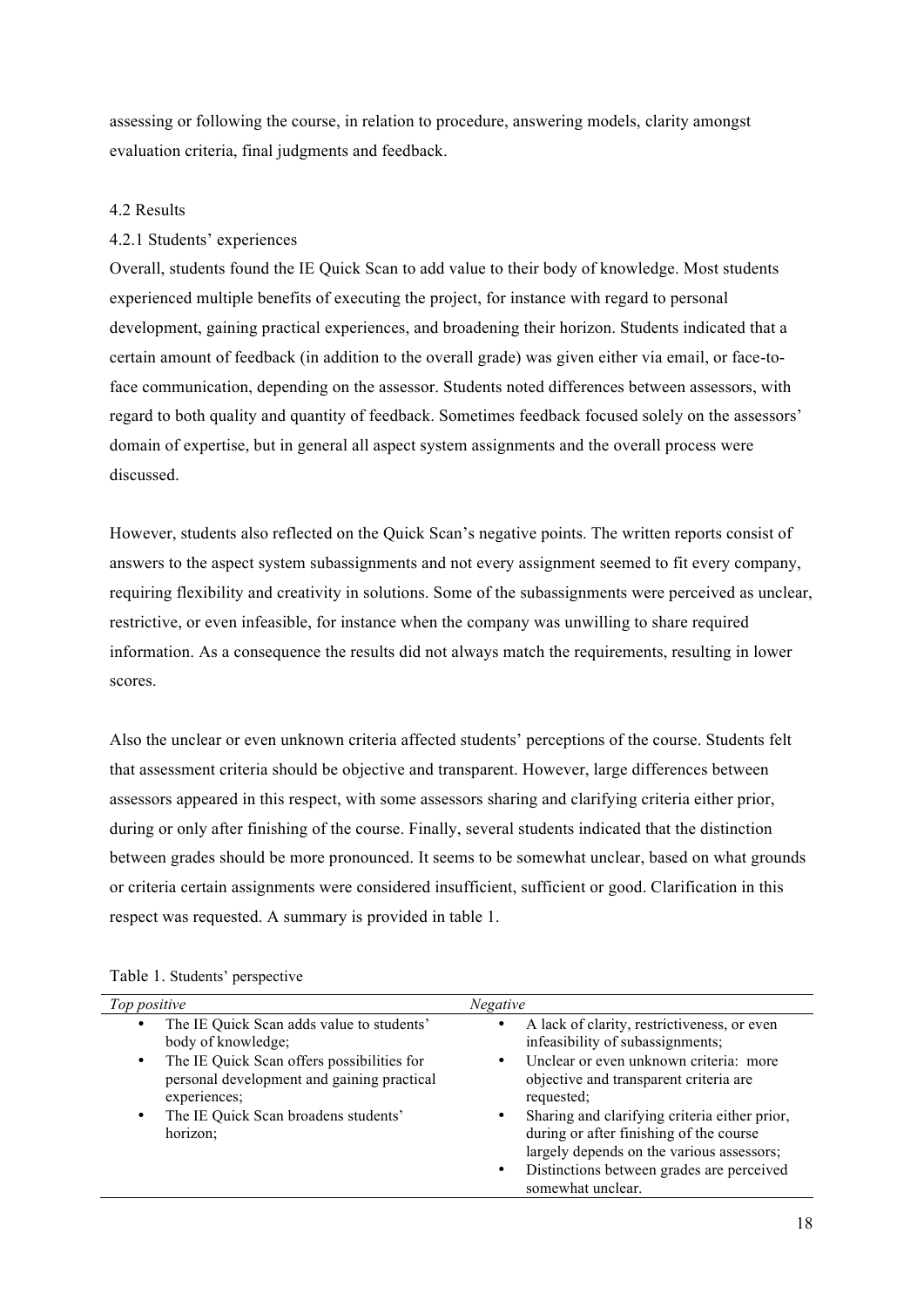#### 4.2.2 Lecturers' opinions and experiences

The interviews revealed that the assessors differed in their assessment approach. Although prescribed and expected, an analytic approach was not always applied in the assessment of the Quick Scan report. Several lecturers seemed to prefer a holistic scoring approach, evaluating the student based on their overall impression of their efforts rather than the more detailed grading per subassignment. General opinions of students, past performances, quality of the subassignments within assessors' expertise, or steady states could form the basis of the holistic assessment approach.

Similarly to the students' responses, interviews with the lecturers revealed differences in sharing and clarifying preset grading criteria with their students. Criteria should be used as starting point, but students often were unaware of the interpretation of criteria.

To feel confident about scoring student work with accuracy, several assessors delved into topics both inside and outside their area of expertise. Only then lecturers felt confident to communicate grades to and share feedback with students. The communication of grades was rarely accompanied with arguments. Depending on their assessor, students were able to discuss the results to get a better insight into what elements they should improve.

A disadvantage of the current grading forms, mentioned by several lecturers, is the limitation in grading opportunities. Per subassignment only three grading options were provided (i.e., insufficient, sufficient, and good). Two of these options correspond to desirable grades; typically, a lecturer had to be really sure to score a subassignment as "insufficient". This resulted in a limited variance in grades per subassignment as well as overall result.

Also opinions on the answer models were mixed. Some lecturers stated that the answer models for various assignments were usable. Others signaled the need for more elaboration and flexibility in grading the subassignments. An answer model should describe as transparantly and clearly as possible to what extent the student meets the criteria on each subassignment. However, for some of the aspect systems, the current answer models lack clarity and transparency. This affects scoring accuracy negatively.

Interpretation of criteria seemed to vary among lecturers, resulting in disagreement on the overall quality of the report. Some lecturers stressed the need to be trained in assessment. Several lecturers suggested an exercise to calibrate their findings. In addition, all lecturers interviewed reported feeling overwhelmed by an enormous workload of the current course. The guidance of students during their internship is doable, and can be efficiently organized. However, the assessment of the report is extremely time-consuming (approximately 7 hours per report), as are the administrative requirements.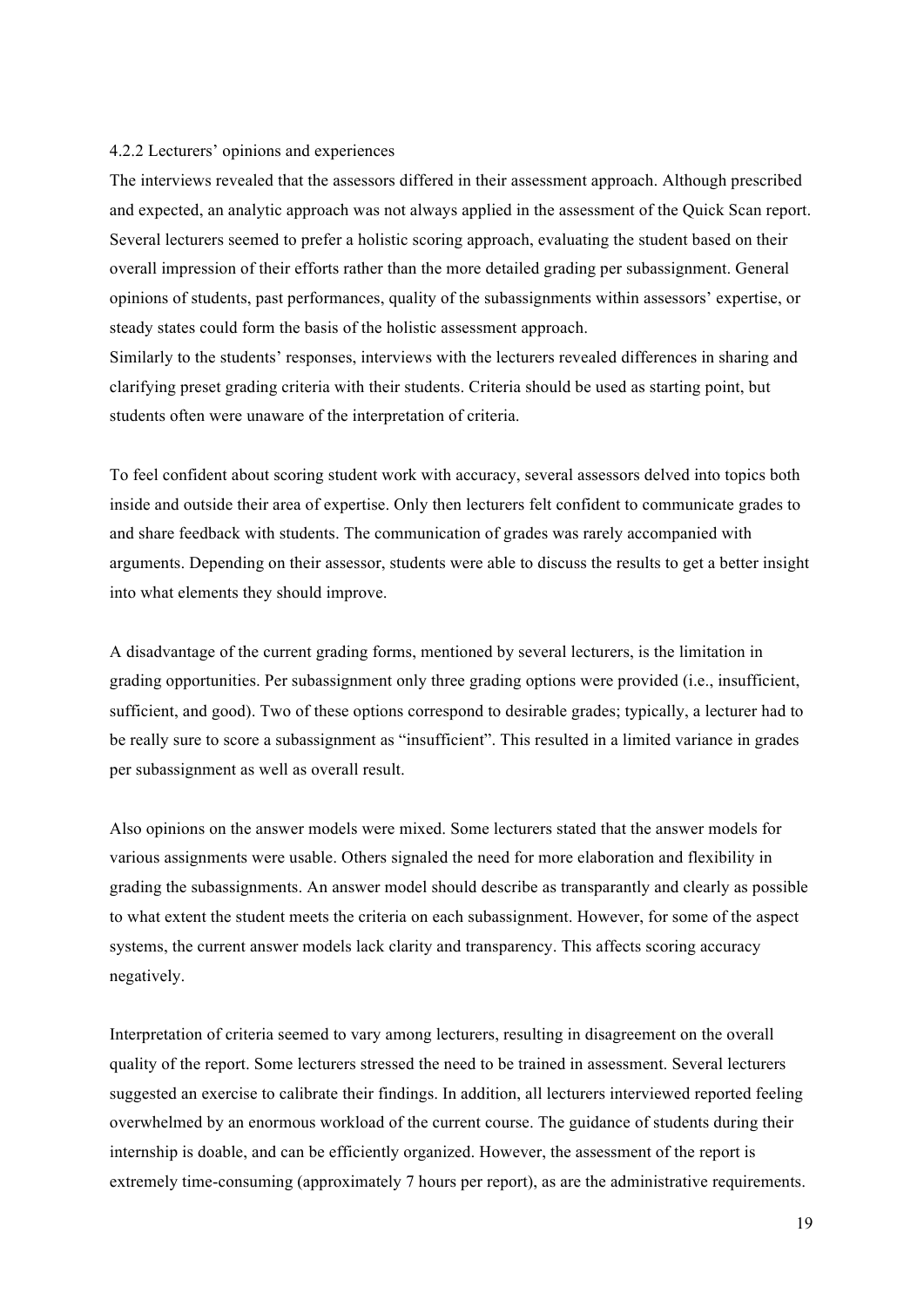Lecturer's perceptions on workload and feasibility seem to have affected satisfaction with the grading process.

Overall, in agreement with the students, most lecturers found the IE Quick Scan valuable with several points of improvement. See table 2 for an overview of lecturers' perspectives.

| Top positive |                                                                                                                                                   | <b>Negative</b>                                                                                         |
|--------------|---------------------------------------------------------------------------------------------------------------------------------------------------|---------------------------------------------------------------------------------------------------------|
|              | The IE Quick Scan is perceived valuable;                                                                                                          | Sharing and clarifying preset grading criteria<br>with their students depends on the assessor;          |
| ٠            | Assessors delved into topics both inside and<br>outside their area of expertise to improve their<br>guidance and the quality of their assessment; | Assessment approaches vary among the<br>assessors of the course;                                        |
| ٠            | Assessors provide feedback, either oral or<br>written, to improve students' learning.                                                             | Limitation in grading opportunities;                                                                    |
|              |                                                                                                                                                   | Answer models vary in usability;                                                                        |
|              |                                                                                                                                                   | Disagreement on the overall quality of the<br>report, due to varying interpretation of<br>criteria:     |
|              |                                                                                                                                                   | Workload of the current course, combined<br>$\bullet$<br>with other educational or research activities. |

Table 2. Lecturers' perspective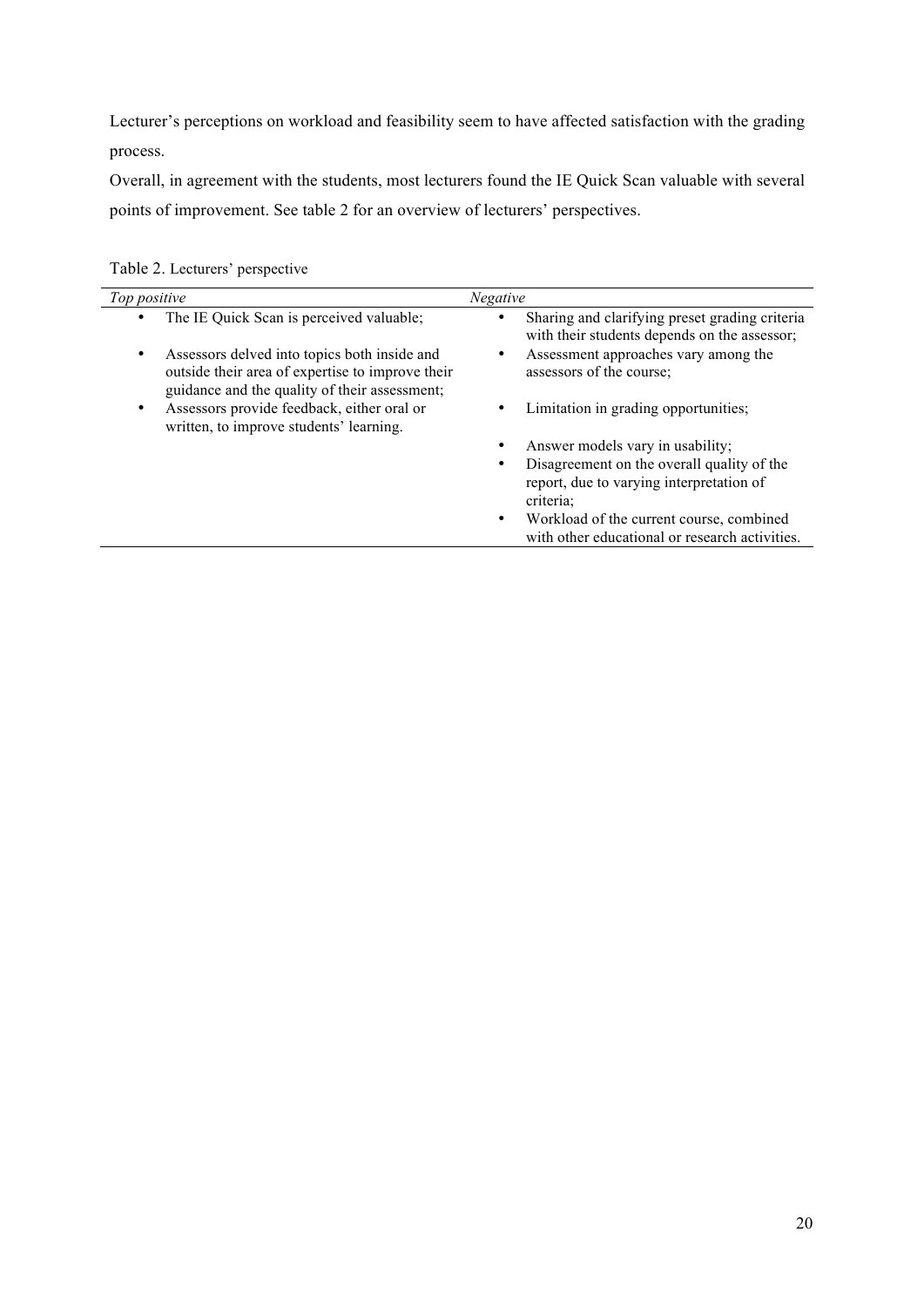#### **5. Empirics: Field experiment**

We set up a field experiment to empirically substantiate the (in)appropriateness of the current assessment procedure of the IE Quick Scan report in terms of validity and reliability, and to come up with potential suggestions for an alternative design. The experiment focuses on the assessments of three reports written by students in the academic year 2014/2015.

#### 5.1 Method

#### 5.1.1 Participants

We invited several lecturers (a total of 12), representing the five capacity groups, to participate in our experiment. Despite the large monetary incentive offered, only four assessors were willing to participate to evaluate three written reports. Each assessor represents either one of the capacity groups (IS, ITEM, OPAC & HPM). Hence, each assessor has his/her expertise in a specific domain.

## 5.1.2 Experimental design

From a total set of approximately 70 Quick Scan reports, three reports were selected that were considered to be representative of the possible variation in reports. Selection criteria included a spread in grades and the extent to which the theoretical frameworks underlying the multidisciplinary assignments fitted the company context in which the project was conducted, both in terms of applicability of the frameworks and the degree to which the company could "help" the student by providing off-the-shelf analyses.

The assessment of three internship project reports was conducted by the four assessors. For each report, every assessor independently assessed the whole report, including the module (i.e., set of subassignments) for which he/she was considered an expert. We also asked assessors to indicate how confident (or: certain) they were on every grade provided for a subassignment. The expert-assessments of modules were used to establish a "golden standard", assuming that an expert assessing his/her "own" module provides the most accurate and confident grade for this module. For the three reports, both the overall grades and the grades for each assignment by four assessors were then compared to the grade provided by the original assessor and the golden standard. This allows to draw conclusions of the accuracy of the grading and confidence of judgment.

The assessors received instructions regarding the assessment of the report. They were asked to thoroughly follow the answer model from the teacher manual as they evaluated successively every assignment. The results were filled in the Excel grading sheet. Importantly, the sheet did not calculate the final overall grade for the report for two reasons. First, the overall grade also contains information on a student's performance in the peer review sessions and the company supervisor's assessment.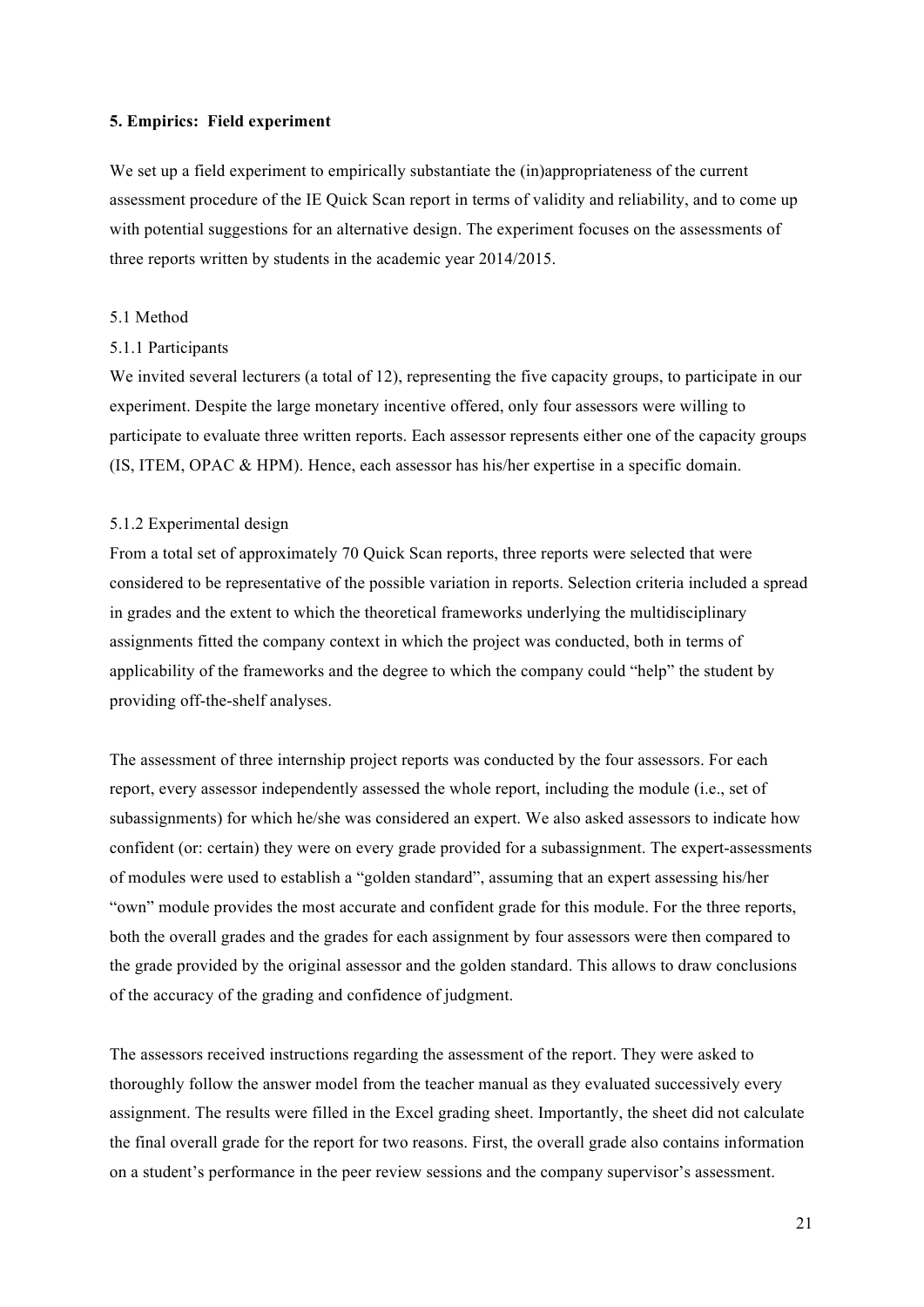Those were not available to our assessors. Second, providing the overall grade may have stimulated our assessors to take a holistic approach and complete the Excel sheet after establishing an overall grade. This was deemed undesirable.

#### 5.1.3 Data- procedure and analysis

The data collection took place in a period of four weeks in March 2016. Data were explored by investigating the overall average scores of the three reports. In addition, means and standard deviations were explored based on scores by the original assessor, assessors in our experiment, and the golden standard. In addition, the assessors' confidence or certainty in each of their assessments was added. We also addressed to what extent assessors' scores differed from the golden standard.

# 5.2 Results

When we look closely at the results of the intervention, we can identify differences between assessors with regard to scoring, certainty of scoring, and overall results. Table 1 represents the overall grades for the reports in the experiment. The results show differences between overall grades provided by the four assessors on the three reports. Although there were hardly differences for report 1 (absolute range: 0.4), three of four assessors provided a substantially lower grade than the original assessor (difference  $>1.1$ ) for report 2, and a very wide range of grades (5.9-9.4) for report 3. Although most assessors seem to agree on the quality differences between three reports, the grades appear to diverge.

| Table 1. Overall report grades in experiment |  |
|----------------------------------------------|--|
|----------------------------------------------|--|

|            | Report 1 | Report 2 | Report 3 |
|------------|----------|----------|----------|
| Assessor 1 | 5.9      | 7.5      | 9.4      |
| Assessor 2 | 5.7      | 6.5      | 8.9      |
| Assessor 3 | 5.7      | 6.3      | 5.9      |
| Assessor 4 | 5.5      | 6.4      | 8.2      |
| Original   | 5.5      | 7.6      | 8.4      |

Table 2 provides the mean, maximum, and minimum values for different scores provided by the four assessors across the three reports. This table also shows a comparison of assigned grades in comparison to either the expert, original assessor or participants of this experiment. The mean score of the grades suggest consensus over the quality of reports. This is not supported by

the results on minimum and maximum scores, which reveal differences between assessors.

Differences occur due to the assigned scores per subassignment, which reveal disagreement between the expert assessment, original assessment and assessors. This indicates that an overall agreement on quality work does not always reflect on quality work within the subassignment. The possibility that the amount of subassignments cover for disagreement between assessors must be taken into account.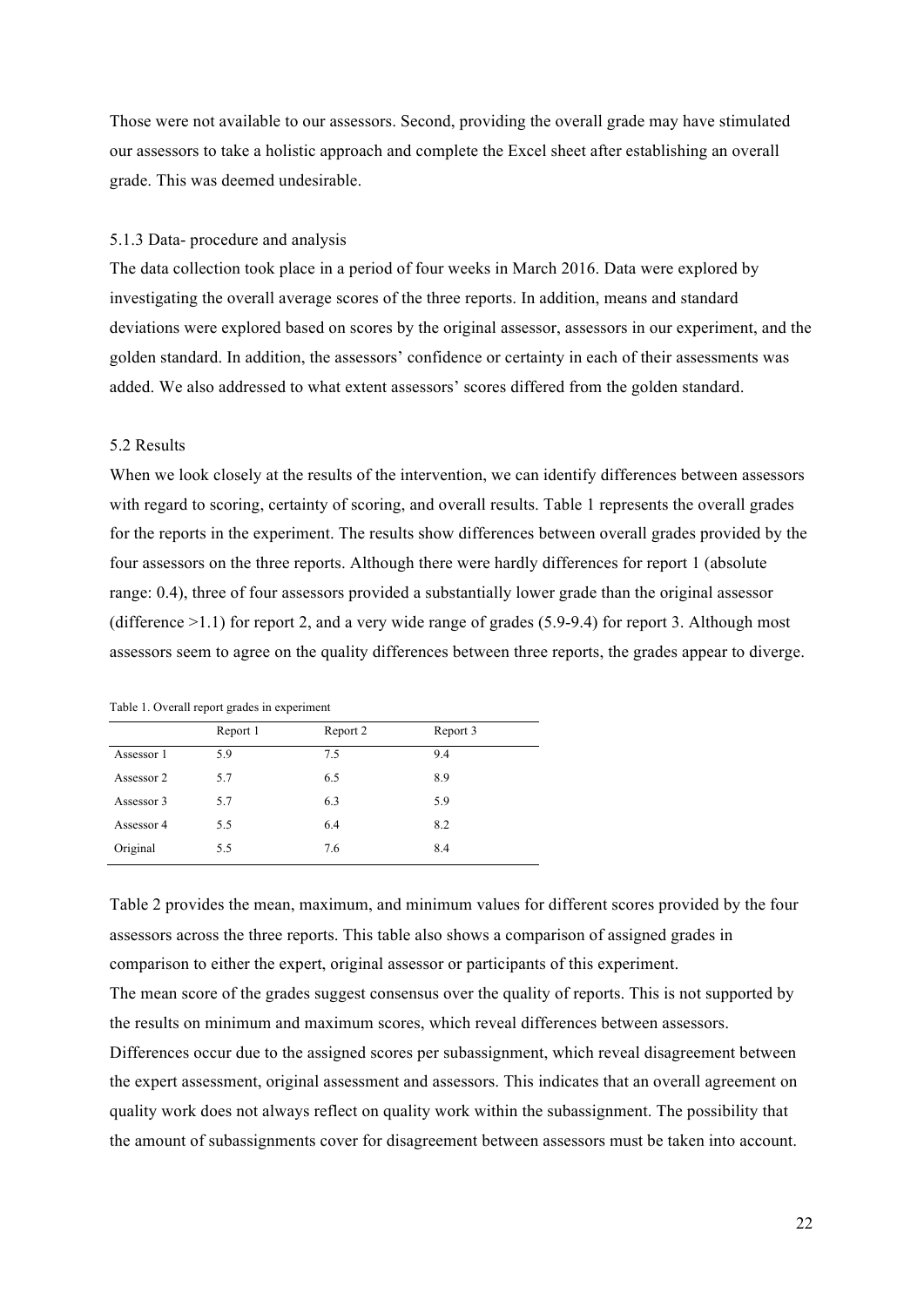Table 2. Means, deviations and certainty-scores of assessors, expert and original assessor of three reports

|         |                    |                        |                              |                                                     | Assessors- |                           |
|---------|--------------------|------------------------|------------------------------|-----------------------------------------------------|------------|---------------------------|
|         | Grade <sup>1</sup> | Certainty <sup>2</sup> | Expert-original <sup>3</sup> | Expert-assessors <sup>4</sup> original <sup>5</sup> |            | SD-assessors <sup>6</sup> |
| Mean    | 1.68               | 3.67                   | 0.02                         | 0.14                                                | $-0.12$    | 0.45                      |
| Maximum |                    |                        | 2.33                         | 1.44                                                | 1.89       | 1.28                      |
| Minimum |                    | 0.67                   | $-2$                         | $-1.44$                                             | $-1.89$    |                           |

<sup>1</sup> Grade per subassignment (weighted; scale: 1 to 3)<br>
<sup>2</sup> Certainty of grade per subassignment (scale: 1 to 5)<br>
<sup>3</sup> Difference between expert assessment and original assessment per subassignment (original scale: 1 to 3)<br>

<sup>5</sup> Difference between four assessors and the original assessment per subassignment (original scale: 1 to 3)

<sup>6</sup> Standard deviation between four assessors per subassignment

Next, Tables 3, 4 and 5 break down the overall grades from Table 1 per module (i.e., a bundle of subassignments in one specific area of expertise), per assessor for Report 1, 2, and 3 respectively.

Table 3. Results of report 1

| Module      | Golden   | Assessor 1  | Assessor 2  | Assessor 3  | Assessor 4  | Original Assessor |
|-------------|----------|-------------|-------------|-------------|-------------|-------------------|
|             | Standard | (Certainty) | (Certainty) | (Certainty) | (Certainty) |                   |
| <b>IS</b>   | 2.2      | 2.1(3.3)    | 2.1(3.0)    | 2.1(4.0)    | 2.2(5.0)    | 2.3               |
| <b>HPM</b>  | 1.9      | 1.6(3.5)    | 1.9(4.5)    | 1.6(4.3)    | 1.7(4.3)    | 1.7               |
| <b>OPAC</b> | 1.2      | 1.2(3.1)    | 1.1(3.8)    | 1.2(4.7)    | 1.3(4.0)    | 1.0               |
| <b>ITEM</b> | 1.3      | 1.3(4.8)    | 1.5(4.0)    | 1.3(4.2)    | 1.5(4.2)    | 1.7               |
| Total       | 5.8      | 5.9         | 5.7         | 5.7         | 5.5         | 5.5               |
| _ _ _ _ _   |          | .           | .           | .           |             |                   |

Note: Italic indicates that assessor provided golden standard for specific module.

#### Table 4. Results of report 2

| Module      | Golden   | Assessor 1  | Assessor 2  | Assessor 3  | Assessor 4  | Original Assessor |
|-------------|----------|-------------|-------------|-------------|-------------|-------------------|
|             | Standard | (Certainty) | (Certainty) | (Certainty) | (Certainty) |                   |
| <b>IS</b>   | 1.8      | 2.3(3.3)    | 2.7(2.8)    | 2.4(5.0)    | 1.8(4.5)    | 1.8               |
| <b>HPM</b>  | 2.0      | 2.1(3.5)    | 2.0(4.3)    | 1.6(5.0)    | 1.8(3.3)    | 2.0               |
| <b>OPAC</b> | 1.3      | 1.7(1.9)    | 1.4(2.3)    | 1.3(4.7)    | 1.6(2.8)    | 1.9               |
| <b>ITEM</b> | 1.3      | 1.3(4.2)    | 1.4(3.7)    | 1.3(5.0)    | 1.4(4.0)    | 1.6               |
| Total       | 6        | 7.5         | 6.2         | 6.3         | 6.4         | 7.6               |

Note: Italic indicates that assessor provided golden standard for specific module.

#### Table 5. Results of report 3

| Module      | Golden   | Assessor 1  | Assessor 2  | Assessor 3  | Assessor 4  | Original Assessor |
|-------------|----------|-------------|-------------|-------------|-------------|-------------------|
|             | Standard | (Certainty) | (Certainty) | (Certainty) | (Certainty) |                   |
| <b>IS</b>   | 1.9      | 2.1(3.0)    | 2.3(2.2)    | 2.1(4.0)    | 1.9(3.2)    | 2.1               |
| <b>HPM</b>  | 2.3      | 2.5(3.8)    | 2.3(4.5)    | 2.0(4.8)    | 2.2(2.8)    | 2.5               |
| <b>OPAC</b> | 1.5      | 2.4(2.4)    | 2.2(2.8)    | 1.5(4.6)    | 1.9(2.3)    | 2.0               |
| <b>ITEM</b> | 2.1      | 2.1(4.0)    | 2.3(4.3)    | 1(4.3)      | 2.5(2.8)    | 2.0               |
| Total       | 7.2      | 9.4         | 8.9         | 5.9         | 8.2         | 8.4               |

Note: Italic indicates that assessor provided golden standard for specific module.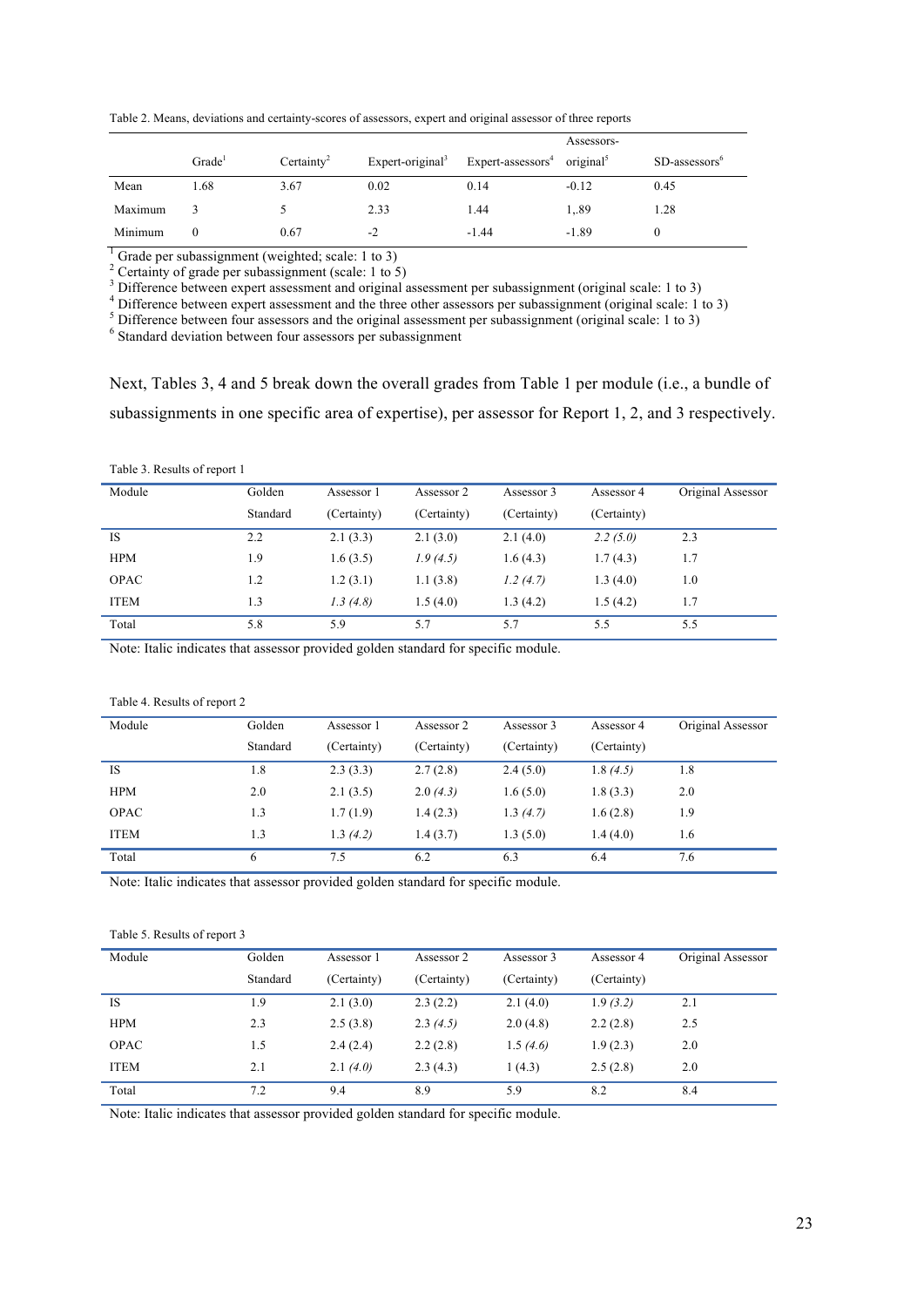The results of each report suggest that the consensus over a lower quality report (see Table 3) is more easily accomplished, than agreeing over mediocre or even excellent reports. The ranges of grading increases (see Table 4 and 5) as the reports' quality improve.

The results also indicate that differences occur between the scoring of modules. Grading the subassignments requires interpretations; often the model answer provided in the teacher manual is not sufficient to come to a grade with certainty. In addition, it seems that having expertise makes an assessor more strict in grading. This is most clearly evidenced by Table 4, which shows that the golden standard overall score is lower than all overall scores of the assessors. This effect is less pronounced for the lower quality report (Table 3) and the higher quality report (Table 5), although the latter is due to a very low score of assessor 3 on the ITEM module. It seems that when assessors have difficulty in grading the quality of parts of the students' work because it is outside the area of expertise, assessors become more risk averse and prefer to grade too high rather than too low. Indeed, during interviews lecturers mentioned that they try to avoid questions concerning certain domains by adapting their grading upward.

Although we find empirical support for our above contention, it is not overwhelming. Table 6 indicates for each module what percentage of subassignments were scored lower than, equal to, or higher than the expert assessor (i.e., golden standard) for that module. Assessors' scores are often comparable to the golden standard, are lower in 18% of the cases, and higher in 30% of the cases.

| Module      | Lower | Equal | Higher | Missing |
|-------------|-------|-------|--------|---------|
| IS          | 16%   | 37%   | 46%    | $1\%$   |
| <b>HPM</b>  | 27%   | 50%   | 23%    |         |
| OPAC        | 16%   | 48%   | 32%    | 6%      |
| <b>ITEM</b> | 13%   | 67%   | 17%    | 3%      |
| Total       | 18%   | 51%   | 30%    | 3%      |

Table 6. Comparable scores from three assessors versus expert-scores

We also addressed the certainty during the assessment of a multidisciplinary assignment in Tables 3, 4 and 5. The assessors are more certain about their scoring within their own area of expertise as compared to modules outside their area of expertise (see Table 6). Most likely each assessor is more flexible in interpreting answers of assignment within their field of expertise, except for assessor 3.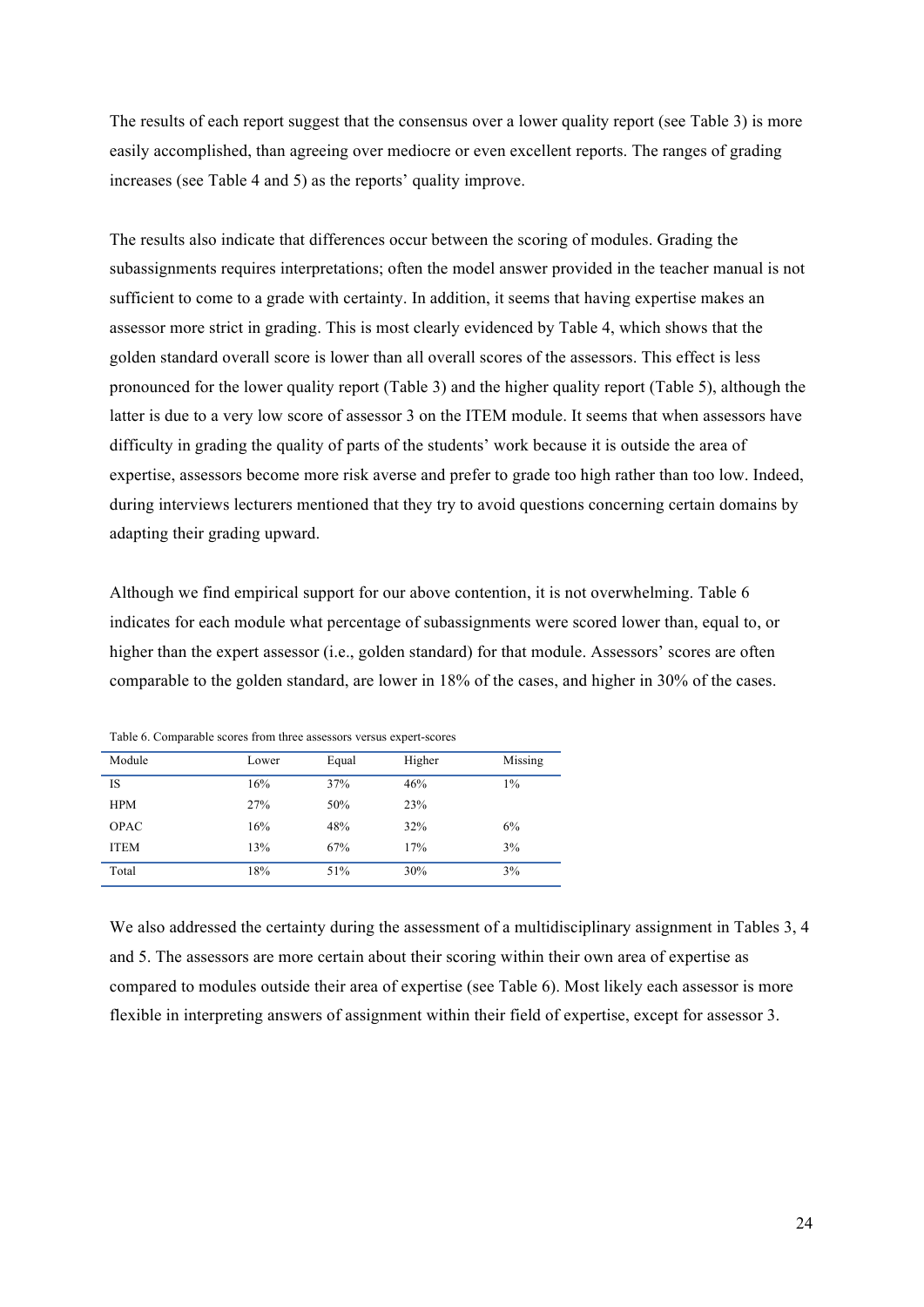| Module      | Assessor 1 | Assessor 2 | Assessor 3 | Assessor 4 |
|-------------|------------|------------|------------|------------|
|             | Certainty  | Certainty  | Certainty  | Certainty  |
| IS          | 3.1        | 2.4        | 4.3        | 3.6        |
| <b>HPM</b>  | 3.7        | 4.4        | 4.8        | 2.9        |
| <b>OPAC</b> | 2.2        | 2.6        | 4.6        | 2.5        |
| <b>ITEM</b> | 4.1        | 4.1        | 4.5        | 3.2        |

Table 7. Overall means of certainty

Note: Italic indicates certainty of assessor who provided golden standard for specific module.

Feedback on the various assignments needs to be based upon knowledge or expertise in the field and the ability to apply it in a multidisciplinary assignment. Answer models for HPM and ITEM are more extensive than answer models of OPAC and IS, providing for instance specific examples or explicit instruction to grading in a small rubric. This is reflected in the scores of certainty. An extensive answer model can be helpful to fill the gap between expertise, scoring and provided feedback. It seems as the elaboration of answers influences the scores of certainty.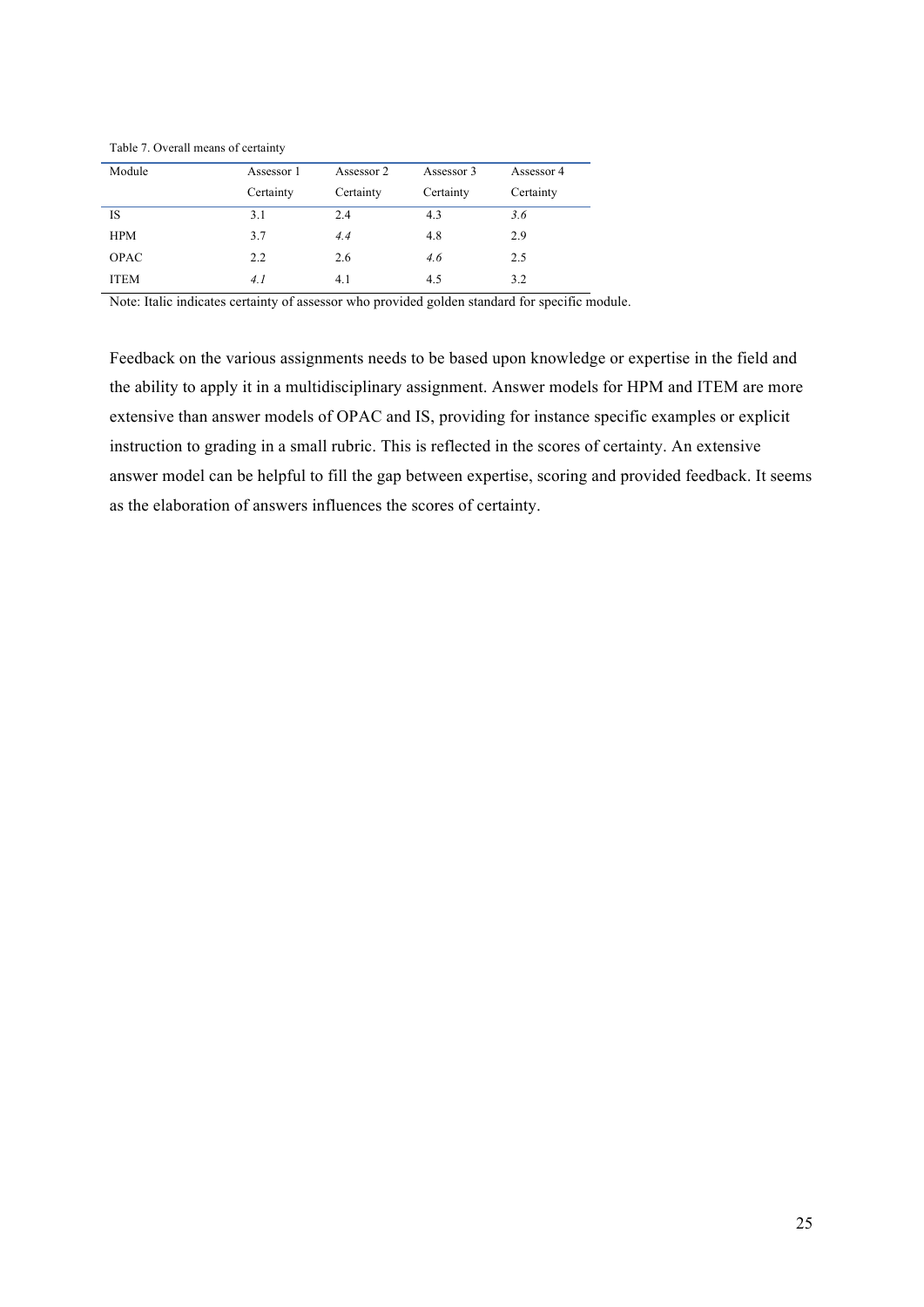#### **6. Discussion**

### 6.1 Most important findings

Assessing multidisciplinary student work is challenging. Students have to apply theories and concepts from different academic disciplines, but are generally assessed by specialists in certain fields, not generalists. Through a literature study and a field experiment, this study attempts to contribute toward recommendations for lecturers and program managers that want to apply multidisciplinary assessment in their courses.

Within the fuzzy concept of multidisciplinary learning, standards from different disciplines are the starting point for assessing a multidisciplinary approach. Integrates occurs through the lens of a common theme (Drake, 2007). The IE major program has found that common lens in the Quick Scan, which represents theories and standards from several disciplines.

Our literature study offers several suggestions to improve the assessment of the Quickscan and increase its reliability and validity. It is emphasized to clarify and share assessment criteria and standards between faculty and students. According to Ben-David (2000) the understanding of the criteria involved are crucial in producing agreement between assessors and crucial to provide an accurate evaluation of the student's overall proficiency. According to our interviews, several lecturers are unaware of the importance to share and clarify assessment criteria at the start of the course. This implicates that training in assessment might be useful, to enhance assessors with knowledge and skills with regard to multidisciplinary assessment.

In determining the grade, the lecturer preferably has an advantage over the students regarding superior knowledge and extensive experience. The interviewees stipulated the advantages of superior knowledge and extensive experience in a particular domain, in relation to the quality of feedback they have given to their students. However, several lecturers mentioned to feel less certain assessing subassignments outside their domain of expertise. According to Van Berkel (2012) assessors need to be supported in assessing the quality of a task. Although several lecturers seek support in improving their knowledge on domains outside their expertise through delving into research, they also express the need for extensive answer models and the possibility to consult colleagues. Therefore, elaborating on answer models can be helpful. Also, assessors should be facilitated to calibrate on the assessment of the Quickscan.

To support the assessor in assessing the quality of a task, assessment models are often used in which the quality of a product is assessed based on criteria, standards and rating scales (Van Berkel, 2012). Given that an assessment form is used, criteria, standards and rating scales are provided. However,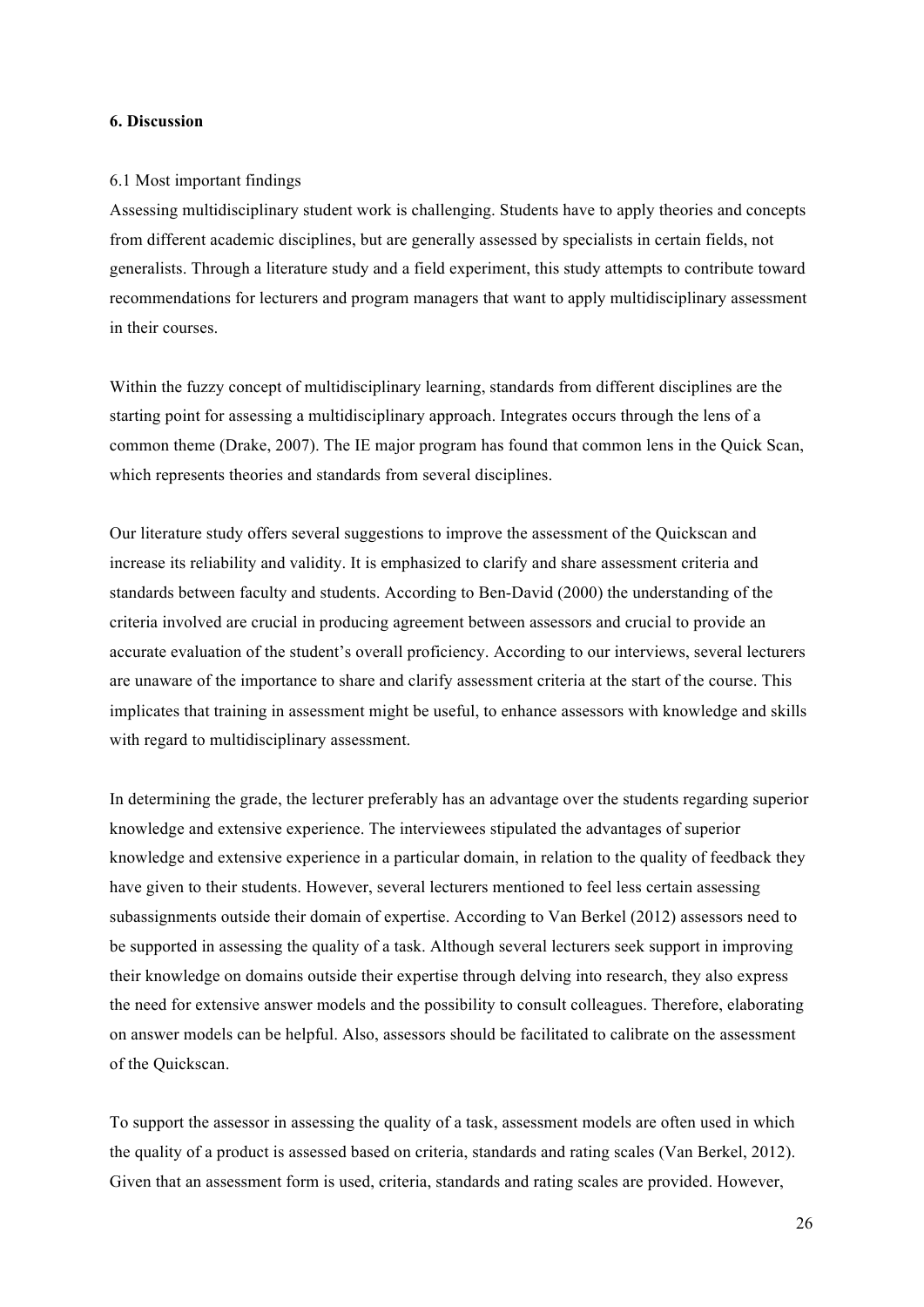according to our interviews, the answer models do not always clearly indicate what type of answer should be graded "insufficient", "sufficient", or "good". This implicates that a more extensive grading guideline needs to be included.

Because learning and instruction are increasingly competence-based, holistic scoring to adequately determine competence is emphasized (Van der Vleuten & Schuwirth, 2005; Oosterheert, Eldik, & Kral, 2007; Van Berkel, 2012). However, many courses currently apply analytic judgment, such as the IE Quick Scan. The Quick Scan requires raters to assign scores to each of the criteria assessed in the product, after which the final score is summarized by all separate scores. The criteria act as primary reference points against which student submissions are judged, and then serve as the basis for the communication and feedback process. Analytic scoring is well applicable in this difficult task. However, when knowledge, skills and attitudes need to be assessed both separately and integrative, holistic scoring might be preferred with regard to grading explicit and implicit expertise. Further discussion on the main goals and the integrative grounding of this course are required to determine whether analytic judgment is emphasized.

In multidisciplinary assessment variability in the assessment scores can appear. Besides disagreement caused by differences in experience, it has been reported that factors such as lecturers' attitudes regarding students and content influence the rating of students' work (Davidson, Howell, & Hoekema, 2000). Also in the IE Quick Scan the major threat to reliability is the lack of consistency of the individual assessors. Therefore, developing assessment skills is necessary to improve the quality of individual assessors and to decrease inconsistency among them.

Multidisciplinary assessments tend to be more effective when consistent and constructive feedback on students' progress, processes, results and limitations is provided. Students report a large variety in the quality of feedback in the IE Quick Scan. These results converge with findings that lecturers differ in the frequency and amount of feedback they tend to give on students' progress, processes and results. A common understanding on qualitative feedback is necessary, to ensure that each student receives consistent and constructive feedback on their learning process.

In an ideal situation, the assessment and results are independent of those who score. Our experiment revealed difficulty in accomplishing homogeneity and reliability. Multiple assessors to assess each report can enhance quality assurance. Our empirical study shows that assessment by experts prevents inflation of grades. The possibility of assigning assessors to assess specific subassigments within their domain of expertise can improve reliability.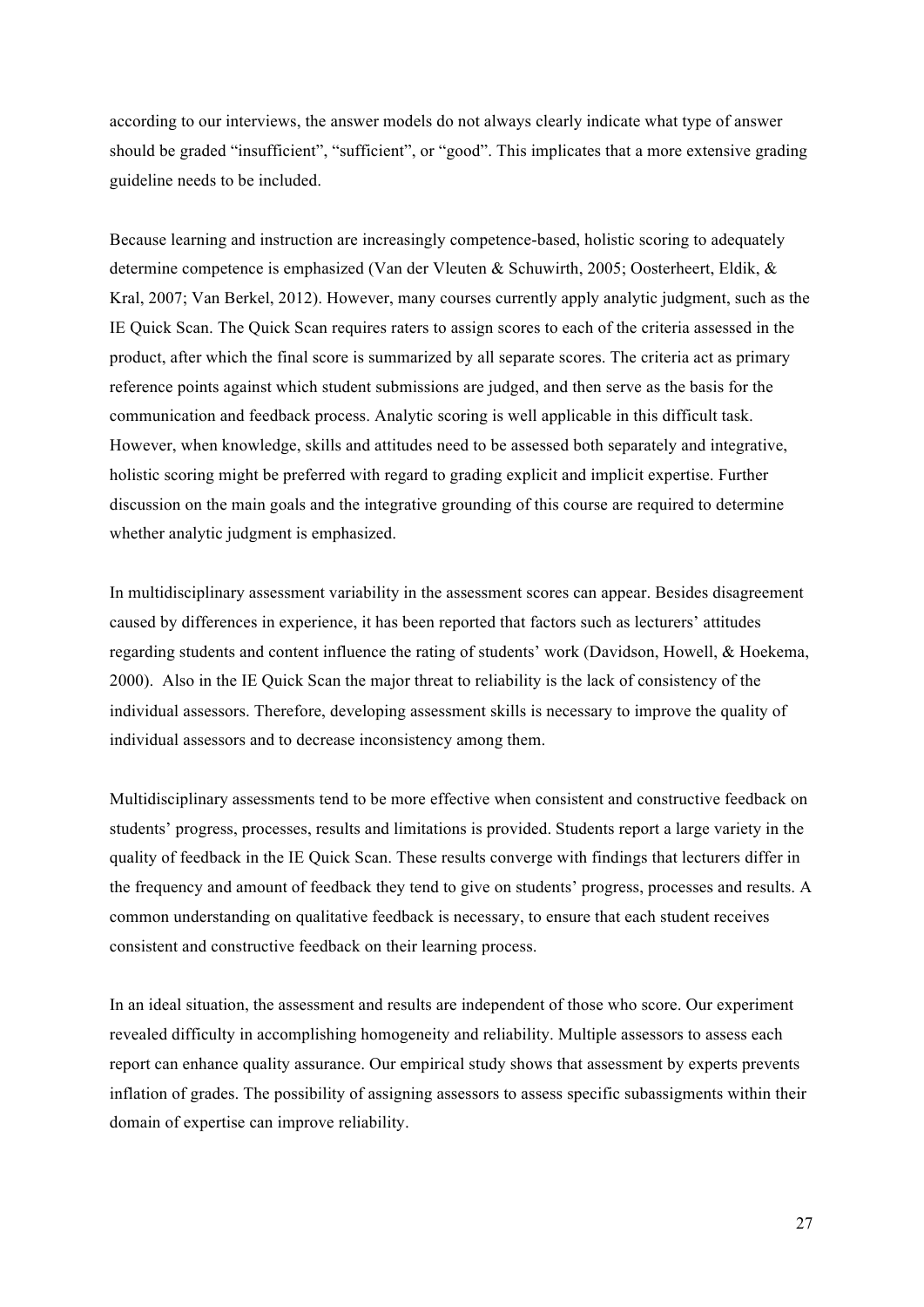#### 6.2 Limitations and future research

Results of the present study are conditional upon certain choices in the research design and procedure. Subsequently, some practical and methodological limitations can be addressed. First, due to time and resource constraints, our experiment was small in nature. Four assessors graded three reports, which may not be representative for a large amount of students and lecturers involved in this course. This limitation should be taken into account when considering the extent to which the results can be generalized.

Second, although the outcomes of the experiment are clear, this study was post-hoc and only focused on the assessment of the written report, which accounts for 70% of the final grade. A study with a longer time frame may investigate grading processes during the course's quartile and include reflections on the peer review sessions.

Third, although the Quick Scan course is described as integrative, the integration of knowledge and perspectives are not explicitly assessed. Considering the complex interdisciplinary skills such as communication, critical thinking and problem-solving that are required in authentic context, further research could assessment grading in a more interdisciplinary course, where reflection and integration of knowledge is expected.

Despite these limitations, our study provides promising results for educators who wish to enhance a multidisciplinary approach and assessment.

#### 6.3 Managerial implications and recommendations

The IE Quick Scan should be supportive, flexible and responsive to both students' and lecturers' needs and priorities. We suggest the following recommendations for the IE Quick Scan;

- The IE Quick Scan seems to be a promising integrating platform through which students can consider all aspects of their professional roles and responsibilities as engineers in a multidisciplinary project, but a more flexible approach to assessing the quality of the final product is recommended. Due to a potential misfit between the description of some subassignments and the company context, answer models are not always suitable and students are not rewarded for their creativity or flexibility of their solution. Evaluation of flexibility and creativity can be included in the grading form.
- The IE Quick Scan can improve clarity about criteria and indicators of quality. Prior to, during and after the course, lecturers need to be aware of the assessment criteria, including validity for, within, and beyond the disciplines. Students need to be informed, beforehand, about the criteria and standards and the links to specific learning outcomes and objectives. Assessment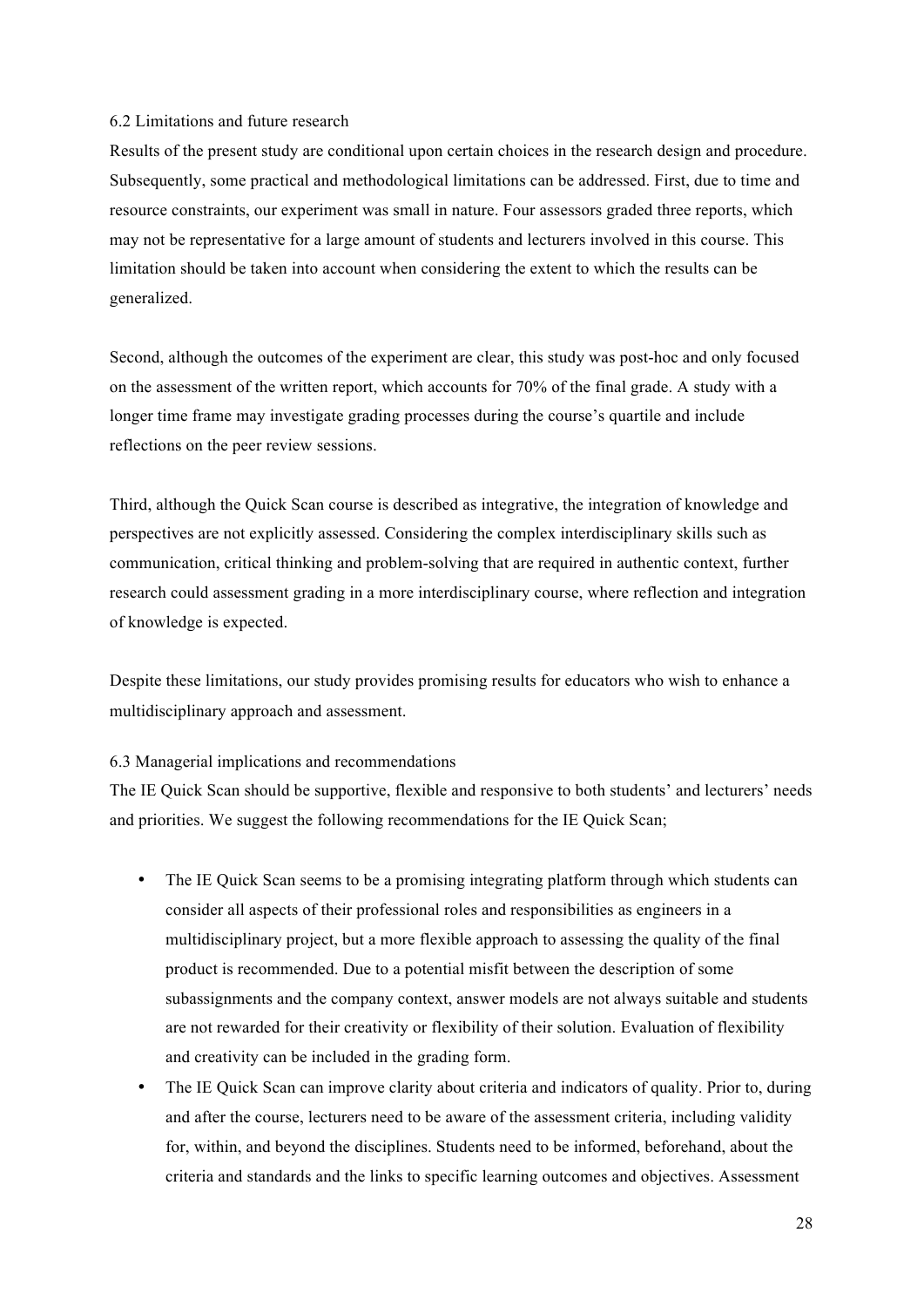criteria should establish the level of achievement that is required for a student to pass the course and should be directly related to the course learning outcomes.

- Although the IE Quick Scan is multidisciplinary and thus features theories from several disciplines, there is little integration. It is suggested to enhance this integrative component to promote students' cognitive advancement. For example by reflecting on the integrative component of the course prior to the assessment, enhancing interdisciplinary learning by rich questioning, and adding interdisciplinary elements such as the level of interdisciplinary grounding into the assessment procedure.
- An assessor may indicate where a student's answer was inconsistent with the answer model for a specific element in the report, but is unlikely to provide more examples or details of what a perfect answer should have looked like, due to a lack of expertise in certain domains. More elaborate answer models, or adjustment of some of the assignments can help avoid that assessors evade student's questions about their assessment.
- Similarly, the interviews suggest that some lecturers/assessors feel ill equipped to establish meaningful assessments across multiple disciplines, due to the limited quality of the answer models or a lack of expertise in certain fields. It is imperative that answer models are improved and more clearly indicate what type of answer should be graded "insufficient", "sufficient", or "good". Currently there are too many answer models that provide an example or just provide some theoretical background, but do not include a grading guideline. A rubric can be used to support the assessments.
- To improve the quality of feedback by assessors, during and after the course, a meeting can be organized to present and discuss good and bad practices. Also, the rationale behind multidisciplinary assessment and the process and steps of assessment can be explained. In addition, continuity, as to which assessors are enrolled in the course, is emphasized.
- The written assignment holds for 70% of the score. In addition, at two stages during the project, students need to prepare and make an oral presentation, and participate in a peer group-review, where their own view(s) are subjected to constructive peer group criticism. The assessor judges students' efforts in the peer reviewed sessions. There are many ways in which peer review can contribute to the value of the course. Effective peer review can contribute to learning, for example when it is used as formative assessment. Peer review can be used during courses, according to Van Gennip et al. (2009), both when the assessors and assessees have equal or unequal ability. However, experience with peer review need to be built by means of training and an exercise round before the peer review actually accounted for grades (Thurlings. De Jong & Beijaard, 2015). It seems worthwhile to evaluate the impact of peer review on student capabilities. Depending on the wishes and needs, a training module in peer review can be added to the course.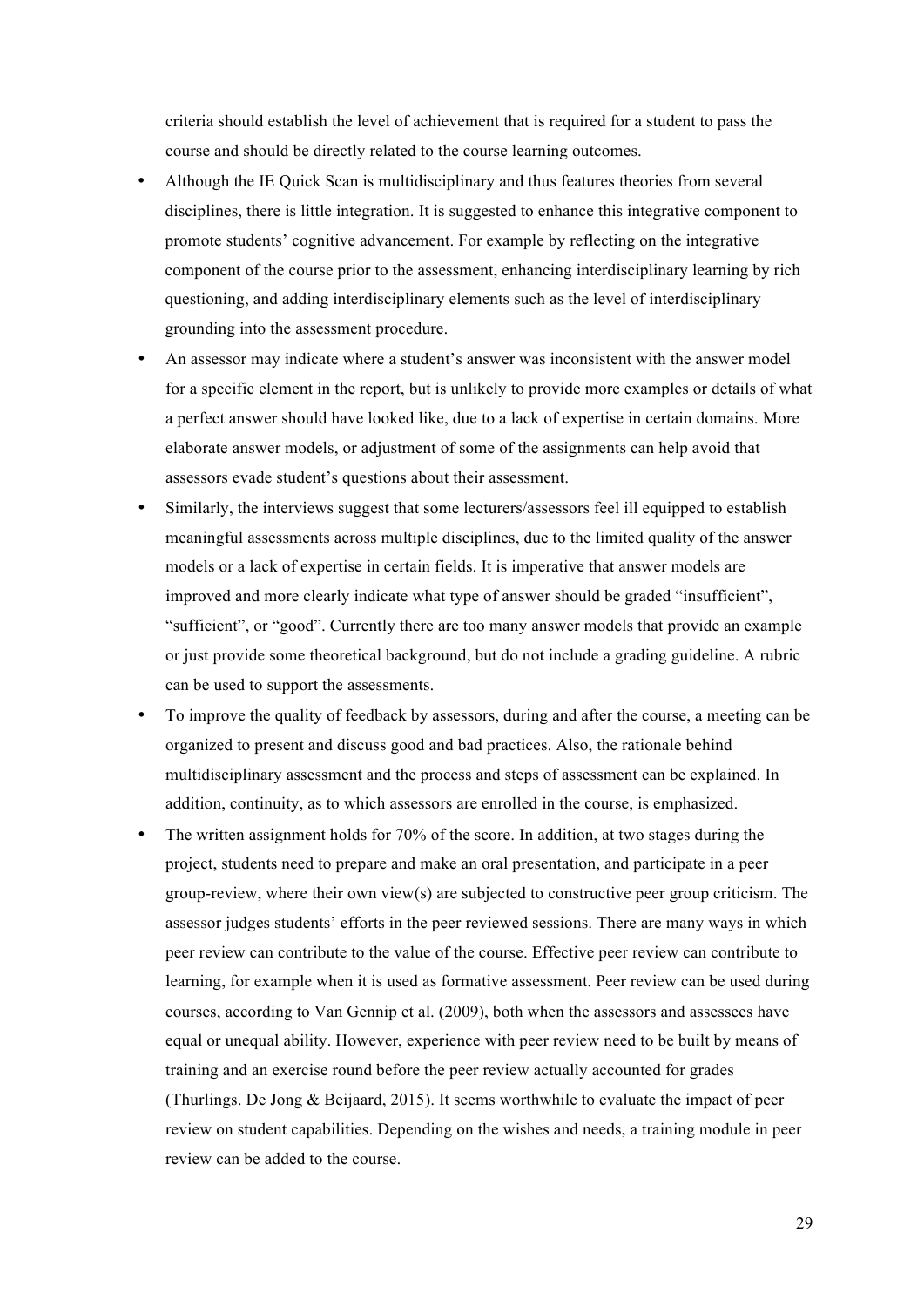- Our study showed challenges in accomplishing homogeneity and reliability. Multiple assessors or assessment by experts in certain domains can be considered to not only prevent inflation of grades, but also to improve the quality of assessments.
- Assessors also indicated to have too little time to assess the final reports, thus being unable to fulfill responsibilities. In addition, the high workload (balancing teaching activity with the high demands on research activity) leaves the assessors feeling subject to conflicting demands. It is strongly advised to provide assessors with more time in their schedules to supervise and assess Quick Scan students.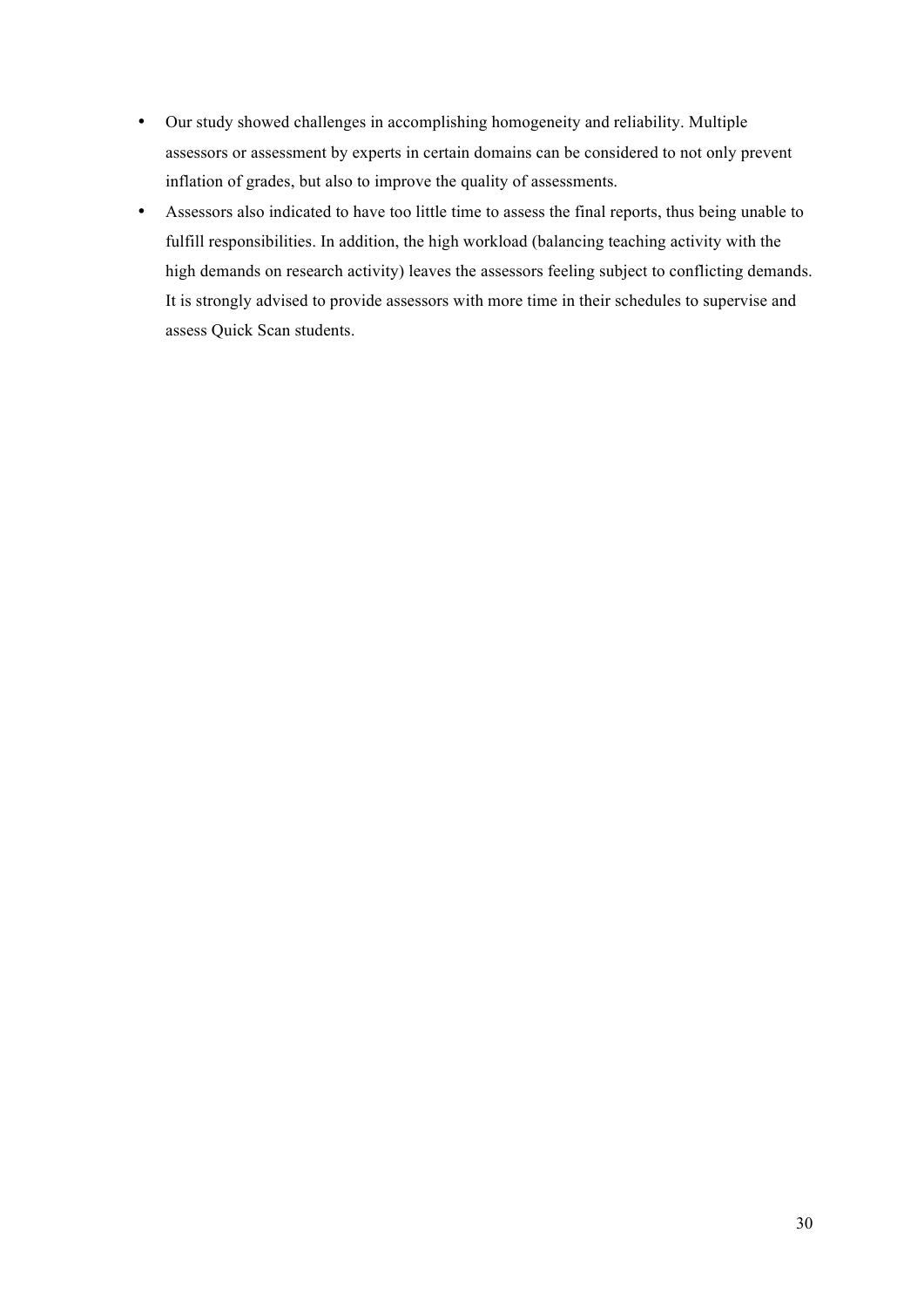## **7 References**

- Ackerman, D.B. (2000). Intellectual and practical criteria for successful curriculum integration. In H.H. Jacobs (ed.), *Interdisciplinary curriculum: Design and implementation* (pp. 25–37). Alexandria, VA: ASCD.
- Andrade, H. L., Wang, X., Du, Y., & Akawi, R. L. (2009). Rubric-referenced self-assessment and selfefficacy for writing. *The Journal of Educational Research*, *102*(4), 287-302.
- Allen, D., & Tanner, K. (2006). Approaches to Biology Teaching and Learning Rubrics: Tools for Making Learning Goals and Evaluation Criteria Explicit for Both Teachers and Learners. *CBE Life Sciences Education*, *5*, 197–203.
- Arter, J., & McTighe, J. (2001). Scoring rubrics in the classroom: Using performance criteria for assessing and improving student performance. Corwin Press.
- Baartman, L. (2008). "*Assessing the assessment*": Development and use of quality criteria for Competence Assessment Programmes. http://igitur- archive.library.uu.nl/dissertations/2008- 0423-200627/UUindex.html
- Ben-David, M. F. (2000). The role of assessment in expanding professional horizons. *Medical Teacher*, *22*(5), 472-477.
- Boix Mansilla, V. (2005). Assessing student work at disciplinary crossroads. *Change Magazine, 37*, 1, 14-21.
- Boix Mansilla, V. & Duraising, E. D. (2007). Targeted assessment of students' interdisciplinary work: An empirically grounded framework proposed. *The Journal of Higher Education, 78*(2), 215– 237.
- Borja, A., Tueros, I., Belzunce, M.J., Galparsoro, I., Garmendia, J.M., Revilla, M., Solaun, O., Valencia, V., (2008). Investigative monitoring within the European Water Framework Directive: a coastal blast furnace slag disposal, as an example. *Journal of Environmental Monitoring 10*, 453–462.
- Borsboom, D., Mellenbergh, G. J., & van Heerden, J. (2004). The concept of validity. *Psychological Review, 111*(4), 1061–1071.
- Brown, G., Bull, J., & Pendlebury, M. (1997). Peer and self-assessment. *Assessing student learning in higher education. London: Routledge*, 170-84.
- Brown, G. T. L., Glasswell, K., & Harland, D. (2004). Accuracy in the scoring of writing: Studies of reliability and validity using a new zealand writing assessment system. *Assessing Writing*, *9*, 105–121.
- Brough, C. J. (2012). Implementing the democratic principles and practices of student-centred curriculum integration in primary schools. *The Curriculum Journal, 23*, 345-369.
- Black, P. (2000). Research and the development of educational assessment. *Oxford Review of Education*, *26*(3-4), 407-419.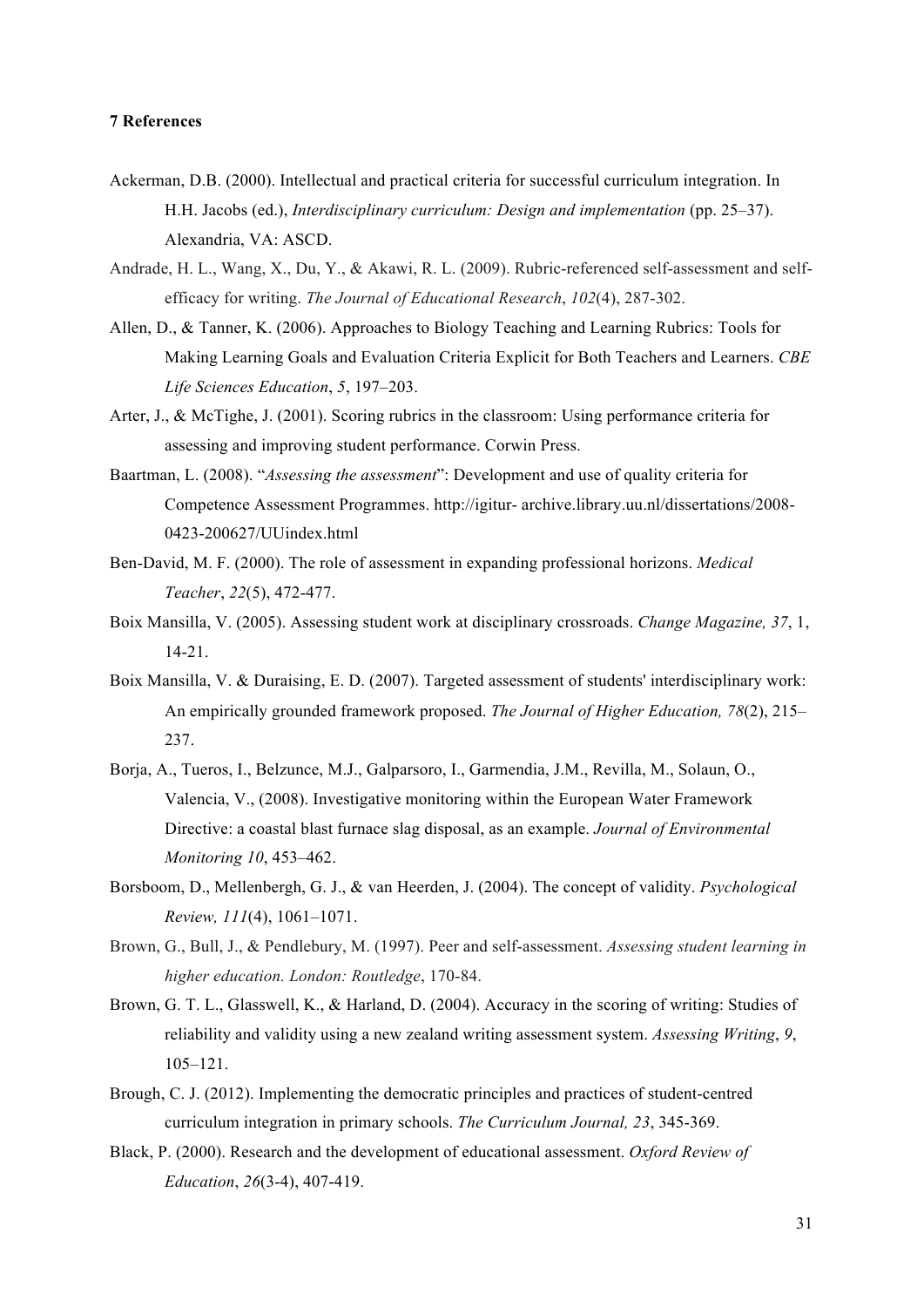- Daly, K., Brown, G. & McGowan, C. (2012). *Curriculum integration in the International Baccalaureate Middle Years Programme: Literature review.* Report prepared for the International Baccalaureate organization.
- Davidson, M., Howell, K. W., & Hoekema, P. (2000). Effects of ethnicity and violent content on rubric scores in writing samples. *The Journal of Educational Research*, *93*(6), 367-373.
- Denner, P. R., Salzman, S. A., & Harris, L. B. (2002). Teacher work sample assessment: An accountability method that moves beyond teacher testing to the impact of teacher performance on student learning. In *Paper presented at the annual meeting of the American Association of Colleges for Teacher Education*.
- Dowden, T. (2007). Relevant, challenging, integrative and exploratory curriculum design: Perspectives from theory and practice for middle level schooling in Australia. *The Australian Educational Researcher, 34*, 51-71.
- Drake, S. M. (2007). *Creating Standards-based integrated curriculum*: aligning curriculum, content, assessment and instruction (2nd ed.). Thousand Oaks, CA: Corwin.
- Drake, S. M. (2012). Creating Standards-based integrated curriculum: Common Core State Standards Edition (3nd ed.). Thousand Oaks, CA: Corwin.
- Drake, S. M., Savage, M. J., Reid, J. L., Bernard, M. L., & Beres, J. (2015). *An Exploration of the Policy and Practice of Transdisciplinarity in the IB PYP Programme,* Research Report Brock University.
- Expertgroep Protocol. (2014). *Beoordelen is mensenwerk*. Den Haag. www.vereniginghogescholen.nl
- Evers, A., Lucassen, W., Meijer, R., Sijtsma, K. (2010). *Cotan beoordelingssysteem voor de kwaliteit van tests* (gewijzigde herdruk). Amsterdam: NIP/COTAN.
- Field, M., & Stowe, D. (2002). Transforming interdisciplinary teaching and learning through assessment. In C. Haynes (Ed.), *Innovations in interdisciplinary teaching* (pp. 256-74). Westport, CT: American Council on Education Oryx Press.
- Fogarty, R. & Pete, B.M. (2009). *How to integrate curricula* (3rd edition). Thousand Oaks, CA: Corwin.
- Gerritsen-Van Leeuwenkamp, K. (2012). Het relatieve belang van vijftig kwaliteitskenmerken van toetsing voor studenttevredenheid in het hoger onderwijs. Masterscriptie. Heerlen: Open Universiteit.
- Hoare, A., Cornell, S., Bertram, C., Gallagher, K. , Heslop, S., Lieven, N., MacLeod, C., Morgan, J., Pickering, A., Wells, S. & Willmore, C. (2008) Teaching against the grain: multi‐disciplinary teamwork effectively delivers a successful undergraduate unit in sustainable development, *Environmental Education Research, 14*(4), 469-481.
- Johnson, R. L., Penny, J., & Gordon, B. (2000). The relation between score resolution methods and interrater reliability: An empirical study of an analytic scoring rubric. *Applied Measurement in Education*, *13*, 121–138.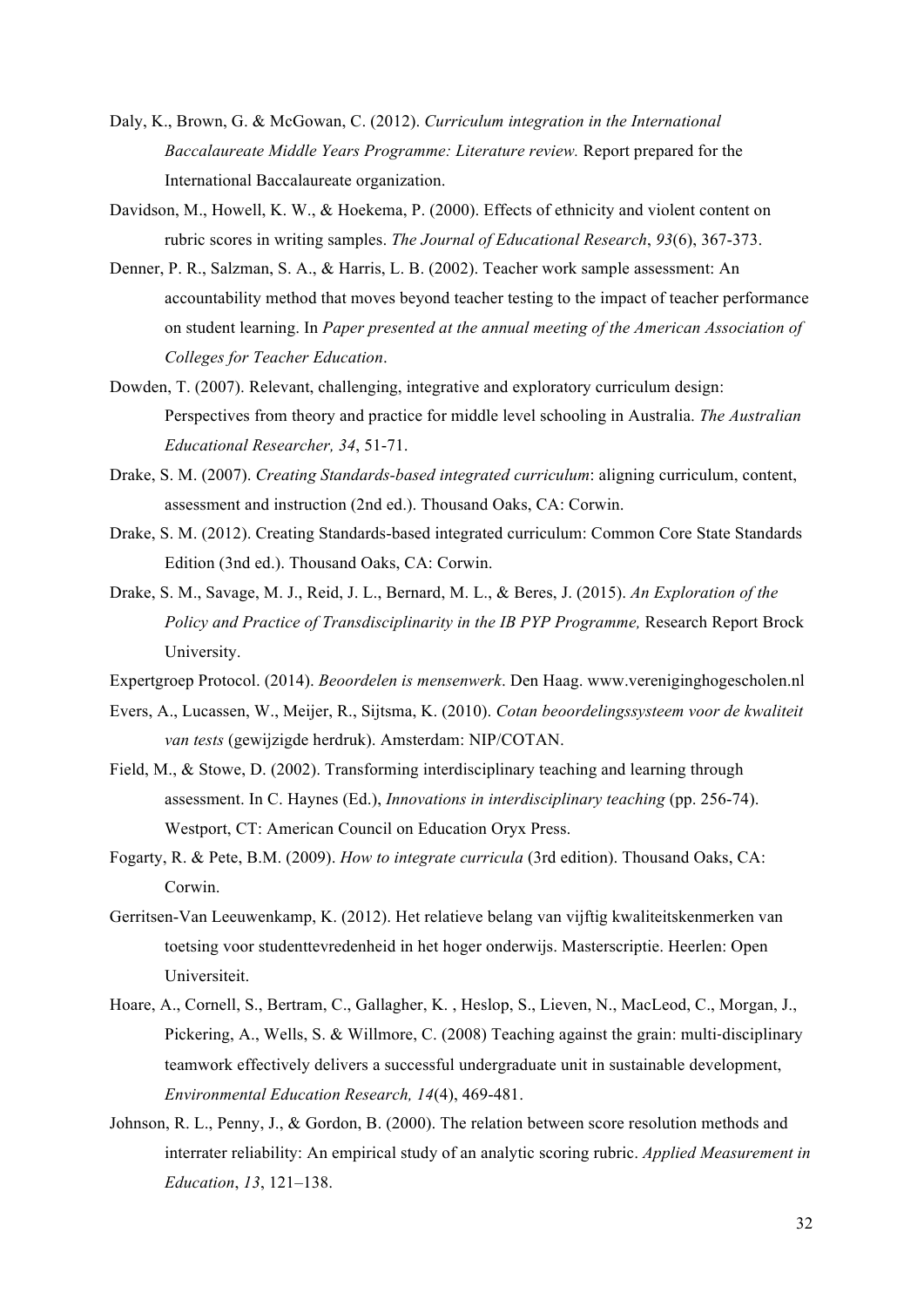- Johnson, R. L., Penny, J., & Gordon, B. (2001). Score resolution and the interrater reliabilityof holistic scores in rating essays. *Written Communication*, *18*, 229–249.
- Jonsson, A., & Svingby, G. (2007). The use of scoring rubrics: Reliability, validity and educational consequences. *Educational research review*, *2*(2), 130-144.
- Joughin, G. (2009). *Assessment, Learning and Judgement in Higher Education,* Australia: University of Wollongong.
- Kaufman, D., Moss, D. M., & Osborn, T. A. (2003). *Beyond the boundaries: A transdisciplinary approach to learning and teaching*. Praeger Publishers.
- Klein, J. T. (2000). A conceptual vocabulary of interdisciplinary science. In P. Weingart & N. Stehr (Eds.), *Practising interdisciplinarity* (pp. 3-24). Toronto: University of Toronto Press.
- Klein, J. T. (2002). Assessing interdisciplinary learning K-16. In J. T. Klein (Ed.), *Inter- disciplinary education in K-12 and college* (pp. 179-96). New York: College Board Publications.
- Kuhlemeier, H. (2002). *Beoordelingsschalen in praktijktoetsen : hoe ontwikkel en gebruik je ze?* (pp. 1–29). http://toetswijzer.kennisnet.nl/html/praktijktoetsen/praktijktoetsen3.pdf
- Lattuca, L. R. (2001). Creating interdisciplinarity: Interdisciplinary research and teaching among college and university faculty. Nashville, TN: Vanderbilt University Press.
- Lattuca, L. R., Voigt, L. J., & Fath, K. Q. (2004). Does interdisciplinarity promote learning? Theoretical support and researchable questions. *The Review of Higher Education*, *28*(1), 23- 48.
- Linn, R. L. (1990). Admissions testing: Recommended uses, validty, differential prediction, and coaching. *Applied Measurement in Education, 3*(4), 297-318.
- Marzano, R. J. (2002). A comparison of selected methods of scoring classroom assessments. *Applied Measurement in Education*
- McMillan, J. H. (2004). *Educational research: Fundamentals for the consumer*. Boston: Pearson Education Inc.
- Meijers, A. W. M., & Brok, D. P. (2013). Engineers for the future: an essay on education at TU/e in 2030. Eindhoven.
- Mertler, C. A. (2004). Designing Scoring Rubrics for Your Classroom. *Practical Assessment, Research & Evaluation*, *7*(25), 1–9.
- Messick, S. (1995). Validity of psychological assessment. Validations of inferences from persons' responses and performances as scientific inquiry into scoring meaning. *American Psychologist, 50*, 741-749.
- Moskal, B. M., & Leydens, J. A. (2000). Scoring rubric development: Validity and reliability. *Practical assessment, research & evaluation*, *7*(10), 71-81.
- Moss, D.M., Osborn, T.A. & Kaufman, D. (Eds., 2008; 2012). *Interdisciplinary Education in the Age of Assessment.* New York: Routledge.
- Newell, W. (2001). A theory of interdisciplinary studies. *Issues in Integrative Studies, 19*, 1-25.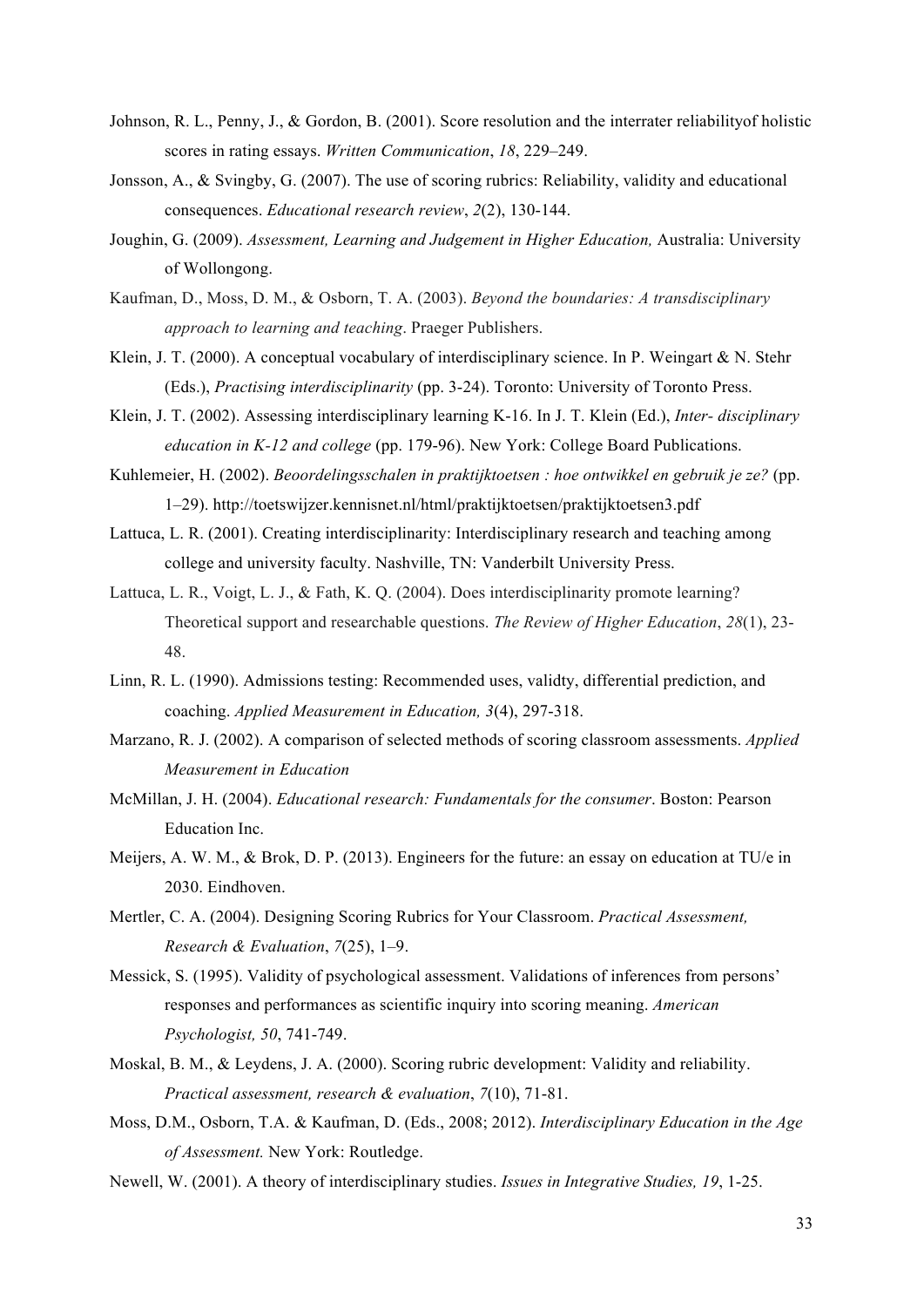- Newell, W. (2002). Integrating the college curriculum. In J. T. Klein (Ed.), *Interdisciplinary education in K-12 and college* (pp. 119-37). New York: College Board Publications.
- Nikitina, S. (2006). Three strategies for interdisciplinary teaching: Contextualizing, conceptualizing, and problem-centring. *Journal of Curriculum Studies, 38*(3), 251–271.
- Oosterheert, I., Eldik, S. van, & Kral, M. (2007). *Het digitaal portfolio als instrument voor summatieve competentiebeoordeling* (pp. 0–34). Nijmegen: SURF / Hogeschool Arnhem Nijmegen. https://www.han.nl/onderzoek/kennismaken/kenniscentrum-kwaliteit- vanleren/lectoraat/leren-met- ict/publicaties/\_attachments/gehele\_rapport\_dpf\_instrument\_scb.pdf
- Penny, J., Johnson, R. L., & Gordon, B. (2000a). The effect of rating augmentation on inter-rater reliability: An empirical study of a holistic rubric. *Assessing Writing*, *7*, 143–164.
- Penny, J., Johnson, R. L., & Gordon, B. (2000b). Using rating augmentation to expand the scale of an analytic rubric. *Journal of Experimental Education*, *68*, 269–287.
- Popay, J., Roberts, H., Sowden, A., Petticrew, M., Arai, L., Rodgers, M., & Duffy, S. (2006). Guidance on the conduct of narrative synthesis in systematic reviews. *ESRC methods programme*, *15*(1), 047-71.
- Popp, S. E. O., Ryan, J. M., Thompson, M. S., & Behrens, J. T. (2003). Operationalizing the rubric: The effect of benchmark selection on the assessed quality of writing. In *Paper Presented at Annual Meeting of the American Educational Research Association*.
- Ramos, K. D., Schafer, S., & Tracz, S. M. (2003). Validation of the fresno test of competence in evidence based medicine. *British Medical Journal*, *326*, 319–321.
- Richards, J. C., & Bennett, S. M. (2011). Supporting upper elementary students' content literacy through a transdisciplinary framework: Crossing disciplinary boundaries in a summer camp. *Journal of Reading Education, 36*(3), 47-51.
- Russell-Bowie, D. (2009). Syntegration or disintegration? Models of integrating the arts across the curriculum. *International Journal of Education & the Arts, 10*(28). 1-23.
- Sadler, D. R. (2005). Interpretations of criteria-based assessment and grading in higher education, *Assessment & Evaluation in Higher Education, 30*(2), 175-194.
- Schilling, K. L. (2001). Interdisciplinary assessment for interdisciplinary programs. In B. L. Smith & J. McCann (Eds.), *Reinventing ourselves: Interdisciplinary education, collaborative learning and experimentation in higher education* (pp. 344-54). Bolton, MA: Anker.
- Stemler, S. E. (2004). A comparison of consensus, consistency, and measurement approaches to estimating interrater reliability. *Practical Assessment, Research & Evaluation*, *9*(4), 1-19.
- Stowe, D., & Eder, D. (2002). Interdisciplinary program assessment. *Issues in Integrative Studies, 20*, 77-101.
- Thurlings, M., De Jong, Y., & Beijaard, D. (2015). *Report Peer-review at TU/e*. Project commissioned by the TU/e Bachelor College, Eindhoven.
- Tillema, H., Leenknecht, M. & Segers, M. (2011). Assessing assessment quality; Criteria for quality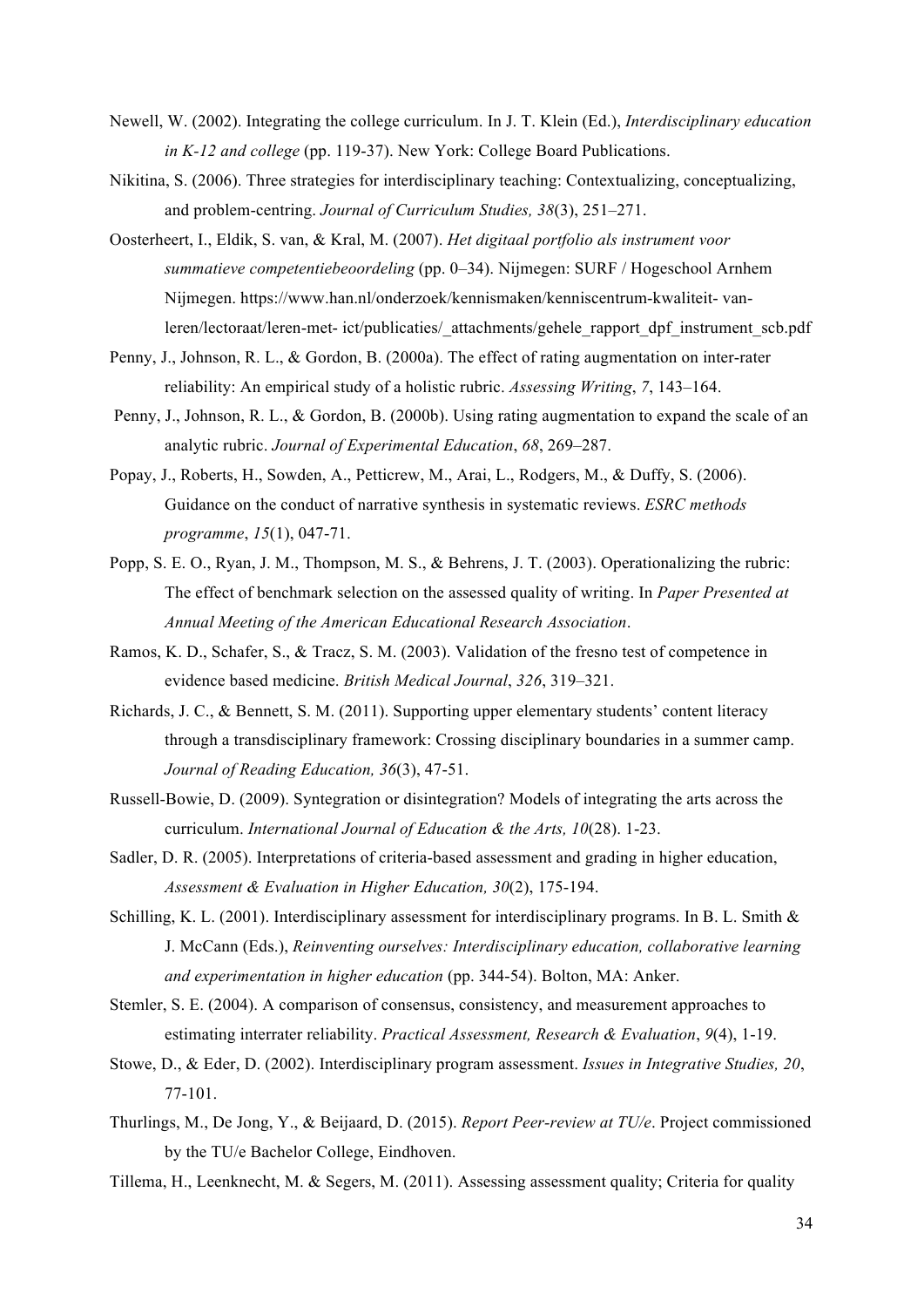assurance in design of (peer) assessment for learning – a review of research studies. *Studies in Educational Evaluation, 37*, 25-34.

- Van Berkel, A. (2012). Kritische reflectie op competentietoetsen in het hbo. *Onderwijsinnovatie*, *2*, 17–26.
- Van Berkel, H., Bax, A., Joosten-ten Brinke, D. (2014). Het toetsproces ontleed. In H. Van Berkel, A. Bax, & D. Joosten-ten Brinke (Red.), *Toetsen in het hoger onderwijs* (pp. 1-11) Houten: Bohn Stafleu van Loghum.
- Van Eggen, T. J. H. M. (2009). *De kwaliteit van toetsen*. Inaugurele rede. Enschede: Universiteit Twente.
- van Gennip, N. A., Segers, M. S., & Tillema, H. H. (2009). Peer assessment for learning from a social perspective: The influence of interpersonal variables and structural features. *Educational Research Review*, *4*(1), 41-54.
- Van de Watering, G., & van der Rijt, J. (2006). Teachers' and students' perceptions of assessments: A review and a study into the ability and accuracy of estimating the difficulty levels of assessment items. *Educational Research Review*, *1*(2), 133-147.
- Van der Vleuten, C. P. M., & Schuwirth, L. W. T. (2005). Assessing professional competence: from methods to programmes. *Medical Education*, *39*, 309–317.
- Wiggins, G. P. (1998). *Educative assessment: Designing assessments to inform and improve student performance* (Vol. 1). San Francisco, CA: Jossey-Bass.
- Williams, L., & Rink, J. (2003). Teacher competency using observational scoring rubrics. *Journal of Teaching in Physical Education*, *22*, 552–572.
- Wolfe, C. R., & Haynes, C. (2003a). Assessing interdisciplinary writing. *Peer Review, 6*(1), 12-15.
- Wolfe, C. R., & Haynes, C. (2003b). Interdisciplinary writing assessment profiles. *Issues in Integrative Studies, 21*, 126-69.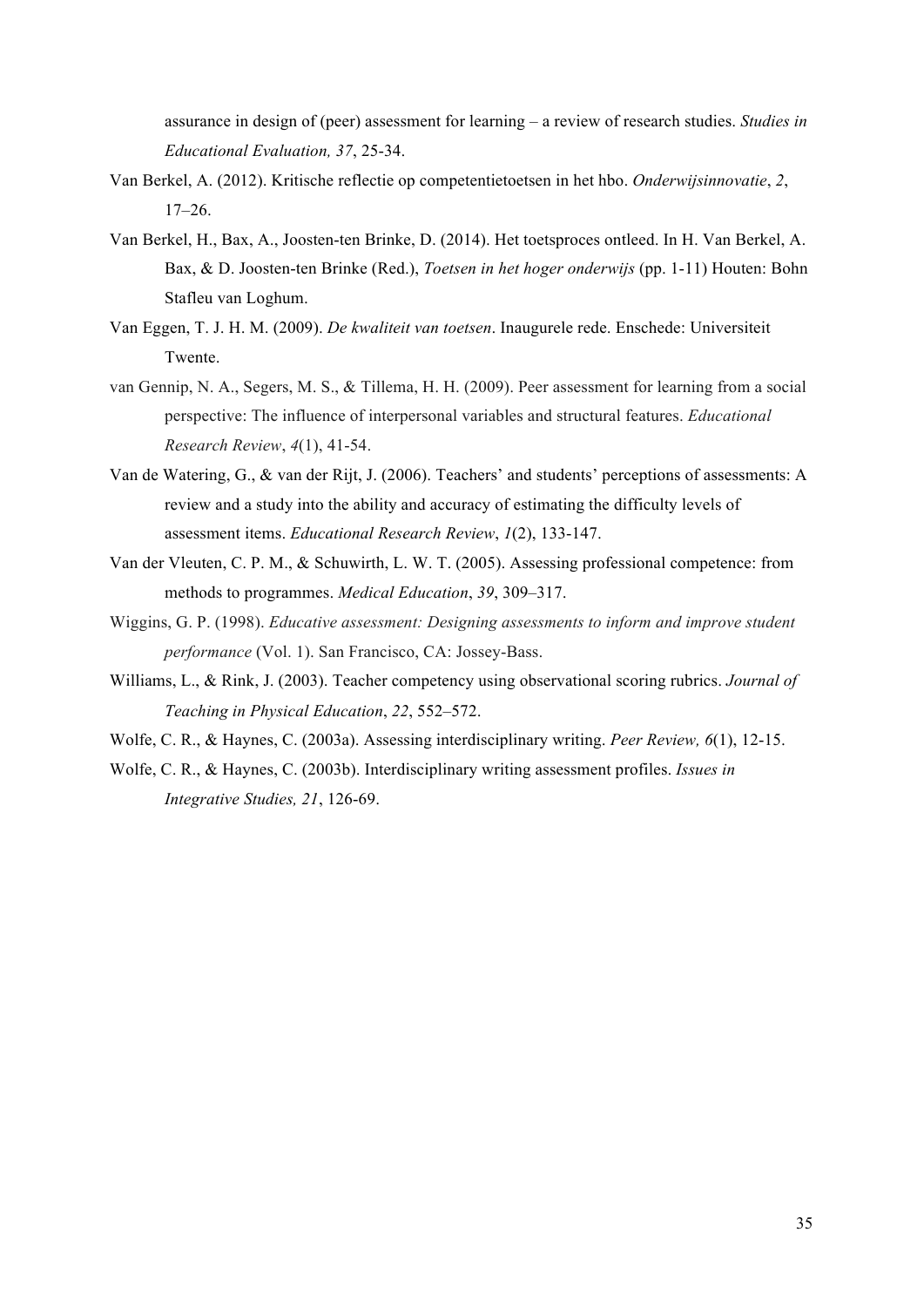# **Appendix A** Summary of Key Criteria and Guiding Assessment Questions (Source: Boix Mansila & Daws Duraising, 2007)

# I. Disciplinary grounding:

# Guiding Questions

Are the selected disciplines appropriate to inform the issue at hand? Are any key perspectives or disciplinary insights missing?

Are the considered disciplinary theories, examples, findings, methods, and forms of communication accurately employed, or does the work exhibit misconceptions?

# II. Advancement through integration

Guiding Questions

Where is there evidence of disciplinary integration (e.g., conceptual framework, graphic representation, model, leading metaphor, complex explanation, or solution to a problem)? Is there evidence that understanding has been enriched by the integration of different disciplinary insights?

# III. Critical awareness

Guiding Questions

Does the work show a clear sense of purpose, framing the issue in ways that invite a multidisciplinary approach?

Is there evidence of reflectiveness about the choices, opportunities, compromises, and limitations involved in multidisciplinary work and about the limitations of the work as a whole?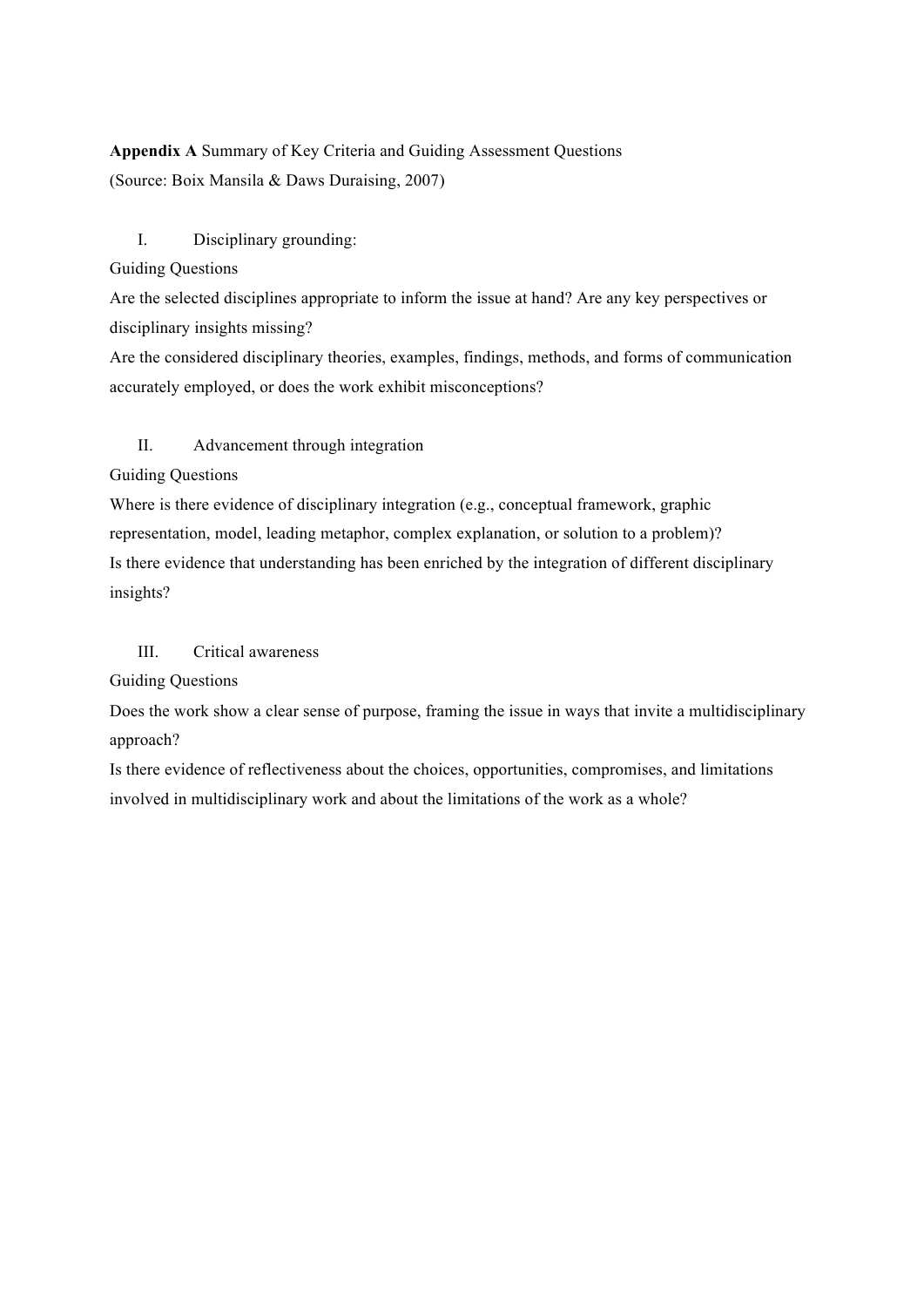# **Appendix B** Guidelines for Lecturer Interviews

Gebaseerd op o.a. de kwaliteitscriteria van toetsen (van Eggen, 2009; Evers, et al., 2010; Gerritsenvan Leeuwenkamp, 2012, Linn, 1990; Messick, 1995; Tillema, Leenknecht, & Segers, 2011; Van Berkel et al., 2014).

# *Validiteit;*

1. Meet deze toets wat het beoogd te meten?

2. Is de toets betekenisvol en bruikbaar?

3. In welke mate zijn de conclusies die uit de toets-scores worden getrokken gerechtvaardigd? *Betrouwbaarheid:*

4. Is er sprake van accuratesse en consistentie van standaarden?

5. In welke mate is er sprake van helderheid en overeenstemming qua interpretatie van de geformuleerde criteria?

6. Is er sprake van accuratesse en consistentie van standaarden, criteria en besluiten tussen beoordelaars?

# *Bruikbaarheid:*

7. Kunt u zich vinden in de bruikbaarheid van de toets?

*Objectiviteit:*

8. In welke mate oefent de beoordelaar invloed uit op de hoogte van de score?

9. In welke mate oefent de beoordelaar invloed uit op de uiteindelijke beoordeling?

*Motiveerbaarheid:*

10. Zijn de toetsinhoud en de resultaten op de toets inhoudelijk beargumenteerd?

11. Zijn de toetsinhoud en de resultaten op de toets gerechtvaardigd tegenover de student?

*Transparantie:*

12. Wat vindt u van de duidelijkheid en begrijpelijkheid van de toets en bijbehorende procedures voor de betrokken deelnemers?

# *Feedback:*

13. In hoeverre geeft de toets de student persoonlijke feedback over de sterke punten en verbeterpunten?

14. In hoeverre formuleert de docent persoonlijke feedback over de sterke punten en

verbeterpunten?

# *Ondersteuning:*

15. Wat is de gemiddelde termijn die u nodig heeft om de toets te beoordelen?

16. Voldoet het aantal uur dat beschikbaar is voor de beoordeling van deze toets?

17. Wat is de termijn waaarop de student antwoord ontvangt op inhoudelijke en procedurele vragen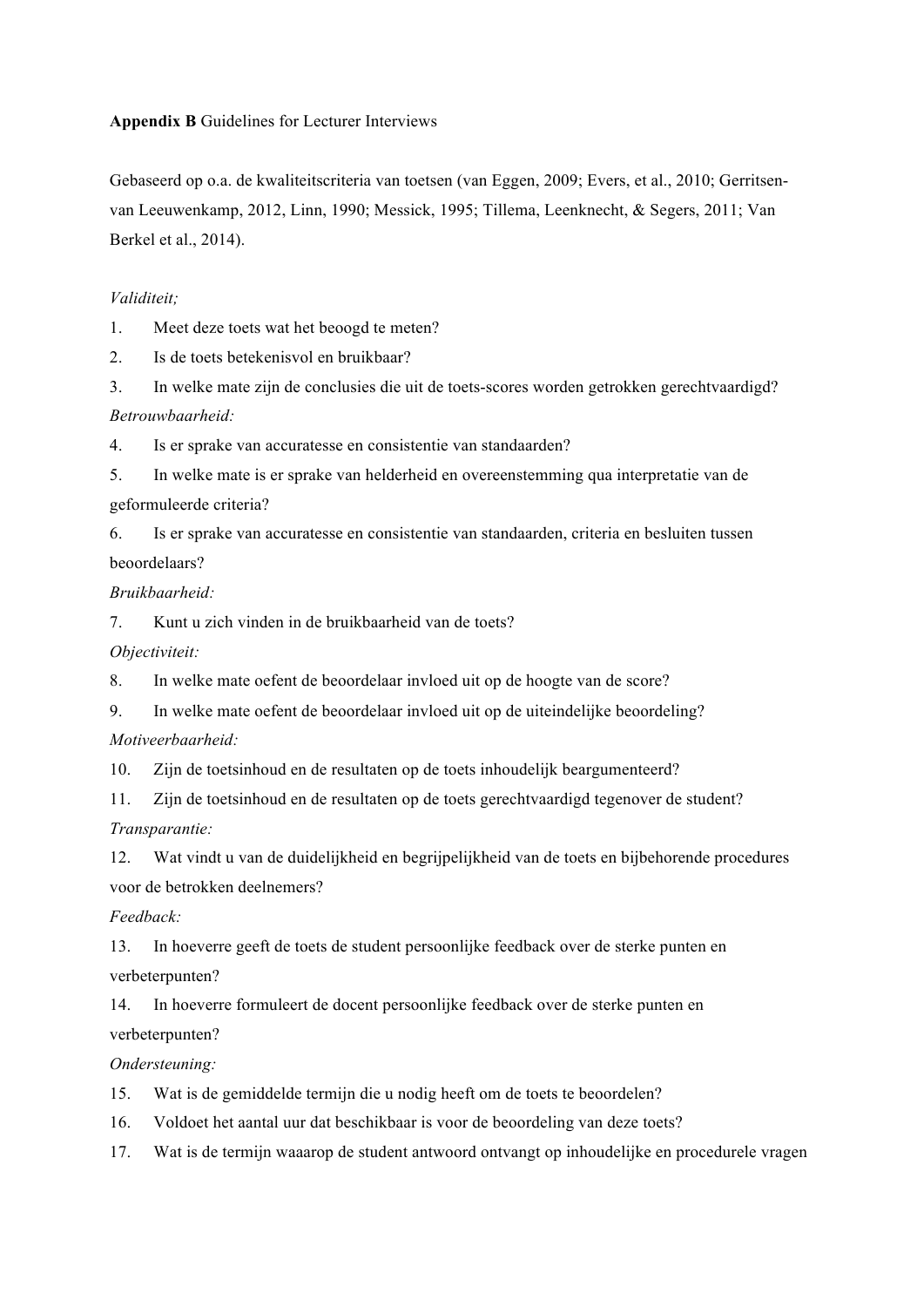over toetsen?

*Realiseerbaarheid:*

18. Zijn de doelen en de criteria van de toets realiseerbaar voor de student wat betreft competentie niveau?

*Beoordelaar's tevredenheid en vertrouwen:*

*19.* In hoeverre bent u tevreden over de huidige inrichting van de toets?

20. In hoeverre heeft u vertrouwen over de te communiceren scores naar de student binnen uw persoonlijke expertise/ domein?

21. In hoeverre heeft u vertrouwen over de te communiceren scores naar de student buiten uw persoonlijke expertise/ domein?

22. In hoeverre bent u in staat feedback te geven over inhouden buiten uw persoonlijke expertise?

23. In hoeverre reflecteert de door u gegeven waardering voor het eindproduct de algehele waardering van het rapport?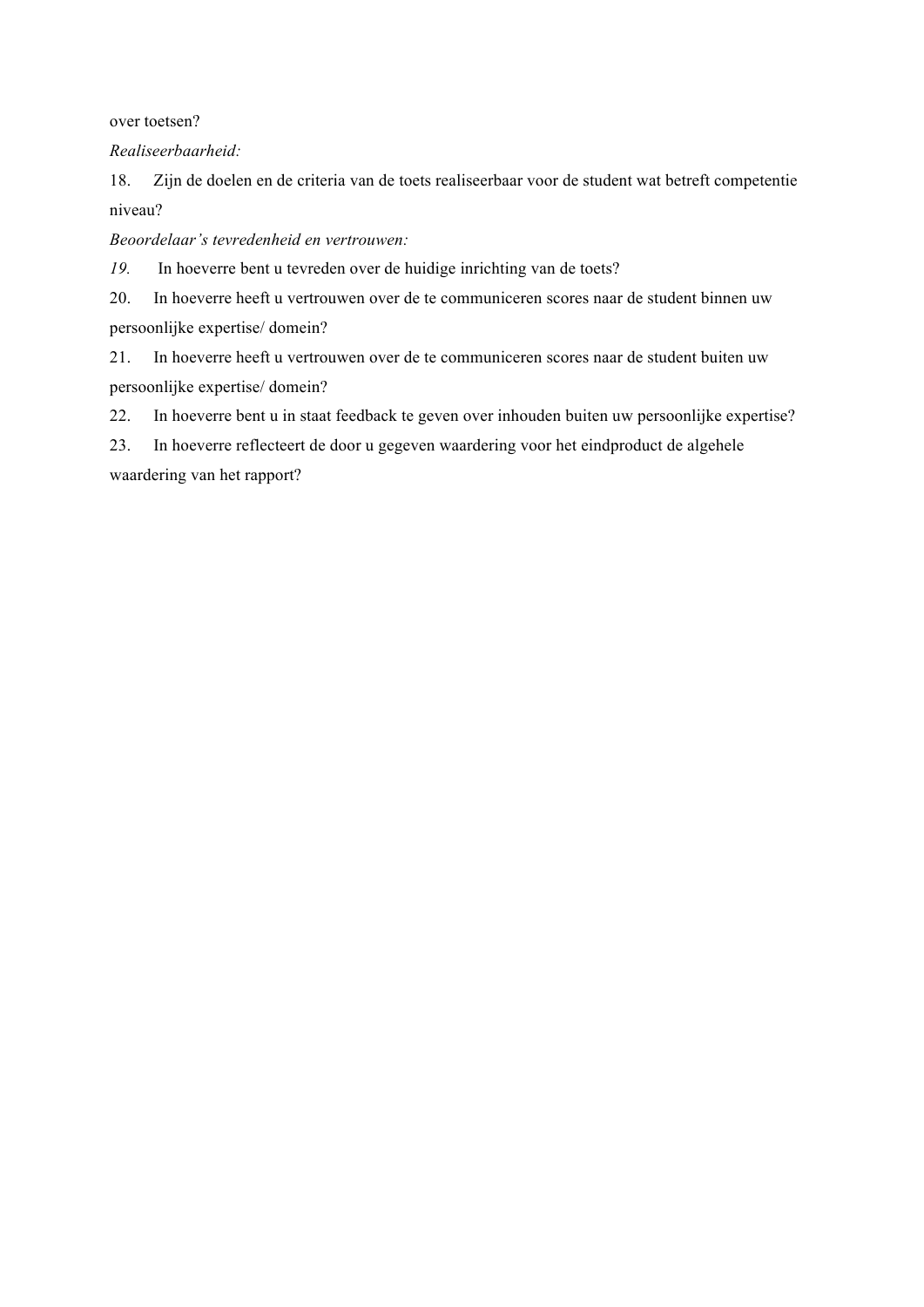# **Appendix C** Guidelines for Student Interviews

Gebaseerd op o.a. de kwaliteitscriteria van toetsen (van Eggen, 2009; Evers, et al., 2010; Gerritsenvan Leeuwenkamp, 2012, Linn, 1990; Messick, 1995; Tillema, Leenknecht, & Segers, 2011; Van Berkel et al., 2014).

# *Betreffende de validiteit*;

1. Meet deze toets wat het beoogd te meten?

2. Is de toets betekenisvol en bruikbaar?

3. In welke mate zijn de conclusies die uit de toets-scores worden getrokken gerechtvaardigd? *Betreffende de betrouwbaarheid:*

4. Is er sprake van accuratesse en consistentie van standaarden?

5. In welke mate is er sprake van helderheid en overeenstemming qua interpretatie van de geformuleerde criteria?

6. Is er sprake van accuratesse en consistentie van standaarden, criteria en besluiten tussen beoordelaars?

*Betreffende de bruikbaarheid:*

7. Kunt u zich vinden in de bruikbaarheid van de toets?

*Betreffende de motiveerbaarheid:*

8. Zijn de toetsinhoud en de resultaten op de toets inhoudelijk beargumenteerd?

9. Zijn de toetsinhoud en de resultaten op de toets gerechtvaardigd tegenover de student?

*Ten aanzien van transparantie:*

10. Wat vindt u van de duidelijkheid en begrijpelijkheid van de toets en bijbehorende procedures voor de betrokken deelnemers?

*Betreffende feedback:*

11. In hoeverre geeft de toets de student persoonlijke feedback over de sterke punten en verbeterpunten?

12. In hoeverre heeft de student van de docent persoonlijke feedback over de sterke punten en verbeterpunten ontvangen?

*Ten aanzien van de ondersteuning:*

13. Wat is de termijn waarop de student antwoord heeft ontvangen op inhoudelijke en procedurele vragen over toetsen?

*Ten aanzien van de realiseerbaarheid:*

14. Zijn de doelen en de criteria van de toets realiseerbaar voor de student wat betreft competentie niveau?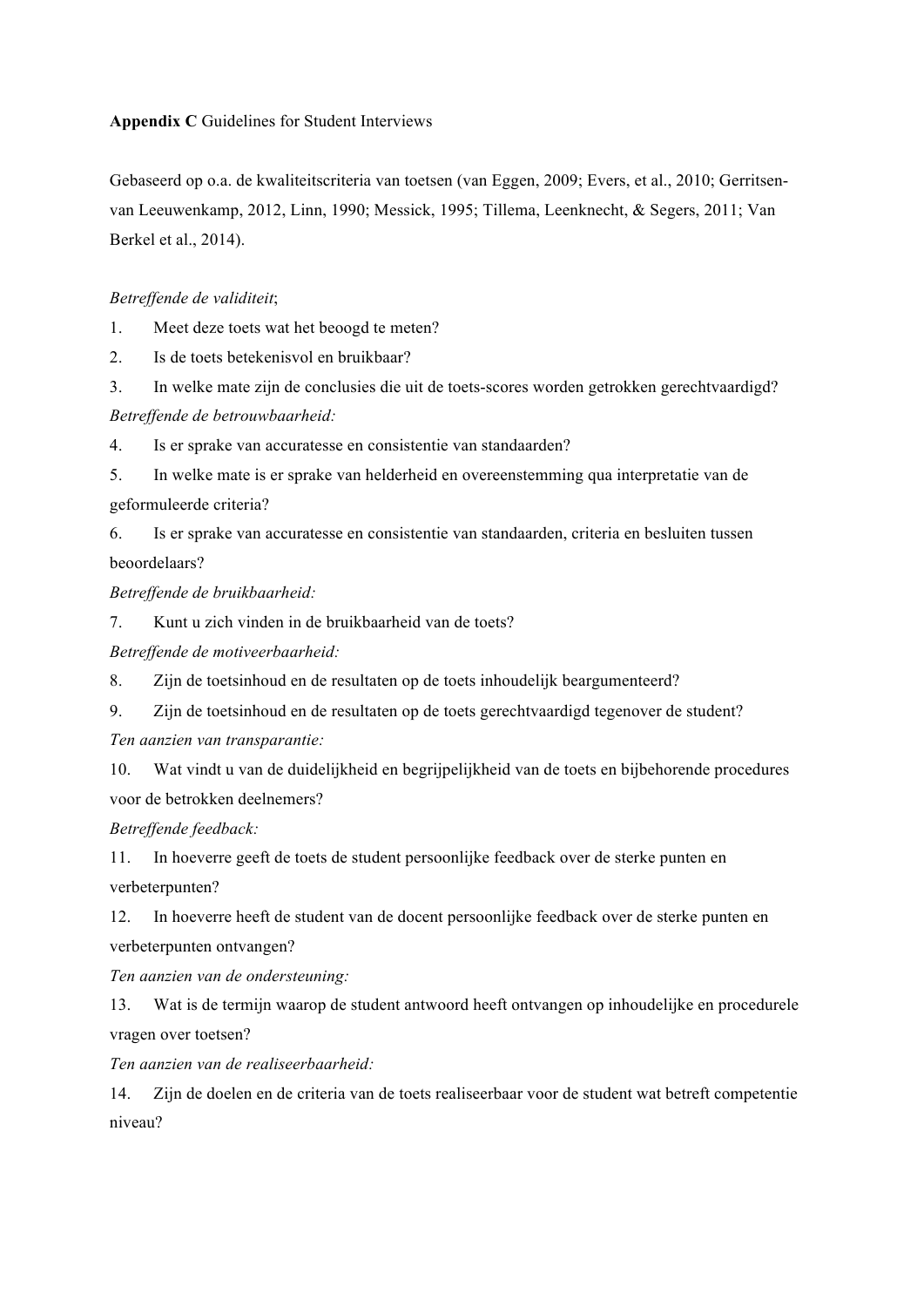*Ten aanzien van student tevredenheid en vertrouwen:*

15. In hoeverre is het doel van de toets duidelijk?

16. In hoeverre vereist de toets reflectie op multidisciplinaire inzichten?

17. In hoeverre vereist de toets zelfreflectie en zelf-evaluatie op eigen inzichten en leren?

18. In hoeverre beschikt de student over voldoende inhoudelijke basis wat bijdraagt aan multidisciplinaire inzichten?

19. In hoeverre levert de toets inzichten op in de samenhang tussen verschillende disciplines?

20. In hoeverre vraagt het eindproduct om het herdefiniëren van problemen, uitwisselen van methodes, testresultaten en kwaliteitsstandaarden?

21. In hoeverre is de toets duidelijk over te behalen doelen, te beoordelen aspecten?

22. In hoeverre is de toets duidelijk over het proces van integratie en de daaropvolgende waardering?